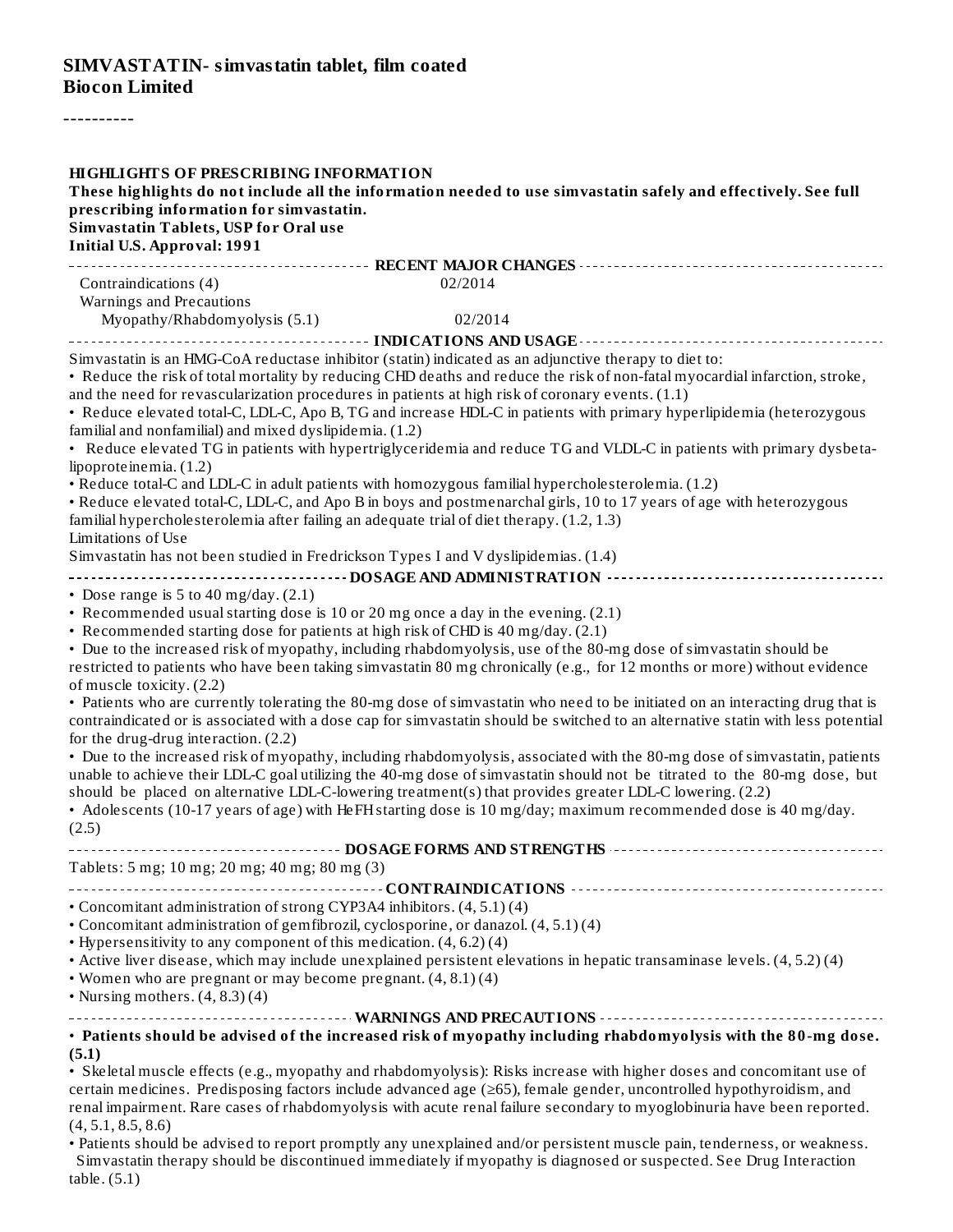• Liver enzyme abnormalities: Persistent elevations in hepatic transaminase can occur. Check liver enzyme tests before initiating therapy and as clinically indicated thereafter. (5.2)

**ADVERSE REACTIONS** Most common adverse reactions (incidence ≥5.0%) are: upper respiratory infection, headache, abdominal pain, constipation, and nausea. (6.1)

**To report SUSPECTED ADVERSE REACTIONS, contact Blu Pharmaceuticals at 1-877-264-0258 or FDA at 1- 800-FDA-1088 or www.fda.gov/medwatch.**

**DRUG INTERACTIONS Drug Interactions Associated with increased Risk of Risk of Myopathy/Rhabdomyolysis** (2.3, 2.4, 4, 5.1, 7.1, 7.2, 7.3, 12.3)

| <b>Interacting Agents</b>                                                                                                                                                                                                                                                      | Prescribing<br><b>Recommendations</b>                                |
|--------------------------------------------------------------------------------------------------------------------------------------------------------------------------------------------------------------------------------------------------------------------------------|----------------------------------------------------------------------|
| Strong CYP3A4 inhibitors (e.g., Itraconazole, ketoconazole,<br>posaconazole, voriconazole, erythromycin, clarithromycin, telithromycin, HIV protease<br>inhibitors, boceprevir, telaprevir, nefazodone, cobicistat-containing products), gemfibrozil,<br>cyclosporine, danazol | Contraindicated with<br>simvastatin                                  |
| Verapamil, diltiazem, dronedarone                                                                                                                                                                                                                                              | Do not exceed 10 mg<br>simvastatin<br>daily                          |
| Amiodarone, amlodipine, ranolazine                                                                                                                                                                                                                                             | Do not exceed 20 mg<br>simvastatin<br>daily                          |
| Lomitapide                                                                                                                                                                                                                                                                     | For patients with HoFH, do<br>not exceed 20 mg<br>simvastatin daily* |
| Grape fruit juice                                                                                                                                                                                                                                                              | Avoid grape fruit juice                                              |

• Other Lipid-lowering Medications: Use with other fibrate products or lipid-modifying doses (≥1 g/day) of niacin increases the risk of adverse skeletal muscle effects. Caution should be used when prescribing with simvastatin. (5.1, 7.2, 7.4)

• Coumarin anticoagulants: Concomitant use with simvastatin prolongs INR. Achieve stable INR prior to starting simvastatin. Monitor INR frequently until stable upon initiation or alteration of simvastatin therapy. (7.6)

**USE IN SPECIFIC POPULATIONS**

• Severe renal impairment: patients should be started at 5 mg/day and be closely monitored. (2.6, 8.6)

**See 17 for PATIENT COUNSELING INFORMATION.**

**Revised: 10/2015**

### **FULL PRESCRIBING INFORMATION: CONTENTS\***

#### **1 INDICATIONS AND USAGE**

1.1 Reductions in Risk of CHD Mortality and Cardiovascular Events

- 1.2 Hyperlipidemia
- 1.3 Adolescent Patients with Heterozygous Familial Hypercholesterolemia (HeFH)
- 1.4 Limitations of Use

#### **2 DOSAGE AND ADMINISTRATION**

- 2.1 Recommended Dosing
- 2.2 Restricted Dosing for 80 mg
- 2.3 Coadministration with Other Drugs
- 2.4 Patients with Homozygous Familial Hypercholesterolemia

2.5 Adolescents (10-17 years of age) with Heterozygous Familial Hypercholesterolemia

2.6 Patients with Renal Impairment

2.7 Chinese Patients Taking Lipid-Modifying Doses (?1 g/day Niacin) of Niacin-Containing **Products** 

### **3 DOSAGE FORMS AND STRENGTHS**

#### **4 CONTRAINDICATIONS**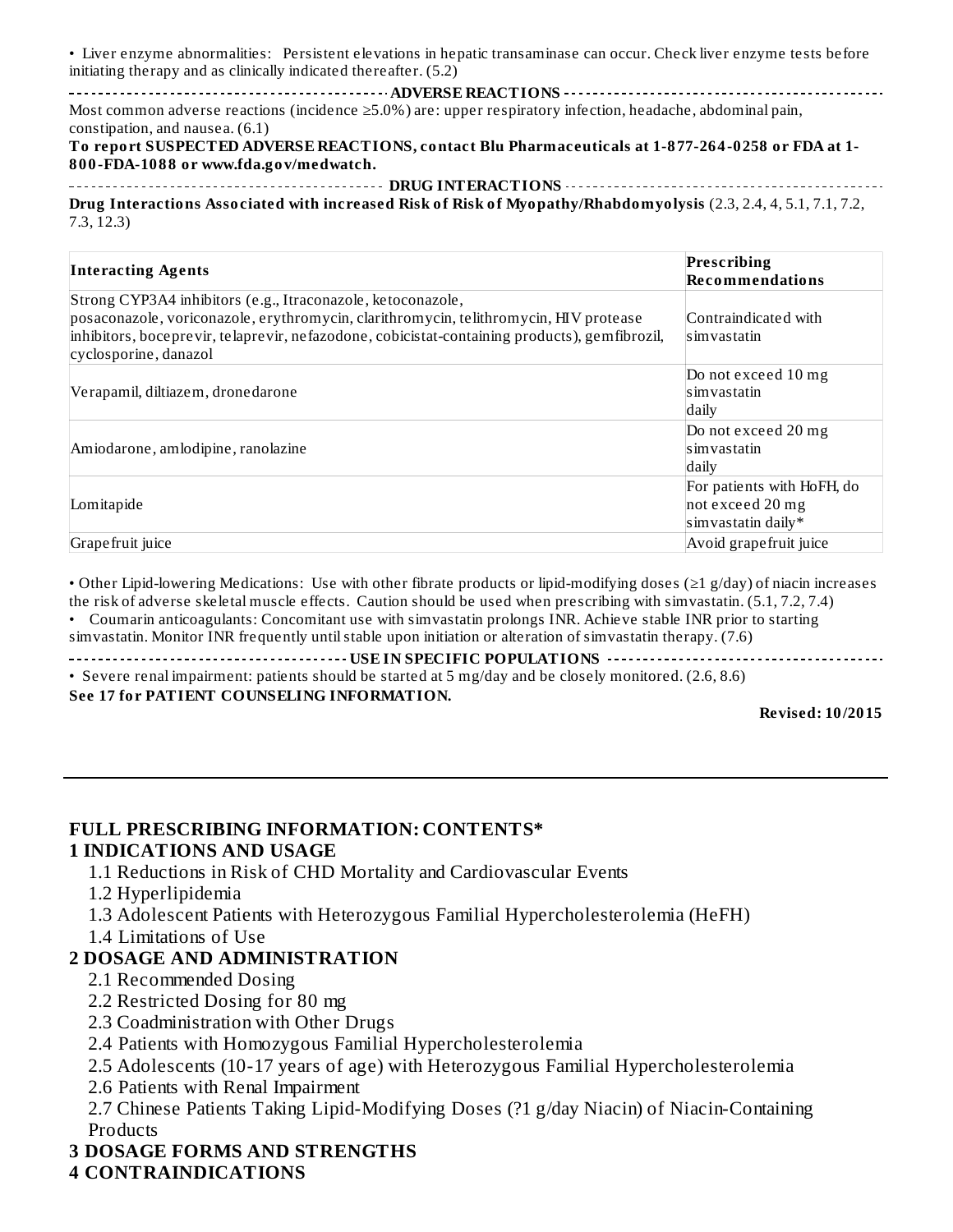#### **5 WARNINGS AND PRECAUTIONS**

- 5.1 Myopathy/Rhabdomyolysis
- 5.2 Liver Dysfunction
- 5.3 Endocrine Function

### **6 ADVERSE REACTIONS**

- 6.1 Clinical Trials Experience
- 6.2 Postmarketing Experience

### **7 DRUG INTERACTIONS**

- 7.1 Strong CYP3A4 Inhibitors, Cyclosporine, or Danazol
- 7.2 Lipid-Lowering Drugs That Can Cause Myopathy When Given Alone
- 7.3 Amiodarone, Dronedarone, Ranolazine, or Calcium Channel Blockers
- 7.4 Niacin
- 7.5 Digoxin
- 7.6 Coumarin Anticoagulants
- 7.7 Colchicine

### **8 USE IN SPECIFIC POPULATIONS**

- 8.1 Pregnancy
- 8.3 Nursing Mothers
- 8.4 Pediatric Use
- 8.5 Geriatric Use
- 8.6 Renal Impairment
- 8.7 Hepatic Impairment
- **10 OVERDOSAGE**

### **11 DESCRIPTION**

### **12 CLINICAL PHARMACOLOGY**

- 12.1 Mechanism of Action
- 12.2 Pharmacodynamics
- 12.3 Pharmacokinetics

### **13 NONCLINICAL TOXICOLOGY**

13.1 Carcinogenesis and Mutagenesis and Impairment of Fertility

13.2 Animal Toxicology and/or Pharmacology

### **14 CLINICAL STUDIES**

- 14.1 Clinical Studies in Adults
- 14.2 Clinical Studies in Adolescents

### **16 HOW SUPPLIED**

### **17 PATIENT COUNSELING INFORMATION**

- 17.1 Muscle Pain
- 17.2 Liver Enzymes
- 17.3 Pregnancy
- 17.4 Breastfeeding

\* Sections or subsections omitted from the full prescribing information are not listed.

### **FULL PRESCRIBING INFORMATION**

### **1 INDICATIONS AND USAGE**

Therapy with lipid-altering agents should be only one component of multiple risk factor intervention in individuals at significantly increased risk for atherosclerotic vascular disease due to hypercholesterolemia. Drug therapy is indicated as an adjunct to diet when the response to a diet restricted in saturated fat and cholesterol and other nonpharmacologic measures alone has been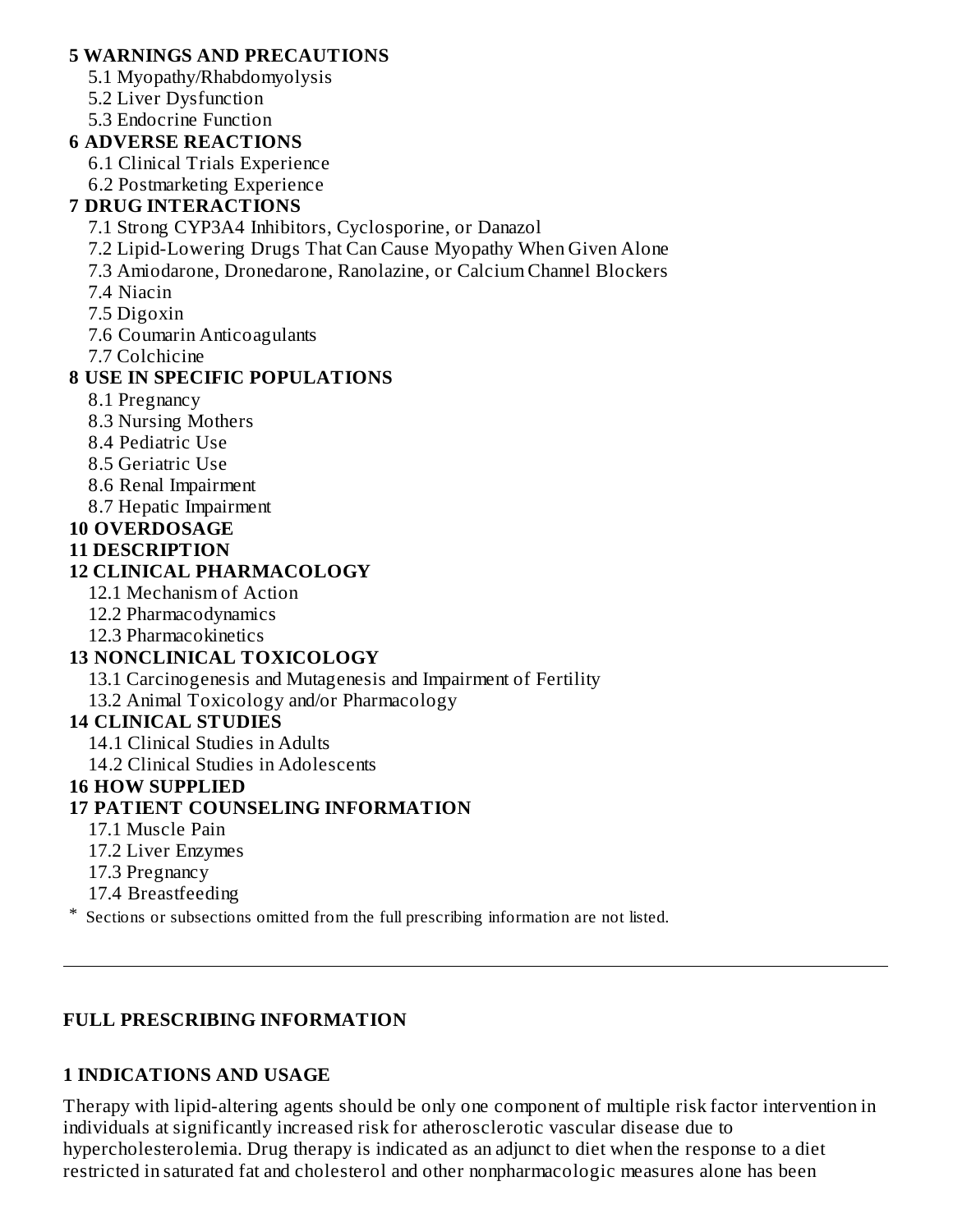inadequate. In patients with coronary heart disease (CHD) or at high risk of CHD, simvastatin can be started simultaneously with diet.

### **1.1 Reductions in Risk of CHD Mortality and Cardiovas cular Events**

In patients at high risk of coronary events because of existing coronary heart disease, diabetes, peripheral vessel disease, history of stroke or other cerebrovascular disease, simvastatin is indicated to:

- Reduce the risk of total mortality by reducing CHD deaths.
- Reduce the risk of non-fatal myocardial infarction and stroke.
- Reduce the need for coronary and non-coronary revascularization procedures.

### **1.2 Hyperlipidemia**

Simvastatin is indicated to:

• Reduce elevated total cholesterol (total-C), low-density lipoprotein cholesterol (LDL-C), apolipoprotein B (Apo B), and triglycerides (TG), and to increase high-density lipoprotein cholesterol (HDL-C) in patients with primary hyperlipidemia (Fredrickson type IIa, heterozygous familial and nonfamilial) or mixed dyslipidemia (Fredrickson type IIb).

• Reduce elevated TG in patients with hypertriglyceridemia (Fredrickson type IV hyperlipidemia).

• Reduce elevated TG and VLDL-C in patients with primary dysbetalipoproteinemia (Fredrickson type III hyperlipidemia).

• Reduce total-C and LDL-C in patients with homozygous familial hypercholesterolemia (HoFH) as an adjunct to other lipid-lowering treatments (e.g., LDL apheresis) or if such treatments are unavailable.

### **1.3 Adoles cent Patients with Heterozygous Familial Hypercholesterolemia (HeFH)**

Simvastatin is indicated as an adjunct to diet to reduce total-C, LDL-C, and Apo B levels in adolescent boys and girls who are at least one year post-menarche, 10 to 17 years of age, with HeFH, if after an adequate trial of diet therapy the following findings are present:

- 1. LDL cholesterol remains ≥190 mg/dL; or
- 2. LDL cholesterol remains ≥160 mg/dL and
- There is a positive family history of premature cardiovascular disease (CVD) or
- Two or more other CVD risk factors are present in the adolescent patient.

The minimum goal of treatment in pediatric and adolescent patients is to achieve a mean LDL-C <130 mg/dL. The optimal age at which to initiate lipid-lowering therapy to decrease the risk of symptomatic adulthood CAD has not been determined.

### **1.4 Limitations of Us e**

Simvastatin has not been studied in conditions where the major abnormality is elevation of chylomicrons (i.e., hyperlipidemia Fredrickson types I and V).

### **2 DOSAGE AND ADMINISTRATION**

### **2.1 Recommended Dosing**

The usual dosage range is 5 to 40 mg/day. In patients with CHD or at high risk of CHD, simvastatin tablets, USP can be started simultaneously with diet. The recommended usual starting dose is 10 or 20 mg once a day in the evening. For patients at high risk for a CHD event due to existing CHD, diabetes, peripheral vessel disease, history of stroke or other cerebrovascular disease, the recommended starting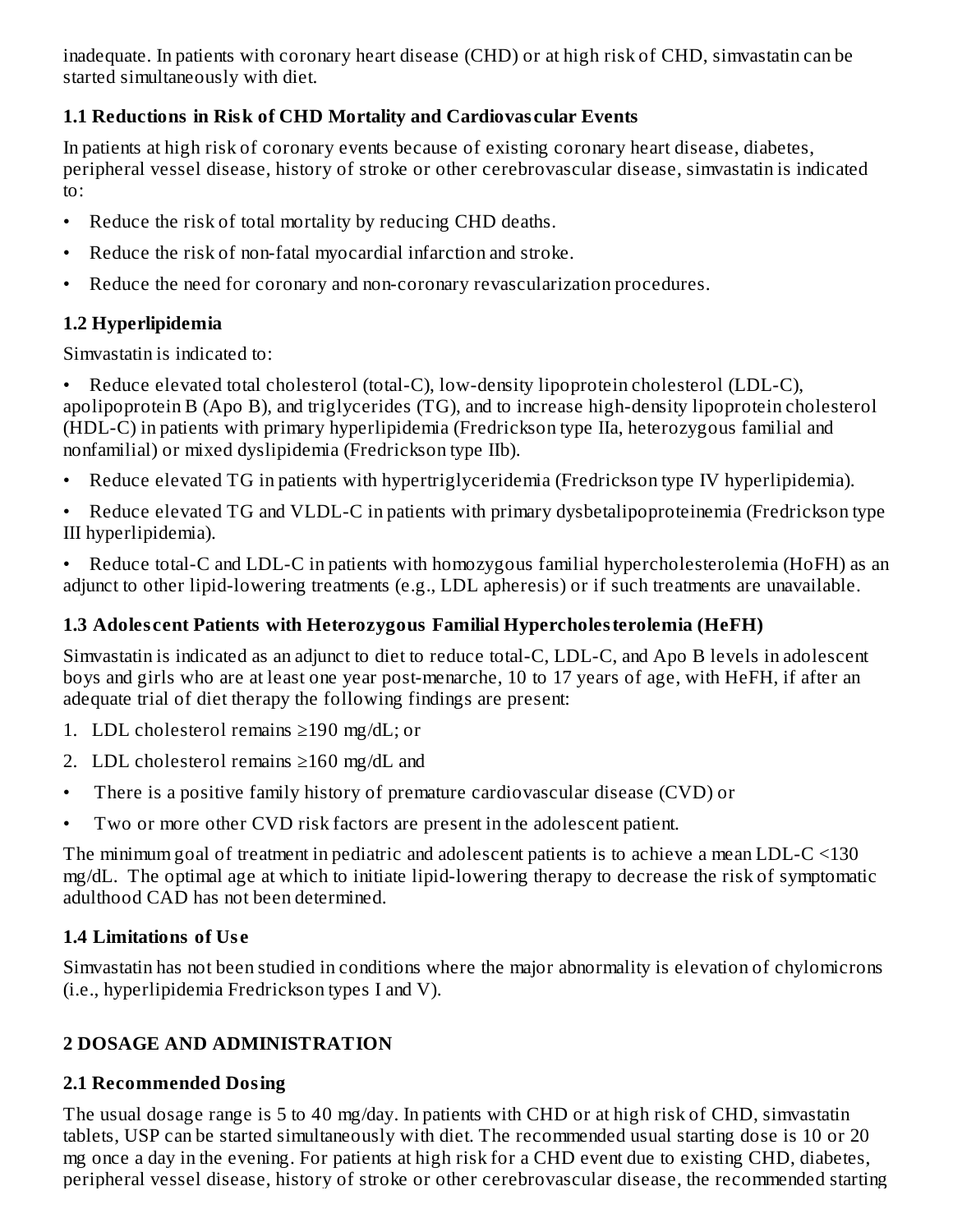peripheral vessel disease, history of stroke or other cerebrovascular disease, the recommended starting dose is 40 mg/day. Lipid determinations should be performed after 4 weeks of therapy and periodically thereafter.

### **2.2 Restricted Dosing for 80 mg**

Due to the increased risk of myopathy, including rhabdomyolysis, particularly during the first year of treatment, use of the 80-mg dose of simvastatin should be restricted to patients who have been taking simvastatin 80 mg chronically (e.g., for 12 months or more) without evidence of muscle toxicity *[see Warnings and Precautions (5.1)].*

Patients who are currently tolerating the 80-mg dose of simvastatin who need to be initiated on an interacting drug that is contraindicated or is associated with a dose cap for simvastatin should be switched to an alternative statin with less potential for the drug-drug interaction.

Due to the increased risk of myopathy, including rhabdomyolysis, associated with the 80-mg dose of simvastatin, patients unable to achieve their LDL-C goal utilizing the 40-mg dose of simvastatin should not be titrated to the 80-mg dose, but should be placed on alternative LDL-C-lowering treatment(s) that provides greater LDL-C lowering.

### **2.3 Coadministration with Other Drugs**

### *Patients taking Verapamil, Diltiazem, or Dronedarone*

· The dose of simvastatin should not exceed 10 mg/day *[see Warnings and Precautions (5.1), Drug Interactions (7.3), and Clinical Pharmacology (12.3)].*

### *Patients taking Amiodarone, Amlodipine or Ranolazine*

· The dose of simvastatin should not exceed 20 mg/day *[see Warnings and Precautions (5.1), Drug Interactions (7.3), and Clinical Pharmacology (12.3)].*

### **2.4 Patients with Homozygous Familial Hypercholesterolemia**

The recommended dosage is 40 mg/day in the evening *[see Dosage and Administration, Restricted Dosing for 80 mg (2.2 )]*. Simvastatin should be used as an adjunct to other lipid-lowering treatments (e.g., LDL apheresis) in these patients or if such treatments are unavailable.

Simvastatin exposure is approximately doubled with concomitant use of lomitapide; therefore, the dose of simvastatin should be reduced by 50% if initiating lomitapide. Simvastatin dosage should not exceed 20 mg/day (or 40 mg/day for patients who have previously taken simvastatin 80 mg/day chronically, e.g., for 12 months or more, without evidence of muscle toxicity) while taking lomitapide.

### **2.5 Adoles cents (10-17 years of age) with Heterozygous Familial Hypercholesterolemia**

The recommended usual starting dose is 10 mg once a day in the evening. The recommended dosing range is 10-40 mg/day; the maximum recommended dose is 40 mg/day. Doses should be individualized according to the recommended goal of therapy [see NCEP Pediatric Panel Guidelines<sup>1</sup> and Clinical Studies (14.2 )]. Adjustments should be made at intervals of 4 weeks or more.

### **2.6 Patients with Renal Impairment**

Because simvastatin does not undergo significant renal excretion, modification of dosage should not be necessary in patients with mild to moderate renal impairment. However, caution should be exercised when simvastatin is administered to patients with severe renal impairment; such patients should be started at 5 mg/day and be closely monitored *[see Warnings and Precautions (5.1) and Clinical Pharmacology (12.3)].*

<sup>1</sup> National Cholesterol Education Program (NCEP): Highlights of the Report of the Expert Panel on Blood Cholesterol Levels in Children and Adolescents. Pediatrics. 89(3):4 95-501. 1992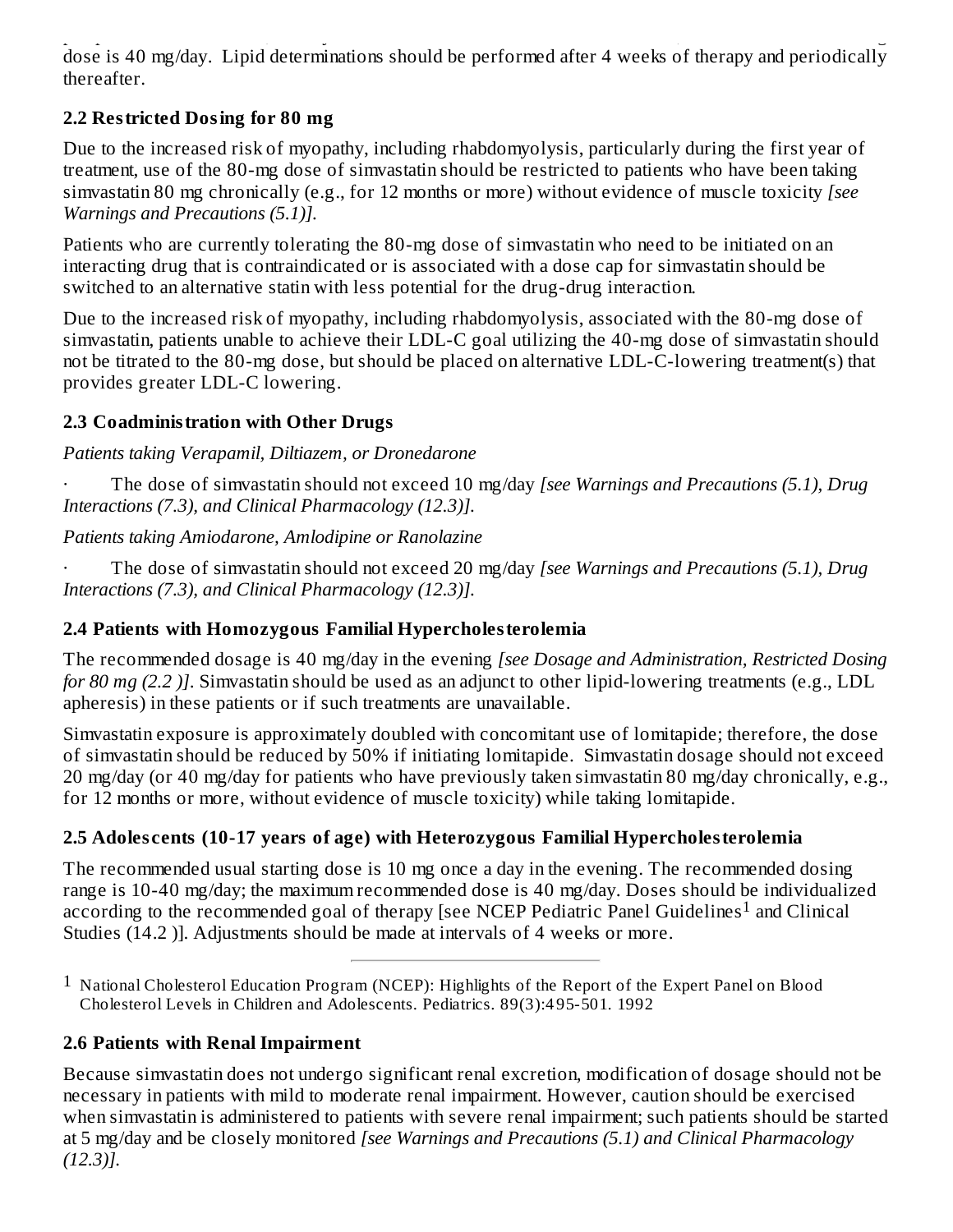### **2.7 Chines e Patients Taking Lipid-Modifying Dos es (?1 g/day Niacin) of Niacin-Containing Products**

Because of an increased risk for myopathy in Chinese patients taking simvastatin 40 mg coadministered with lipid-modifying doses (greater than or equal to 1 g/day niacin) of niacin-containing products, caution should be used when treating Chinese patients with simvastatin doses exceeding 20 mg/day coadministered with lipid-modifying doses of niacin-containing products. Because the risk for myopathy is dose-related, Chinese patients should not receive simvastatin 80 mg coadministered with lipid-modifying doses of niacin-containing products. The cause of the increased risk of myopathy is not known. It is also unknown if the risk for myopathy with coadministration of simvastatin with lipidmodifying doses of niacin-containing products observed in Chinese patients applies to other Asian patients. *[See Warnings and Precautions (5.1 ).]*

### **3 DOSAGE FORMS AND STRENGTHS**

- Simvastatin tablets, USP 5 mg are white to off white, oval, biconvex, film-coated tablets with the logo "B300" debossed on one side and "5"on the other side.
- Simvastatin tablets, USP 10 mg are peach to dark peach, oval, biconvex, film-coated tablets with the logo "B301" debossed on one side and "10" on the other side.
- Simvastatin tablets, USP 20 mg are orange to dark orange, oval, biconvex, film-coated tablets with the logo "B302" debossed on one side and "20" on the other side.
- Simvastatin tablets, USP 40 mg are light pink to pink, oval, biconvex, film-coated tablets with the logo "B303" debossed on one side and "40" on the other side.
- Simvastatin tablets, USP 80 mg are pink to dark pink, capsule-shaped, film-coated tablets with the logo "B304" debossed on one side and "80" on the other side.

### **4 CONTRAINDICATIONS**

Simvastatin is contraindicated in the following conditions:

- Concomitant administration of strong CYP3A4 inhibitors (e.g., itraconazole, ketoconazole, posaconazole, voriconazole, HIV protease inhibitors, boceprevir, telaprevir, erythromycin, clarithromycin, telithromycin, nefazodone and cobicistat-containing products) *[see Warnings and Precautions (5.1 )]*
- Concomitant administration of gemfibrozil, cyclosporine, or danazol *[see Warnings and Precautions ( 5.1 )]*.
- Hypersensitivity to any component of this medication *[see Adverse Reactions (6.2)]*.
- Active liver disease, which may include unexplained persistent elevations in hepatic transaminase levels *[see Warnings and Precautions (5.2)].*
- Women who are pregnant or may become pregnant. Serum cholesterol and triglycerides increase during normal pregnancy, and cholesterol or cholesterol derivatives are essential for fetal development. Because HMG-CoA reductase inhibitors (statins) decrease cholesterol synthesis and possibly the synthesis of other biologically active substances derived from cholesterol, simvastatin may cause fetal harm when administered to a pregnant woman. Atherosclerosis is a chronic process and the discontinuation of lipid-lowering drugs during pregnancy should have little impact on the outcome of long-term therapy of primary hypercholesterolemia. There are no adequate and wellcontrolled studies of use with simvastatin during pregnancy; however, in rare reports congenital anomalies were observed following intrauterine exposure to statins. In rat and rabbit animal reproduction studies, simvastatin revealed no evidence of teratogenicity. **Simvastatin tablets should be administered to women of childbearing age only when such patients are highly unlikely to conceive.** If the patient becomes pregnant while taking this drug, simvastatin tablets should be discontinued immediately and the patient should be apprised of the potential hazard to the fetus *[see Use in Specific Populations (8.1 )].*
- Nursing mothers. It is not known whether simvastatin is excreted into human milk; however, a small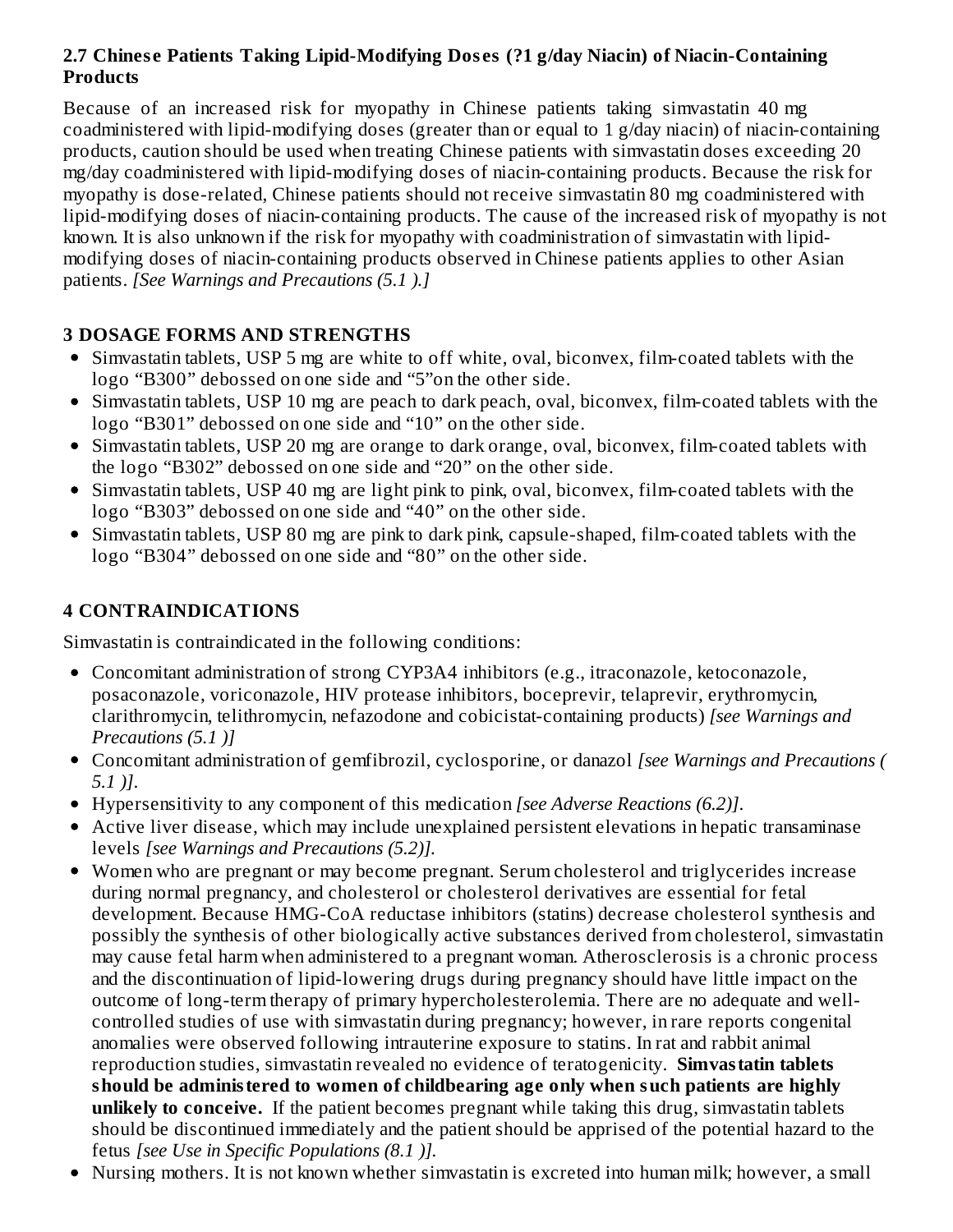amount of another drug in this class does pass into breast milk. Because statins have the potential for serious adverse reactions in nursing infants, women who require treatment with simvastatin tablets should not breastfeed their infants *[see Use in Specific Populations (8.3)]*

### **5 WARNINGS AND PRECAUTIONS**

### **5.1 Myopathy/Rhabdomyolysis**

Simvastatin occasionally causes myopathy manifested as muscle pain, tenderness or weakness with creatine kinase (CK) above ten times the upper limit of normal (ULN). Myopathy sometimes takes the form of rhabdomyolysis with or without acute renal failure secondary to myoglobinuria, and rare fatalities have occurred. The risk of myopathy is increased by high levels of statin activity in plasma. Predisposing factors for myopathy include advanced age (≥65 years), female gender, uncontrolled hypothyroidism, and renal impairment.

**The risk of myopathy, including rhabdomyolysis, is dos e related.** In a clinical trial database in which 41,413 patients were treated with simvastatin, 24,747 (approximately 60%) of whom were enrolled in studies with a median follow-up of at least 4 years, the incidence of myopathy was approximately 0.03% and 0.08% at 20 and 40 mg/day, respectively. The incidence of myopathy with 80 mg (0.61%) was disproportionately higher than that observed at the lower doses. In these trials, patients were carefully monitored and some interacting medicinal products were excluded.

In a clinical trial in which 12,064 patients with a history of myocardial infarction were treated with simvastatin (mean follow-up 6.7 years), the incidence of myopathy (defined as unexplained muscle weakness or pain with a serum creatine kinase [CK] >10 times upper limit of normal [ULN]) in patients on 80 mg/day was approximately 0.9% compared with 0.02% for patients on 20 mg/day. The incidence of rhabdomyolysis (defined as myopathy with a CK >40 times ULN) in patients on 80 mg/day was approximately 0.4% compared with 0% for patients on 20 mg/day. The incidence of myopathy, including rhabdomyolysis, was highest during the first year and then notably decreased during the subsequent years of treatment. In this trial, patients were carefully monitored and some interacting medicinal products were excluded.

**The risk of myopathy, including rhabdomyolysis, is greater in patients on simvastatin 80 mg compared with other statin therapies with similar or greater LDL-C-lowering efficacy and compared with lower dos es of simvastatin. Therefore, the 80-mg dos e of simvastatin should be us ed only in patients who have been taking simvastatin 80 mg chronically (e.g., for 12 months or more) without evidence of mus cle toxicity** *[see Dosage and Administration, Restricted Dosing for 80* mg (2.2). If, however, a patient who is currently tolerating the 80-mg dose of simvastatin needs to be initiated on an interacting drug that is contraindicated or is associated with a dose cap for **simvastatin, that patient should be switched to an alternative statin with less potential for the drug-drug interaction. Patients should be advis ed of the increas ed risk of myopathy, including rhabdomyolysis, and to report promptly any unexplained mus cle pain, tenderness or weakness. If symptoms occur, treatment should be dis continued immediately**. *[See Warnings and Precautions (5.2 ).]*

There have been rare reports of immune-mediated necrotizing myopathy (IMNM), an autoimmune myopathy, associated with statin use. IMNM is characterized by: proximal muscle weakness and elevated serum creatine kinase, which persist despite discontinuation of statin treatment; muscle biopsy showing necrotizing myopathy without significant inflammation; improvement with immunosuppressive agents.

**All patients starting therapy with simvastatin, or whos e dos e of simvastatin is being increas ed, should be advis ed of the risk of myopathy, including rhabdomyolysis and told to report promptly any unexplained mus cle pain, tenderness or weakness particularly if accompanied by malais e or fever or if mus cle signs and symptoms persist after dis continuing simvastatin. Simvastatin**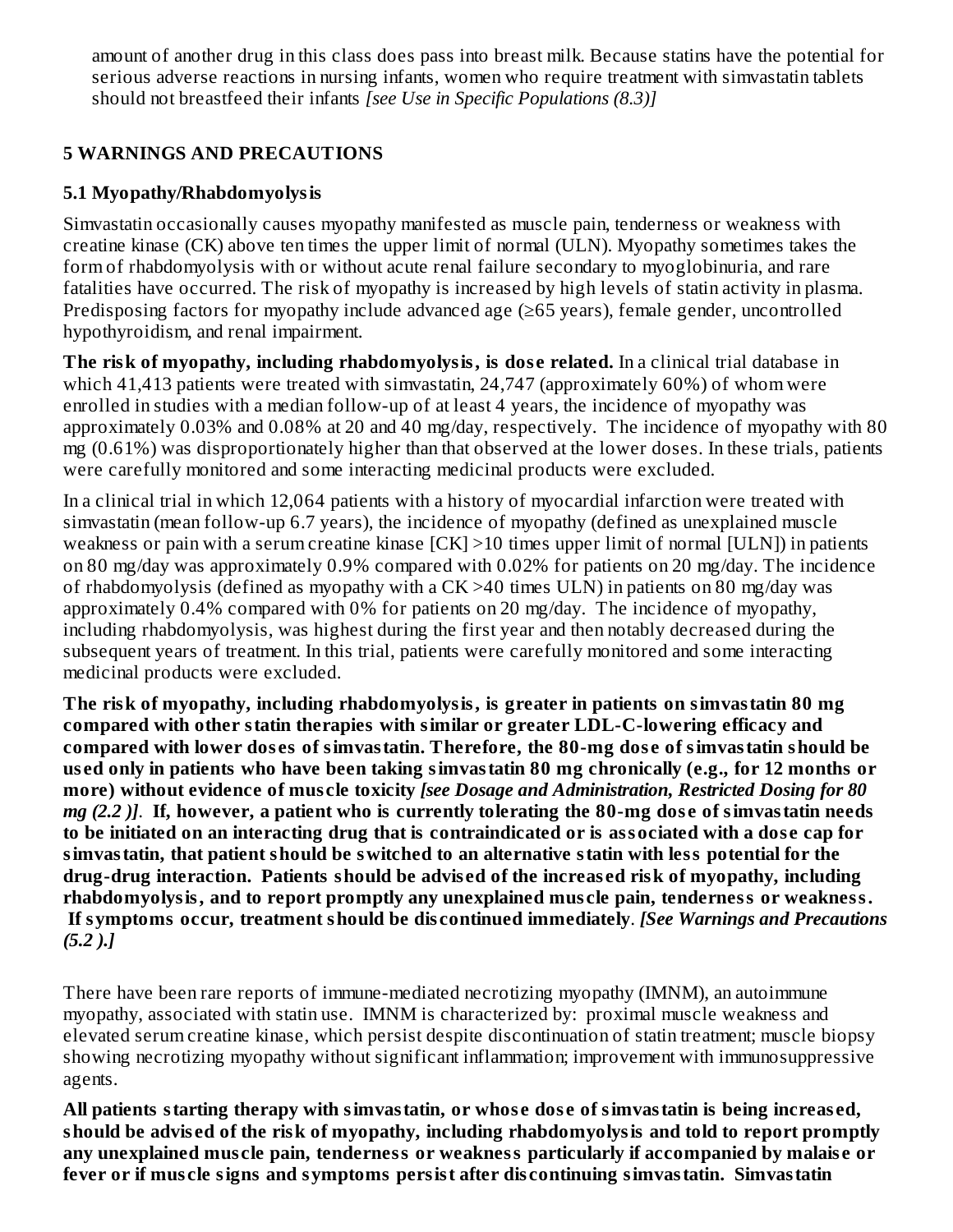**therapy should be dis continued immediately if myopathy is diagnos ed or suspected.** In most cases, muscle symptoms and CK increases resolved when treatment was promptly discontinued. Periodic CK determinations may be considered in patients starting therapy with simvastatin or whose dose is being increased, but there is no assurance that such monitoring will prevent myopathy.

Many of the patients who have developed rhabdomyolysis on therapy with simvastatin have had complicated medical histories, including renal insufficiency usually as a consequence of long-standing diabetes mellitus. Such patients merit closer monitoring. Simvastatin therapy should be discontinued if markedly elevated CPK levels occur or myopathy is diagnosed or suspected. Simvastatin therapy should also be temporarily withheld in any patient experiencing an acute or serious condition predisposing to the development of renal failure secondary to rhabdomyolysis, e.g., sepsis; hypotension; major surgery; trauma; severe metabolic, endocrine, or electrolyte disorders; or uncontrolled epilepsy.

### *Drug Interactions*

The risk of myopathy and rhabdomyolysis is increased by high levels of statin activity in plasma. Simvastatin is metabolized by the cytochrome P450 isoform 3A4. Certain drugs which inhibit this metabolic pathway can raise the plasma levels of simvastatin and may increase the risk of myopathy. These include itraconazole, ketoconazole, posaconazole, voriconazole, the macrolide antibiotics erythromycin and clarithromycin, and the ketolide antibiotic telithromycin, HIV protease inhibitors, boceprevir, telaprevir, the antidepressant nefazodone, cobicistat-containing products, or grapefruit juice [*see Clinical Pharmacology (12.3)*]. Combination of these drugs with simvastatin is contraindicated. If short-term treatment with strong CYP3A4 inhibitors is unavoidable, therapy with simvastatin must be suspended during the course of treatment. *[See Contraindications (4) and Drug Interactions (7.1).]*

The combined use of simvastatin with gemfibrozil, cyclosporine, or danazol is contraindicated *[see Contraindications (4) and Drug Interactions (7.1 and 7.2)].*

Caution should be used when prescribing other fibrates with simvastatin, as these agents can cause myopathy when given alone and the risk is increased when they are co-administered *[see Drug Interactions (7.2)]*.

Cases of myopathy, including rhabdomyolysis, have been reported with simvastatin coadministered with colchicine, and caution should be exercised when prescribing simvastatin with colchicine *[see Drug Interactions (7.7)]*.

The benefits of the combined use of simvastatin with the following drugs should be carefully weighed

against the potential risks of combinations: other lipid-lowering drugs (other fibrates,  $\geq 1$  g/day of niacin, or, for patients with HoFH, lomitapide), amiodarone, dronedarone, verapamil, diltiazem, amlodipine, or ranolazine *[see Drug Interactions (7.3) and Table 3 in Clinical Pharmacology (12.3*)]. *[also see Dosage and Administration, Patients with Homozygous Familial Hypercholesterolemia (2.4)].*

Cases of myopathy, including rhabdomyolysis, have been observed with simvastatin coadministered with lipid-modifying doses (≥1 g/day niacin) of niacin-containing products. In an ongoing, double-blind, randomized cardiovascular outcomes trial, an independent safety monitoring committee identified that the incidence of myopathy is higher in Chinese compared with non-Chinese patients taking simvastatin 40 mg coadministered with lipid-modifying doses of a niacin-containing product.

Caution should be used when treating Chinese patients with simvastatin in doses exceeding 20 mg/day coadministered with lipid- modifying doses of niacin-containing products. Because the risk for myopathy is dose-related, Chinese patients should not receive simvastatin 80 mg coadministered with lipid-modifying doses of niacin- containing products. It is unknown if the risk for myopathy with coadministration of simvastatin with lipid-modifying doses of niacin-containing products observed in Chinese patients applies to other Asian patients *[see Drug Interactions (7.4)]*.

Prescribing recommendations for interacting agents are summarized in Table 1 *[see also Dosage and Administration (2.3, 2.4), Drug Interactions (7), Clinical Pharmacology (12.3)].*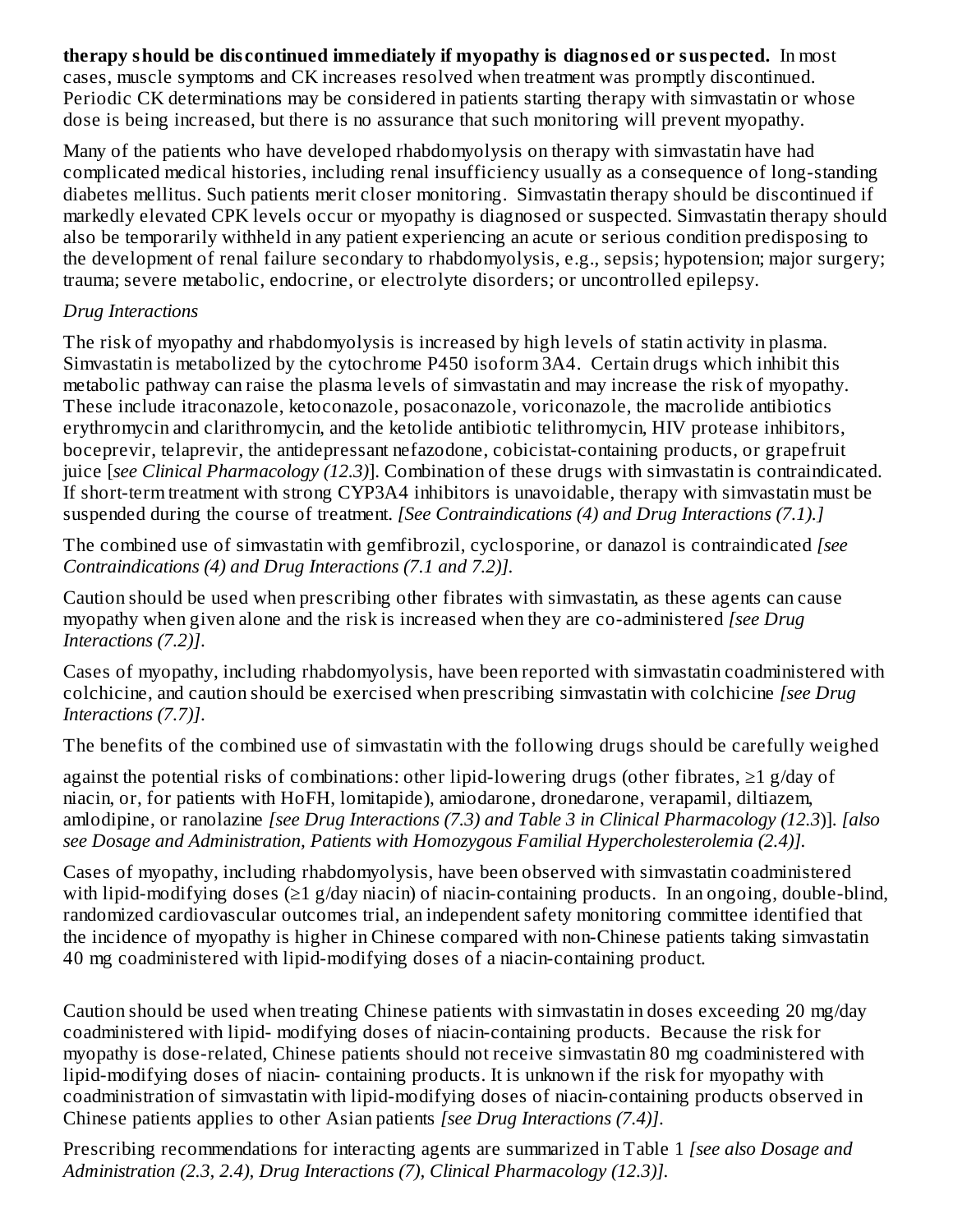|                                                                                                                                                                                                                                                                                                        | RISK OF MYODAINY/Rhabdomyolysis                                   |
|--------------------------------------------------------------------------------------------------------------------------------------------------------------------------------------------------------------------------------------------------------------------------------------------------------|-------------------------------------------------------------------|
| Interacting Agents                                                                                                                                                                                                                                                                                     | Prescribing Recommendations                                       |
| Strong CYP3A4 inhibitors, e.g.:<br>Itraconazole<br>Ketoconazole<br>Posaconazole<br>Voriconazole<br>Erythromycin<br>Clarithromycin<br>Telithromycin<br>HIV protease inhibitors<br>Boceprevir<br>Telaprevir<br>Nefazodone<br>Cobicistat-containing<br>products<br>Gemfibrozil<br>Cyclosporine<br>Danazol | Contraindicated with simvastatin                                  |
| Verapamil<br>Diltiazem<br>Dronedarone                                                                                                                                                                                                                                                                  | Do not exceed 10 mg simvastatin daily                             |
| Amiodarone<br>Amlodipine<br>Ranolazine                                                                                                                                                                                                                                                                 | Do not exceed 20 mg simvastatin daily                             |
| Lomitapide                                                                                                                                                                                                                                                                                             | For patients with HoFH, do not exceed 20<br>mg simvastatin daily* |
| Grapefruit juice                                                                                                                                                                                                                                                                                       | Avoid grapefruit juice                                            |

TABLE 1 Drug Interactions Associated with Increased

For patients with HoFH who have been taking 80 mg simvastatin chronically (e.g., for 12 months or \*more) without evidence of muscle toxicity, do not exceed 40 mg simvastat

### **5.2 Liver Dysfunction**

**Persistent increas es (to more than 3X the ULN) in s erum transaminas es have occurred in approximately 1% of patients who received simvastatin in clinical studies**. When drug treatment was interrupted or discontinued in these patients, the transaminase levels usually fell slowly to pretreatment levels. The increases were not associated with jaundice or other clinical signs or symptoms. There was no evidence of hypersensitivity.

In the Scandinavian Simvastatin Survival Study (4S) *[see Clinical Studies (14.1)]*, the number of patients with more than one transaminase elevation to >3X ULN, over the course of the study, was not significantly different between the simvastatin and placebo groups (14 [0.7%] vs. 12 [0.6%]). Elevated transaminases resulted in the discontinuation of 8 patients from therapy in the simvastatin group (n=2,221) and 5 in the placebo group (n=2,223). Of the 1,986 simvastatin treated patients in 4S with normal liver function tests (LFTs) at baseline, 8 (0.4%) developed consecutive LFT elevations to  $>3X$ ULN and/or were discontinued due to transaminase elevations during the 5.4 years (median follow-up) of the study. Among these 8 patients, 5 initially developed these abnormalities within the first year. All of the patients in this study received a starting dose of 20 mg of simvastatin; 37% were titrated to 40 mg.

In 2 controlled clinical studies in 1,105 patients, the 12-month incidence of persistent hepatic transaminase elevation without regard to drug relationship was 0.9% and 2.1% at the 40- and 80-mg dose, respectively. No patients developed persistent liver function abnormalities following the initial 6 months of treatment at a given dose.

**It is recommended that liver function tests be performed before the initiation of treatment, and thereafter when clinically indicated.** There have been rare postmarketing reports of fatal and non-fatal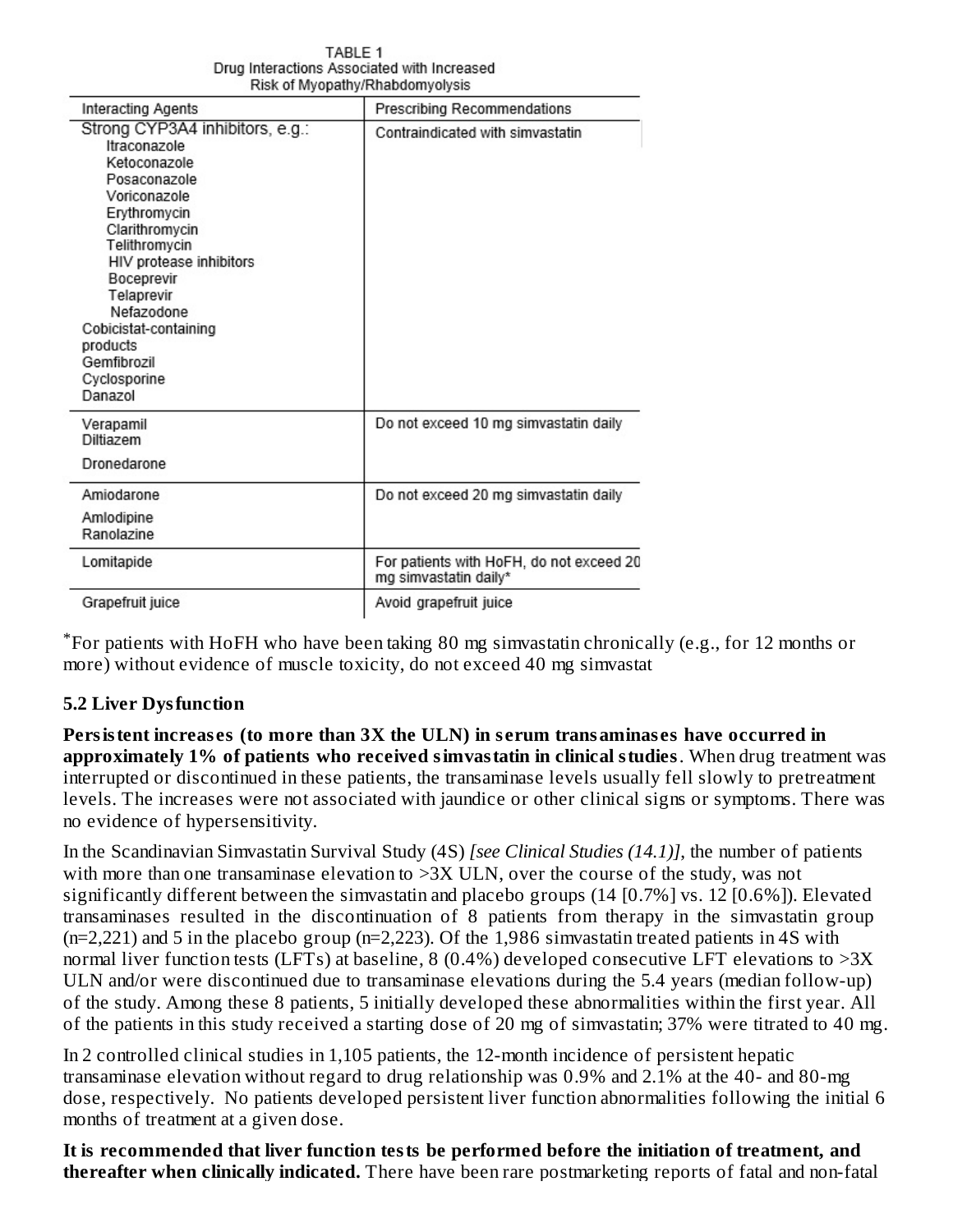hepatic failure in patients taking statins, including simvastatin. If serious liver injury with clinical symptoms and/or hyperbilirubinemia or jaundice occurs during treatment with simvastatin, promptly interrupt therapy. If an alternate etiology is not found do not restart simvastatin. Note that ALT may emanate from muscle, therefore ALT rising with CK may indicate myopathy *[see Warnings and Precautions (5.1)].*

The drug should be used with caution in patients who consume substantial quantities of alcohol and/or have a past history of liver disease. Active liver diseases or unexplained transaminase elevations are contraindications to the use of simvastatin.

Moderate (less than 3X ULN) elevations of serum transaminases have been reported following therapy with simvastatin. These changes appeared soon after initiation of therapy with simvastatin, were often transient, were not accompanied by any symptoms and did not require interruption of treatment.

### **5.3 Endocrine Function**

Increases in  $\mathrm{HbA1_{c}}$  and fasting serum glucose levels have been reported with  $\mathrm{HMG\text{-}CoA}$  reductase inhibitors, including simvastatin.

### **6 ADVERSE REACTIONS**

### **6.1 Clinical Trials Experience**

Because clinical studies are conducted under widely varying conditions, adverse reaction rates observed in the clinical studies of a drug cannot be directly compared to rates in the clinical studies of another drug and may not reflect the rates observed in practice.

In the pre-marketing controlled clinical studies and their open extensions (2,423 patients with median duration of follow-up of approximately 18 months), 1.4% of patients were discontinued due to adverse reactions. The most common adverse reactions that led to treatment discontinuation were: gastrointestinal disorders (0.5%), myalgia (0.1%), and arthralgia (0.1%). The most commonly reported adverse reactions (incidence ≥5%) in simvastatin controlled clinical trials were: upper respiratory infections (9.0%), headache (7.4%), abdominal pain (7.3%), constipation (6.6%), and nausea (5.4%). *Scandinavian Simvastatin Survival Study*

In 4S involving 4,444 (age range 35 to 71 years, 19% women, 100% Caucasians) treated with 20 to 40 mg/day of simvastatin (n=2,221) or placebo (n=2,223) over a median of 5.4 years, adverse reactions reported in ≥2% of patients and at a rate greater than placebo are shown in Table 2.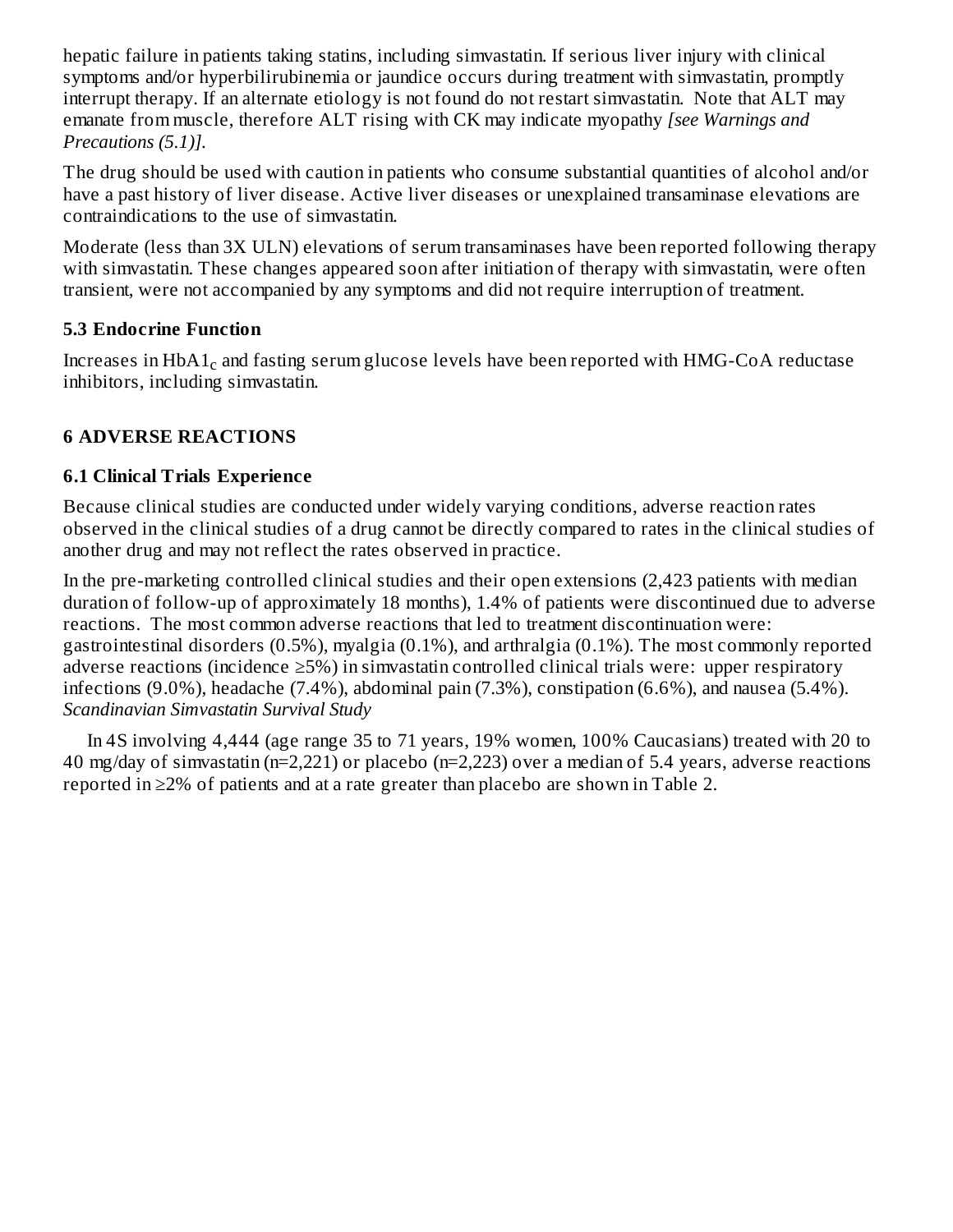|                                     | Simvastatin<br>$(N = 2,221)$ | Placebo<br>$(N = 2,223)$ |
|-------------------------------------|------------------------------|--------------------------|
|                                     | %                            | %                        |
| Body as a Whole                     |                              |                          |
| Edema/swelling                      | 2.7                          | 2.3                      |
| Abdominal pain                      | 5.9                          | 5.8                      |
| Cardiovascular System Disorders     |                              |                          |
| <b>Atrial fibrillation</b>          | 5.7                          | 5.1                      |
| <b>Digestive System Disorders</b>   |                              |                          |
| Constipation                        | 22                           | 1.6                      |
| Gastritis                           | 4.9                          | 3.9                      |
| <b>Endocrine Disorders</b>          |                              |                          |
| Diabetes mellitus                   | 4.2                          | 3.6                      |
| Musculoskeletal Disorders           |                              |                          |
| Myalgia                             | 3.7                          | 3.2                      |
| Nervous System/ Psychiatric         |                              |                          |
| <b>Disorders</b>                    |                              |                          |
| Headache                            | 2.5                          | 2.1                      |
| Insomnia                            | 4.0                          | 3.8                      |
| Vertigo                             | 4.5                          | 4.2                      |
| <b>Respiratory System Disorders</b> |                              |                          |
| <b>Bronchitis</b>                   | 6.6                          | 6.3                      |
| <b>Sinusitis</b>                    | 2.3                          | 1.8                      |
| Skin / Skin Appendage Disorders     |                              |                          |
| Eczema                              | 4.5                          | 225493<br>3.0            |
| <b>Urogenital System Disorders</b>  |                              |                          |
| Infection, urinary tract            | 3.2                          | 3.1                      |

# TABLE 2: Adverse Reactions Reported Regardless of Causality by  $\geq$ 2%

### *Heart Protection Study*

In the Heart Protection Study (HPS), involving 20,536 patients (age range 40 to 80 years, 25% women,

97% Caucasians, 3% other races) treated with simvastatin 40 mg/day (n=10,269) or placebo (n=10,267) over a mean of 5 years, only serious adverse reactions and discontinuations due to any adverse reactions were recorded. Discontinuation rates due to adverse reactions were 4.8% in patients treated with simvastatin compared with 5.1% in patients treated with placebo. The incidence of myopathy/rhabdomyolysis was <0.1% in patients treated with simvastatin.

### *Other Clinical Studies*

In a clinical trial in which 12,064 patients with a history of myocardial infarction were treated with simvastatin (mean follow-up 6.7 years), the incidence of myopathy (defined as unexplained muscle weakness or pain with a serum creatine kinase [CK] >10 times upper limit of normal [ULN]) in patients on 80 mg/day was approximately 0.9% compared with 0.02% for patients on 20 mg/day. The incidence of rhabdomyolysis (defined as myopathy with a CK >40 times ULN) in patients on 80 mg/day was approximately 0.4% compared with 0% for patients on 20 mg/day. The incidence of myopathy, including rhabdomyolysis, was highest during the first year and then notably decreased during the subsequent years of treatment. In this trial, patients were carefully monitored and some interacting medicinal products were excluded.

Other adverse reactions reported in clinical trials were: diarrhea, rash, dyspepsia, flatulence, and asthenia.

### *Laboratory Tests*

Marked persistent increases of hepatic transaminases have been noted *[see Warnings and Precautions (5.2)].* Elevated alkaline phosphatase and γ-glutamyl transpeptidase have also been reported. About 5% of patients had elevations of CK levels of 3 or more times the normal value on one or more occasions. This was attributable to the noncardiac fraction of CK. *[See Warnings and Precautions (5.1).]*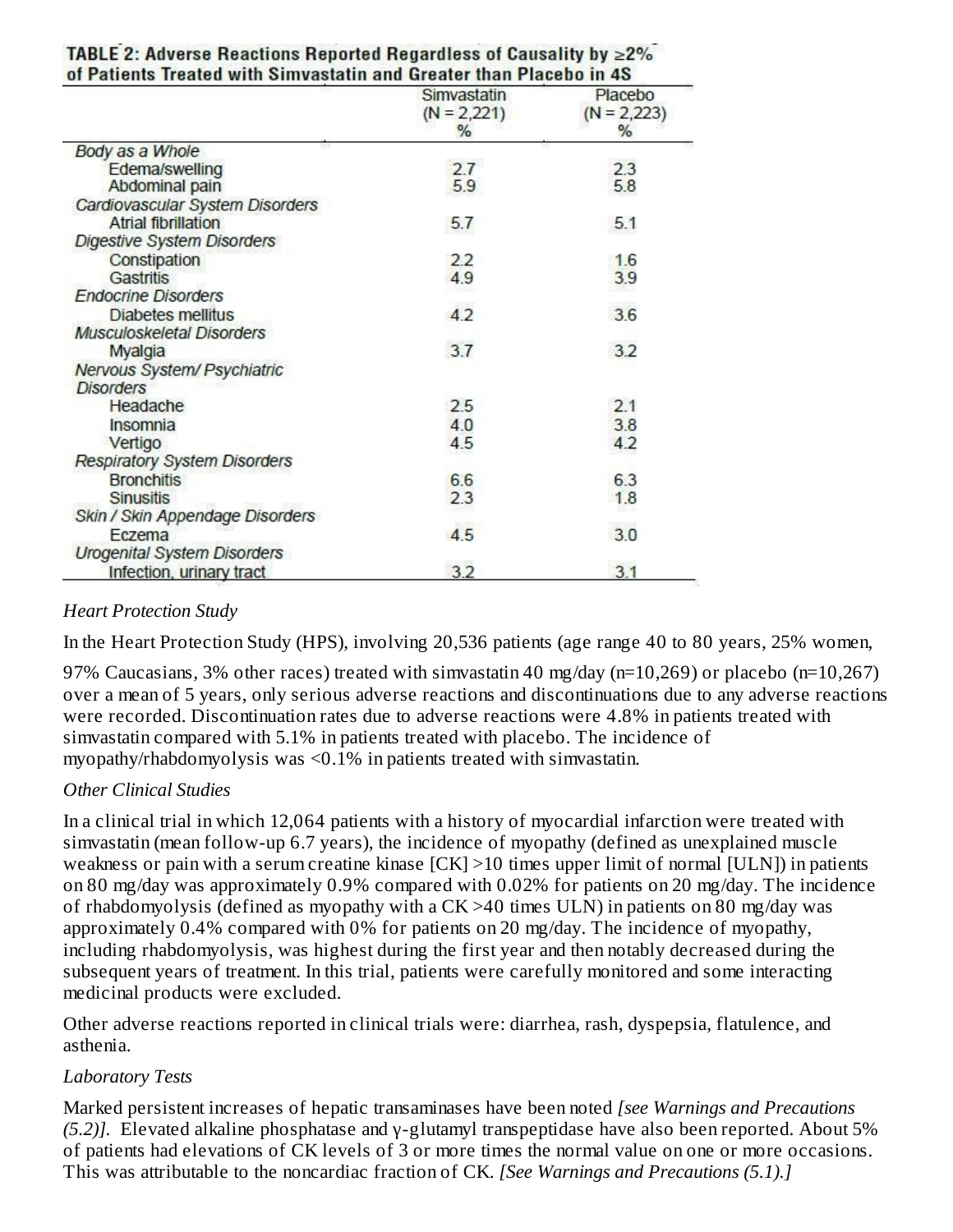### *Adolescent Patients (ages 10 to17 years)*

In a 48-week, controlled study in adolescent boys and girls who were at least 1 year post-menarche, 10 to17 years of age (43.4% female, 97.7% Caucasians, 1.7% Hispanics, 0.6% Multiracial) with heterozygous familial hypercholesterolemia (n=175), treated with placebo or simvastatin (10 to 40 mg daily), the most common adverse reactions observed in both groups were upper respiratory infection, headache, abdominal pain, and nausea *[see Use in Specific Populations (8.4) and Clinical Studies (14.2 )].*

### **6.2 Postmarketing Experience**

Because the below reactions are reported voluntarily from a population of uncertain size, it is generally not possible to reliably estimate their frequency or establish a causal relationship to drug exposure. The following additional adverse reactions have been identified during postapproval use of simvastatin: pruritus, alopecia, a variety of skin changes (e.g., nodules, discoloration, dryness of skin/mucous membranes, changes to hair/nails), dizziness, muscle cramps, myalgia, pancreatitis, paresthesia, peripheral neuropathy, vomiting, anemia, erectile dysfunction, interstitial lung disease, rhabdomyolysis, hepatitis/jaundice, fatal and non-fatal hepatic failure, and depression.

There have been rare reports of immune-mediated necrotizing myopathy associated with statin use *[see Warnings and Precautions (5.1)]*.

An apparent hypersensitivity syndrome has been reported rarely which has included some of the following features: anaphylaxis, angioedema, lupus erythematous-like syndrome, polymyalgia rheumatica, dermatomyositis, vasculitis, purpura, thrombocytopenia, leukopenia, hemolytic anemia, positive ANA, ESR increase, eosinophilia, arthritis, arthralgia, urticaria, asthenia, photosensitivity, fever, chills, flushing, malaise, dyspnea, toxic epidermal necrolysis, erythema multiforme, including Stevens- Johnson syndrome.

There have been rare postmarketing reports of cognitive impairment (e.g., memory loss, forgetfulness, amnesia, memory impairment, confusion) associated with statin use. These cognitive issues have been reported for all statins. The reports are generally nonserious, and reversible upon statin discontinuation, with variable times to symptom onset (1 day to years) and symptom resolution (median of 3 weeks).

### **7 DRUG INTERACTIONS**

### **7.1 Strong CYP3A4 Inhibitors, Cyclosporine, or Danazol**

Strong CYP3A4 inhibitors: Simvastatin, like several other inhibitors of HMG-CoA reductase, is a substrate of CYP3A4. Simvastatin is metabolized by CYP3A4 but has no CYP3A4 inhibitory activity; therefore it is not expected to affect the plasma concentrations of other drugs metabolized by CYP3A4.

Elevated plasma levels of HMG-CoA reductase inhibitory activity increases the risk of myopathy and rhabdomyolysis, particularly with higher doses of simvastatin. *[See Warnings and Precautions (5.1) and Clinical Pharmacology (12.3 ).]* Concomitant use of drugs labeled as having a strong inhibitory effect on CYP3A4 is contraindicated *[see Contraindications (4 )].* If treatment with itraconazole, ketoconazole, posaconazole, voriconazole, erythromycin, clarithromycin or telithromycin is unavoidable, therapy with simvastatin must be suspended during the course of treatment.

Cyclosporine or Danazol: The risk of myopathy, including rhabdomyolysis is increased by concomitant administration of cyclosporine or danazol. Therefore, concomitant use of these drugs is contraindicated. *[see Contraindications (4), Warnings and Precautions ( 5.1 ) and Clinical Pharmacology (12.3 )].*

### **7.2 Lipid-Lowering Drugs That Can Caus e Myopathy When Given Alone**

Gemfibrozil: Contraindicated with simvastatin *[see Contraindications (4) and Warnings and Precautions (5.1)].*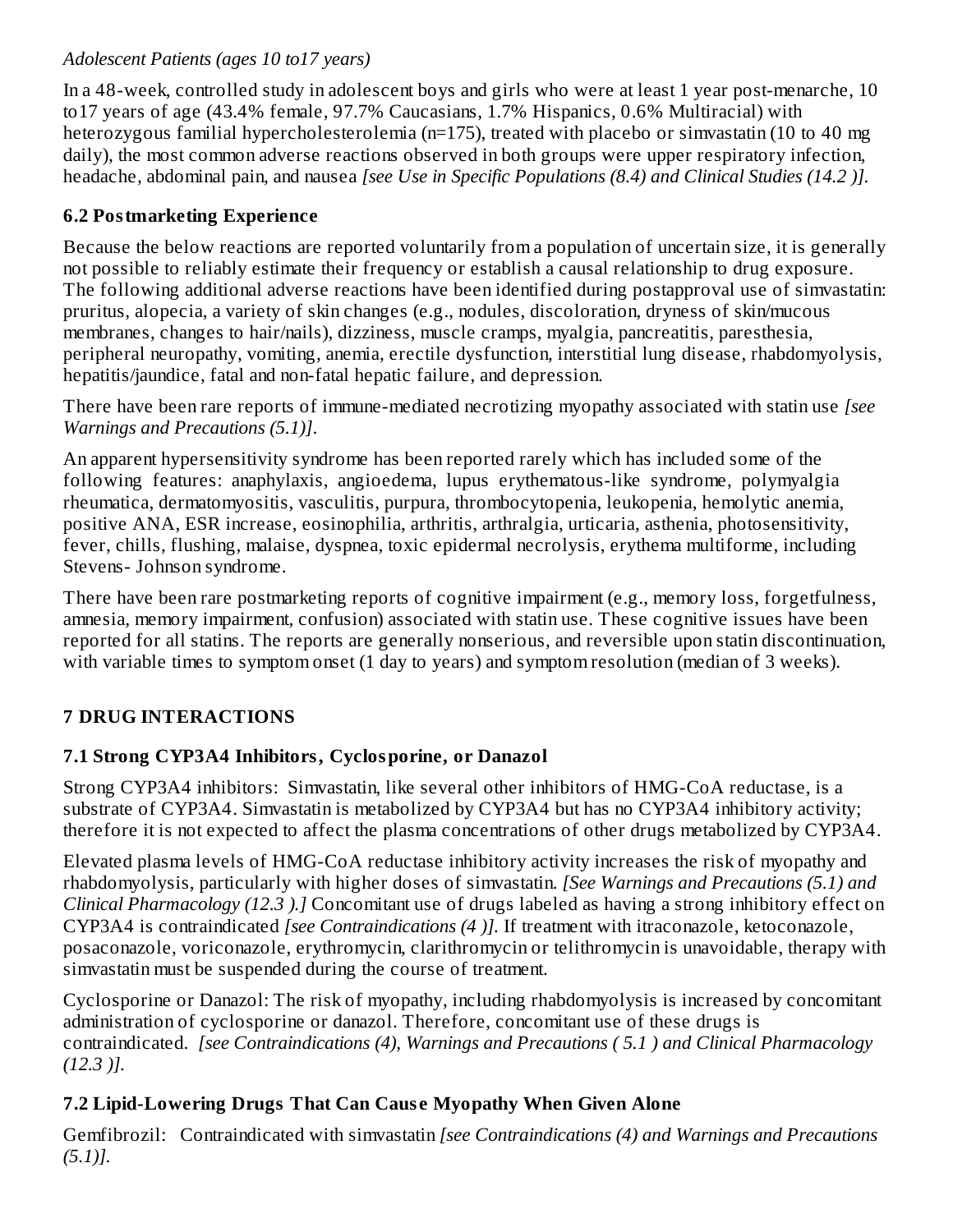Other fibrates: Caution should be used when prescribing with simvastatin *[see Warnings and Precautions (5.1)].*

### **7.3 Amiodarone, Dronedarone, Ranolazine, or Calcium Channel Blockers**

The risk of myopathy, including rhabdomyolysis, is increased by concomitant administration of amiodarone, dronedarone, ranolazine, or calcium channel blockers such as verapamil, diltiazem, or amlodipine *[see Dosage and Administration (2.3) and Warnings and Precautions (5.1),* and Table 3 in *Clinical Pharmacology (12.3)*].

### **7.4 Niacin**

Cases of myopathy/rhabdomyolysis have been observed with simvastatin coadministered with lipidmodifying doses (≥1 g/day niacin) of niacin-containing products. In particular, caution should be used when treating Chinese patients with simvastatin doses exceeding 20 mg/day coadministered with lipidmodifying doses of niacin-containing products. Because the risk for myopathy is dose-related, Chinese patients should not receive simvastatin 80 mg coadministered with lipid-modifying doses of niacincontaining products. *[See Warnings and Precautions (5.1) and Clinical Pharmacology (12.3).]*

### **7.5 Digoxin**

In one study, concomitant administration of digoxin with simvastatin resulted in a slight elevation in digoxin concentrations in plasma. Patients taking digoxin should be monitored appropriately when simvastatin is initiated *[see Clinical Pharmacology (12.3 )].*

### **7.6 Coumarin Anticoagulants**

In two clinical studies, one in normal volunteers and the other in hypercholesterolemic patients, simvastatin 20 to 40 mg/day modestly potentiated the effect of coumarin anticoagulants: the prothrombin time, reported as International Normalized Ratio (INR), increased from a baseline of 1.7 to 1.8 and from 2.6 to 3.4 in the volunteer and patient studies, respectively. With other statins, clinically evident bleeding and/or increased prothrombin time has been reported in a few patients taking coumarin anticoagulants concomitantly. In such patients, prothrombin time should be determined before starting simvastatin and frequently enough during early therapy to ensure that no significant alteration of prothrombin time occurs. Once a stable prothrombin time has been documented, prothrombin times can be monitored at the intervals usually recommended for patients on coumarin anticoagulants. If the dose of simvastatin is changed or discontinued, the same procedure should be repeated. Simvastatin therapy has not been associated with bleeding or with changes in prothrombin time in patients not taking anticoagulants.

### **7.7 Colchicine**

Cases of myopathy, including rhabdomyolysis, have been reported with simvastatin coadministered with colchicine, and caution should be exercised when prescribing simvastatin with colchicine.

### **8 USE IN SPECIFIC POPULATIONS**

### **8.1 Pregnancy**

### *Pregnancy Category X [See Contraindications (4).]*

Simvastatin is contraindicated in women who are or may become pregnant. Lipid lowering drugs offer no benefit during pregnancy, because cholesterol and cholesterol derivatives are needed for normal fetal development. Atherosclerosis is a chronic process, and discontinuation of lipid-lowering drugs during pregnancy should have little impact on long-term outcomes of primary hypercholesterolemia therapy.

There are no adequate and well-controlled studies of use with simvastatin during pregnancy; however,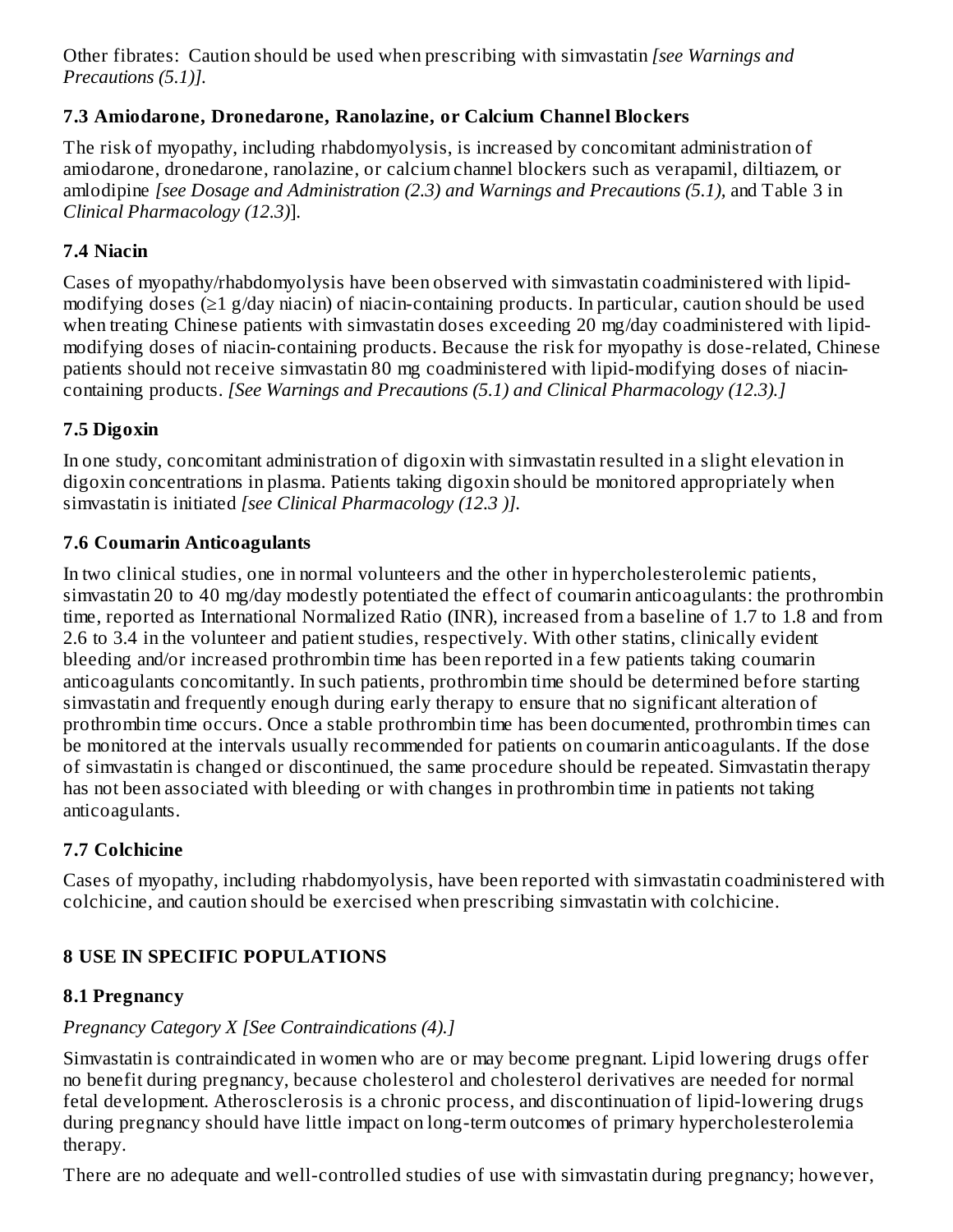there are rare reports of congenital anomalies in infants exposed to statins *in utero*. Animal reproduction studies of simvastatin in rats and rabbits showed no evidence of teratogenicity. Serum cholesterol and triglycerides increase during normal pregnancy, and cholesterol or cholesterol derivatives are essential for fetal development. Because statins decrease cholesterol synthesis and possibly the synthesis of other biologically active substances derived from cholesterol, simvastatin may cause fetal harm when administered to a pregnant woman. If simvastatin is used during pregnancy or if the patient becomes pregnant while taking this drug, the patient should be apprised of the potential hazard to the fetus.

There are rare reports of congenital anomalies following intrauterine exposure to statins. In a review<sup>2</sup> of approximately 100 prospectively followed pregnancies in women exposed to simvastatin or another structurally related statin, the incidences of congenital anomalies, spontaneous abortions, and fetal deaths/stillbirths did not exceed those expected in the general population. However, the study was only able to exclude a 3- to 4-fold increased risk of congenital anomalies over the background rate. In 89% of these cases, drug treatment was initiated prior to pregnancy and was discontinued during the first trimester when pregnancy was identified.

Simvastatin was not teratogenic in rats or rabbits at doses (25, 10 mg/kg/day, respectively) that resulted in 3 times the human exposure based on mg/m2 surface area. However, in studies with another structurally-related statin, skeletal malformations were observed in rats and mice.

Women of childbearing potential, who require treatment with simvastatin for a lipid disorder, should be advised to use effective contraception. For women trying to conceive, discontinuation of simvastatin should be considered. If pregnancy occurs, simvastatin should be immediately discontinued.

### **8.3 Nursing Mothers**

It is not known whether simvastatin is excreted in human milk. Because a small amount of another drug in this class is excreted in human milk and because of the potential for serious adverse reactions in nursing infants, women taking simvastatin should not nurse their infants. A decision should be made whether to discontinue nursing or discontinue drug, taking into account the importance of the drug to the mother *[see Contraindications (4)].*

### **8.4 Pediatric Us e**

Safety and effectiveness of simvastatin in patients 10 to 17 years of age with heterozygous familial hypercholesterolemia have been evaluated in a controlled clinical trial in adolescent boys and in girls who were at least 1 year post-menarche. Patients treated with simvastatin had an adverse reaction profile similar to that of patients treated with placebo. **Dos es greater than 40 mg have not been studied in this population.** In this limited controlled study, there was no significant effect on growth or sexual maturation in the adolescent boys or girls, or on menstrual cycle length in girls. *[See Dosage and Administration (2.5), Adverse Reactions (6.1), Clinical Studies (14.2 ).]* Adolescent females should be counseled on appropriate contraceptive methods while on simvastatin therapy *[see Contraindications (4) and Use in Specific Populations (8.1)].* Simvastatin has not been studied in patients younger than 10 years of age, nor in pre-menarchal girls.

### **8.5 Geriatric Us e**

Of the 2,423 patients who received simvastatin in Phase III clinical studies and the 10,269 patients in the Heart Protection Study who received simvastatin, 363 (15%) and 5,366 (52%), respectively were ≥65 years old. In HPS, 615 (6%) were ≥75 years old. No overall differences in safety or effectiveness were observed between these subjects and younger subjects, and other reported clinical experience has not identified differences in responses between the elderly and younger patients, but greater sensitivity of some older individuals cannot be ruled out. Since advanced age (≥65 years) is a predisposing factor

<sup>2</sup> Manson, J.M., Freyssinges, C., Ducrocq, M.B., Stephenson, W.P., Post marketing Surveillance of Lovastatin and Simvastatin Exposure During Pregnancy, Reproductive Toxicology, 10(6):4 39-4 4 6, 1996.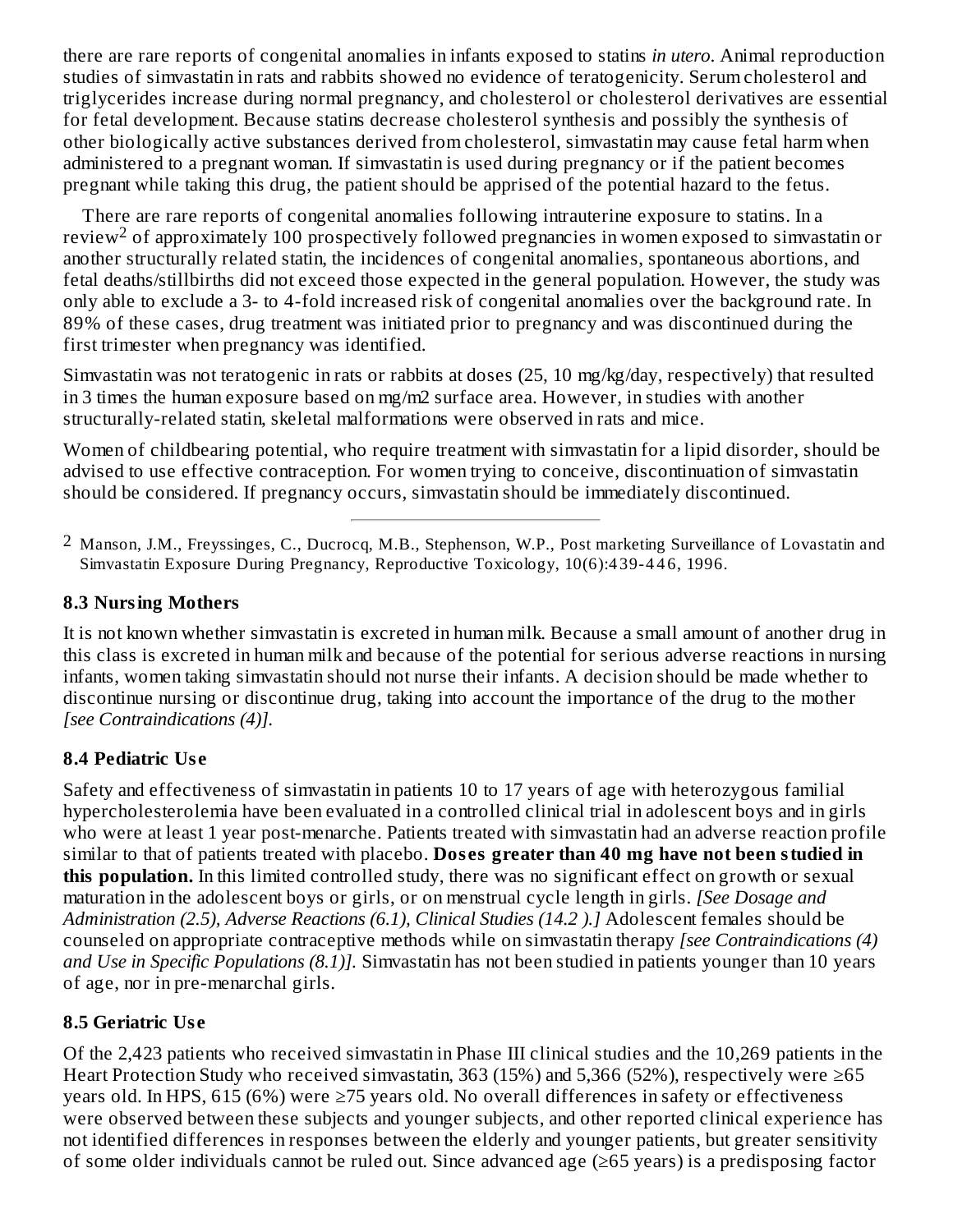for myopathy, simvastatin should be prescribed with caution in the elderly. [See *Clinical Pharmacology (12.3).*]

A pharmacokinetic study with simvastatin showed the mean plasma level of statin activity to be approximately 45% higher in elderly patients between 70 to 78 years of age compared with patients between 18 to 30 years of age. In 4S, 1,021 (23%) of 4,444 patients were 65 or older. Lipid-lowering efficacy was at least as great in elderly patients compared with younger patients, and simvastatin significantly reduced total mortality and CHD mortality in elderly patients with a history of CHD. In HPS, 52% of patients were elderly (4,891 patients 65-69 years and 5,806 patients 70 years or older). The relative risk reductions of CHD death, non-fatal MI, coronary and non-coronary revascularization procedures, and stroke were similar in older and younger patients [see *Clinical Studies (14.1)*]. In HPS, among 32,145 patients entering the active run-in period, there were 2 cases of myopathy/rhabdomyolysis; these patients were aged 67 and 73. Of the 7 cases of myopathy/rhabdomyolysis among 10,269 patients allocated to simvastatin, 4 were aged 65 or more (at baseline), of whom one was over 75. There were no overall differences in safety between older and younger patients in either 4S or HPS.

Because advanced age (≥65 years) is a predisposing factor for myopathy, including rhabdomyolysis, simvastatin should be prescribed with caution in the elderly. In a clinical trial of patients treated with simvastatin 80 mg/day, patients ≥65 years of age had an increased risk of myopathy, including rhabdomyolysis, compared to patients <65 years of age. *[See Warnings and Precautions ( 5.1) and Clinical Pharmacology (12.3 ).]*

### **8.6 Renal Impairment**

*Caution should be exercised when simvastatin is administered to patients with severe renal impairment. [See Dosage and Administration (2.6).]*

### **8.7 Hepatic Impairment**

Simvastatin is contraindicated in patients with active liver disease which may include unexplained persistent elevations in hepatic transaminase levels *[see Contraindications (4) and Warnings and Precautions (5.2)].*

### **10 OVERDOSAGE**

Significant lethality was observed in mice after a single oral dose of 9 g/m<sup>2</sup>. No evidence of lethality was observed in rats or dogs treated with doses of 30 and 100  $\frac{g}{m^2}$ , respectively. No specific diagnostic signs were observed in rodents. At these doses the only signs seen in dogs were emesis and mucoid stools.

A few cases of overdosage with simvastatin have been reported; the maximum dose taken was 3.6 g. All patients recovered without sequelae. Supportive measures should be taken in the event of an overdose. The dialyzability of simvastatin and its metabolites in man is not known at present.

### **11 DESCRIPTION**

Simvastatin is a lipid-lowering agent that is derived synthetically from a fermentation product of *Aspergillus terreus*. After oral ingestion, simvastatin, which is an inactive lactone, is hydrolyzed to the corresponding β-hydroxyacid form. This is an inhibitor of 3-hydroxy-3-methylglutaryl-coenzyme A (HMG-CoA) reductase. This enzyme catalyzes the conversion of HMG-CoA to mevalonate, which is an early and rate-limiting step in the biosynthesis of cholesterol.

Simvastatin is butanoic acid, 2,2-dimethyl-,1,2,3,7,8,8a-hexahydro-3,7-dimethyl-8-[2-(tetrahydro-4 hydroxy-6-oxo-2H-pyran-2-yl)-ethyl]-1-naphthalenyl ester, [1S-[1α,3α,7β,8β(2S\*,4S\*),-8aβ]]. The empirical formula of simvastatin is  $\rm{C_{25}H_{38}O_{5}}$  and its molecular weight is 418.57. Its structural formula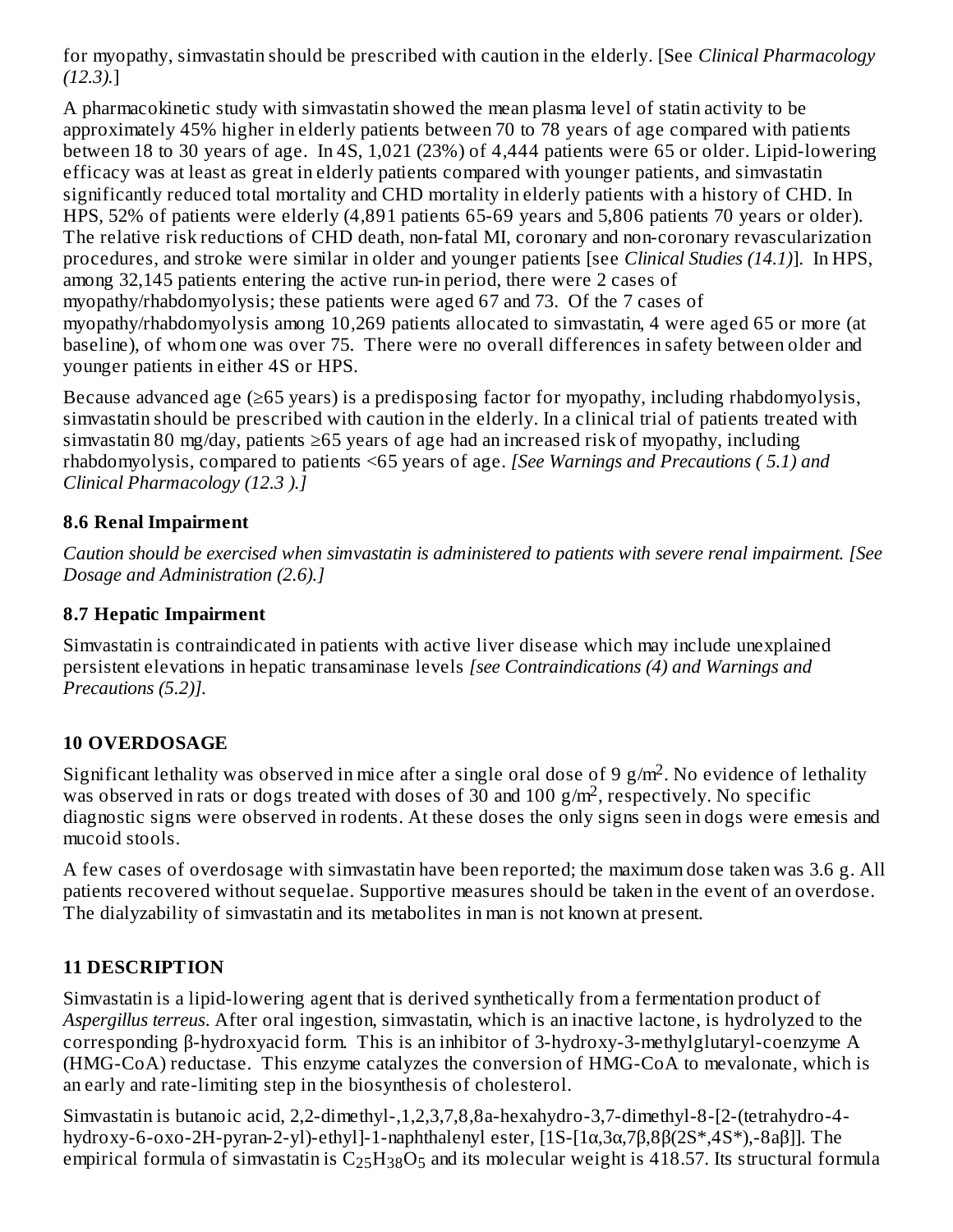

Simvastatin is a white to off-white, nonhygroscopic, crystalline powder that is practically insoluble in water, and freely soluble in chloroform, methanol and ethanol.

Simvastatin tablets, USP for oral administration contain either 5 mg, 10 mg, 20 mg, 40 mg or 80 mg of simvastatin and the following inactive ingredients: ascorbic acid, citric acid, hypromellose, iron oxides, lactose, magnesium stearate, microcrystalline cellulose, pregelatinized starch (maize), talc, and titanium dioxide. Butylated hydroxyanisole is added as a preservative.

Simvastatin 10mg, 20mg, and 40 mg contain red and yellow ferric oxide.

25 38 5

Simvastatin 80 mg contains red ferric oxide.

### **12 CLINICAL PHARMACOLOGY**

#### **12.1 Mechanism of Action**

Simvastatin is a prodrug and is hydrolyzed to its active β-hydroxyacid form, simvastatin acid, after administration. Simvastatin is a specific inhibitor of 3-hydroxy-3-methylglutaryl-coenzyme A (HMG-CoA) reductase, the enzyme that catalyzes the conversion of HMG-CoA to mevalonate, an early and rate limiting step in the biosynthetic pathway for cholesterol. In addition, simvastatin reduces VLDL and TG and increases HDL-C.

#### **12.2 Pharmacodynamics**

Epidemiological studies have demonstrated that elevated levels of total-C, LDL-C, as well as decreased levels of HDL-C are associated with the development of atherosclerosis and increased cardiovascular risk. Lowering LDL-C decreases this risk. However, the independent effect of raising HDL-C or lowering TG on the risk of coronary and cardiovascular morbidity and mortality has not been determined.

#### **12.3 Pharmacokinetics**

Simvastatin is a lactone that is readily hydrolyzed *in vivo* to the corresponding β-hydroxyacid, a potent inhibitor of HMG-CoA reductase. Inhibition of HMG-CoA reductase is the basis for an assay in pharmacokinetic studies of the β-hydroxyacid metabolites (active inhibitors) and, following base hydrolysis, active plus latent inhibitors (total inhibitors) in plasma following administration of simvastatin.

Following an oral dose of  $\rm ^{14}C$ -labeled simvastatin in man, 13% of the dose was excreted in urine and 60% in feces. Plasma concentrations of total radioactivity (simvastatin plus  $^{14}$ C-metabolites) peaked at 4 hours and declined rapidly to about 10% of peak by 12 hours postdose. Since simvastatin undergoes extensive first-pass extraction in the liver, the availability of the drug to the general circulation is low  $(<5\%)$ .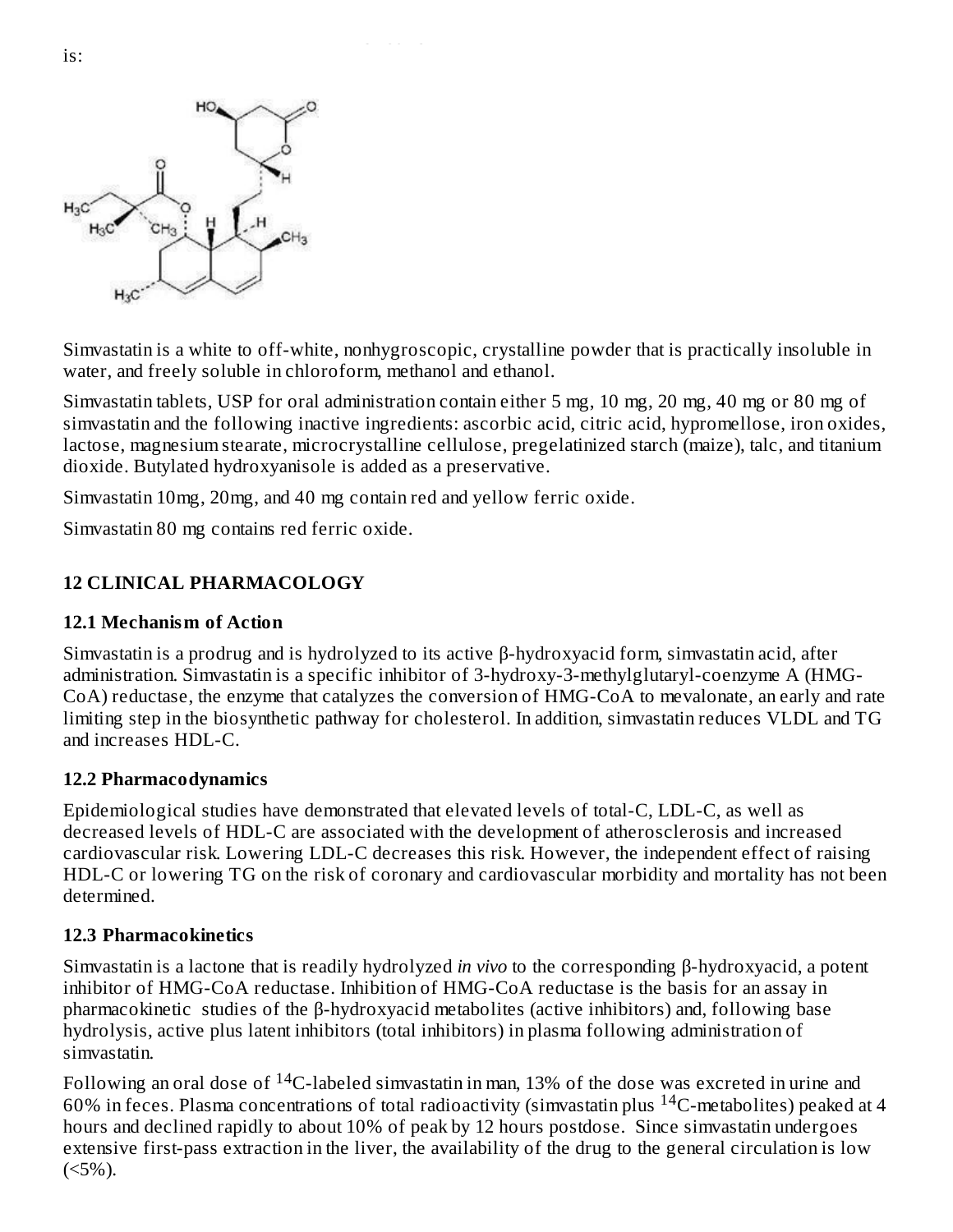Both simvastatin and its β-hydroxyacid metabolite are highly bound (approximately 95%) to human plasma proteins. Rat studies indicate that when radiolabeled simvastatin was administered, simvastatinderived radioactivity crossed the blood-brain barrier.

The major active metabolites of simvastatin present in human plasma are the β-hydroxyacid of simvastatin and its 6′-hydroxy, 6′-hydroxymethyl, and 6′-exomethylene derivatives. Peak plasma concentrations of both active and total inhibitors were attained within 1.3 to 2.4 hours postdose. While the recommended therapeutic dose range is 5 to 40 mg/day, there was no substantial deviation from linearity of AUC of inhibitors in the general circulation with an increase in dose to as high as 120 mg. Relative to the fasting state, the plasma profile of inhibitors was not affected when simvastatin was administered immediately before an American Heart Association recommended low-fat meal.

In a study including 16 elderly patients between 70 and 78 years of age who received simvastatin 40 mg/day, the mean plasma level of HMG-CoA reductase inhibitory activity was increased approximately 45% compared with 18 patients between 18-30 years of age. Clinical study experience in the elderly (n=1522), suggests that there were no overall differences in safety between elderly and younger patients [see *Use in Specific Populations (8.5 )*].

Kinetic studies with another statin, having a similar principal route of elimination, have suggested that for a given dose level higher systemic exposure may be achieved in patients with severe renal insufficiency (as measured by create-nine clearance).

Simvastatin acid is a substrate of the transport protein OATP1B1. Concomitant administration of medicinal products that are inhibitors of the transport protein OATP1B1 may lead to increased plasma concentrations of simvastatin acid and an increased risk of myopathy. For example, cyclosporine has been shown to increase the AUC of statins; although the mechanism is not fully understood, the increase in AUC for simvastatin acid is presumably due, in part, to inhibition of CYP3A4 and/or OATP1B1.

The risk of myopathy is increased by high levels of HMG-CoA reductase inhibitory activity in plasma. Inhibitors of CYP3A4 can raise the plasma levels of HMG-CoA reductase inhibitory activity and increase the risk of myopathy *[see Warnings and Precautions (5.1) and Drug Interactions (7.1)].*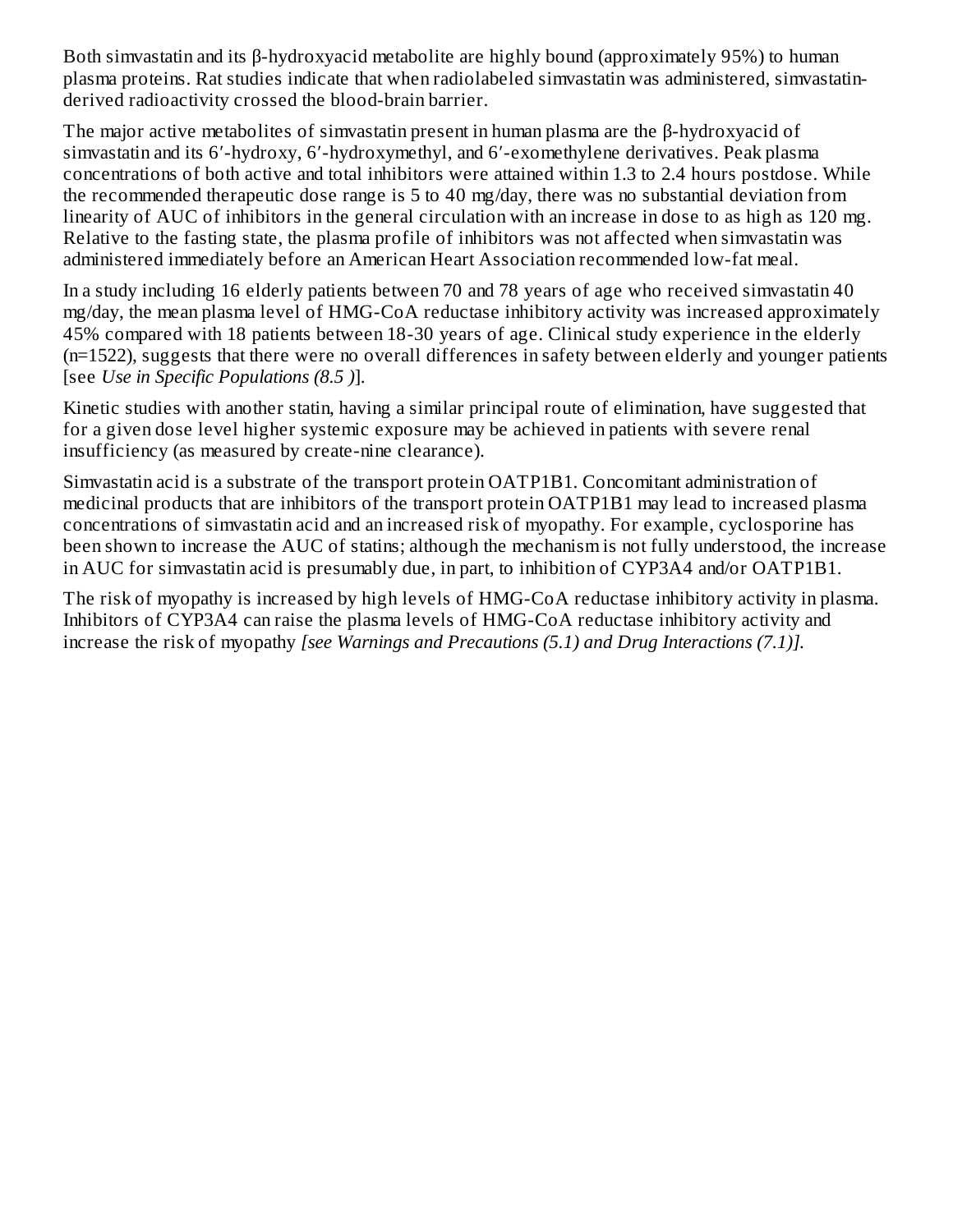| <b>Coadministered Drug</b><br>or Grapefruit Juice | Dosing of Coadministered<br><b>Drug or Grapefruit Juice</b>                                                                                                                                                               | Dosing of<br><b>Simvastatin</b> | <b>Geometric Mean Ratio</b><br>(Ratio* with / without coadministered drug)<br>No Effect = $1.00$ |                       |                                             |  |
|---------------------------------------------------|---------------------------------------------------------------------------------------------------------------------------------------------------------------------------------------------------------------------------|---------------------------------|--------------------------------------------------------------------------------------------------|-----------------------|---------------------------------------------|--|
|                                                   |                                                                                                                                                                                                                           |                                 |                                                                                                  | <b>AUC</b>            | $C_{\text{max}}$                            |  |
|                                                   | Contraindicated with simvastatin [see Contraindications (4) and Warnings and Precautions (5.1)]                                                                                                                           |                                 |                                                                                                  |                       |                                             |  |
| Telithromycin <sup>+</sup>                        | 200 mg QD for 4 days                                                                                                                                                                                                      | 80 mg                           | simvastatin acid <sup>‡</sup><br>simvastatin                                                     | 12<br>8.9             | 15<br>5.3                                   |  |
| Nelfinavir <sup>+</sup>                           | 1250 mg BID for 14 days                                                                                                                                                                                                   | 20 mg QD for 28<br>days         | simvastatin acid <sup>+</sup><br>simvastatin                                                     | 6                     | 6.2                                         |  |
| Itraconazole <sup>†</sup>                         | 200 mg QD for 4 days                                                                                                                                                                                                      | 80 mg                           | simvastatin acid <sup>‡</sup><br>simvastatin                                                     |                       | 13.1<br>13.1                                |  |
| Posaconazole                                      | 100 mg (oral suspension)<br>QD for 13 days                                                                                                                                                                                | 40 mg                           | simvastatin acid<br>simvastatin                                                                  | 7.3<br>10.3           | 9.2<br>9.4                                  |  |
|                                                   | 200 mg (oral suspension)<br>QD for 13 days                                                                                                                                                                                | 40 mg                           | simvastatin acid<br>simvastatin                                                                  | 8.5<br>10.6           | 9.5<br>11.4                                 |  |
| Gemfibrozil                                       | 600 mg BID for 3 days                                                                                                                                                                                                     | 40 mg                           | simvastatin acid<br>simvastatin                                                                  | 2.85<br>1.35          | 2.18<br>0.91                                |  |
|                                                   | Avoid grapefruit juice with simvastatin [see Warnings and Precautions (5.1)]                                                                                                                                              |                                 |                                                                                                  |                       |                                             |  |
| Grapefruit Juice <sup>§</sup><br>(high dose)      | 200 mL of double-strength<br>TID <sup>1</sup>                                                                                                                                                                             | 60 mg single dose               | simvastatin acid<br>simvastatin                                                                  | $\overline{7}$<br>16  |                                             |  |
| Grapefruit Juice <sup>9</sup><br>(low dose)       | 8 oz (about 237mL) of<br>single-strength"                                                                                                                                                                                 | 20 mg single dose               | simvastatin acid<br>simvastatin                                                                  | 1.3<br>1.9            |                                             |  |
|                                                   | Avoid taking with >10 mg simvastatin, based on clinical and/or post-marketing experience [see Warnings and Precautions (5.1)]                                                                                             |                                 |                                                                                                  |                       |                                             |  |
| Verapamil SR                                      | 240 mg QD Days 1-7 then<br>240 mg BID on Days 8-10                                                                                                                                                                        | 80 mg on Day 10                 | simvastatin acid<br>simvastatin                                                                  | 2.3<br>2.5            | 24<br>2.1                                   |  |
| Diltiazem                                         | 120 mg BID for 10 days                                                                                                                                                                                                    | 80 mg on Day 10                 | simvastatin acid<br>simvastatin                                                                  | 2.69<br>3.10          | 2.69<br>2.88                                |  |
| Diltiazem                                         | 120 mg BID for 14 days                                                                                                                                                                                                    | 20 mg on Day 14                 | simvastatin                                                                                      |                       | 3.6                                         |  |
| Dronedarone                                       | 400 mg BID for 14 days                                                                                                                                                                                                    | 40 mg QD for 14<br>days         | simvastatin acid<br>simvastatin                                                                  | 1.96<br>3.90          | 2.14<br>3.75                                |  |
|                                                   | Avoid taking with >20 mg simvastatin, based on clinical and/or post-marketing experience [see Warnings and Precautions (5.1)]                                                                                             |                                 |                                                                                                  |                       |                                             |  |
| Amiodarone                                        | 400 mg QD for 3 days                                                                                                                                                                                                      | 40 mg on Day 3                  | simvastatin acid<br>simvastatin                                                                  | 1.75<br>1.76          | 1.72<br>1.79                                |  |
| Amlodipine                                        | 10 mg QD x 10 days                                                                                                                                                                                                        | 80 mg on Day 10                 | simvastatin acid<br>simvastatin                                                                  | 1.58<br>1.77          | 1.56<br>1.47                                |  |
| Ranolazine SR                                     | 1000 mg BID for 7 days                                                                                                                                                                                                    | 80 mg on Day 1 and<br>Day 6-9   | simvastatin acid<br>simvastatin                                                                  | 2.26<br>1.86          | 2.28<br>1.75                                |  |
|                                                   | Avoid taking with >20 mg simvastatin (or 40 mg for patients who have previously taken 80 mg simvastatin chronically,<br>e.g., for 12 months or more, without evidence of muscle to xicity), based on clinical experience. |                                 |                                                                                                  |                       |                                             |  |
| Lomitapide                                        | 60 mg QD for 7 days                                                                                                                                                                                                       | 40 mg single dose               | Simvastatin acid<br>simvastatin                                                                  | 1.7<br>$\overline{2}$ | 1.6<br>2                                    |  |
| Lomitapide                                        | 10 mg QD for 7 days                                                                                                                                                                                                       | 20 mg single dose               | Simvastatin acid<br>simvastatin                                                                  | 14<br>1.6             | 1.4<br>1.7                                  |  |
|                                                   | No dosing adjustments required for the following:                                                                                                                                                                         |                                 |                                                                                                  |                       |                                             |  |
| Fenofibrate                                       | 160 mg QD X 14 days                                                                                                                                                                                                       | 80 mg QD on Days                | simvastatin acid                                                                                 | 0.64                  | 0.89                                        |  |
|                                                   |                                                                                                                                                                                                                           | $8 - 14$                        | simvastatin                                                                                      | 0.89                  | 0.83                                        |  |
| Niacin<br>extended-release <sup>b</sup>           | 2 g single dose                                                                                                                                                                                                           | 20 mg single dose               | simvastatin acid<br>simvastatin                                                                  | 1.6<br>1.4            | 1.84<br>1.08                                |  |
| Propranolol                                       | 80 mg single dose                                                                                                                                                                                                         | 80 mg single dose               | total inhibitor                                                                                  | 0.79                  | $\perp$ from<br>33.6 to<br>21.1<br>ng-eg/mL |  |
|                                                   |                                                                                                                                                                                                                           |                                 | active inhibitor                                                                                 | 0.79                  | $\perp$ from<br>7.0 to 4.7<br>ng-eq/mL      |  |

\* Results based on a chemical assay except results with propranolol as indicated.<br>†Results could be representative of the following CYP3A4 inhibitors: ketoconazole, erythromycin, clarithromycin, HIV protease inhibitors, an

<sup>‡</sup> Simvastatin acid refers to the β-hydroxyacid of simvastatin.

<sup>§</sup> The effect of amounts of grapefruit juice between those used in these two studies on simvastatin pharmacokinetics has not been studied.

\*Double-strength: one can of frozen concentrate diluted with one can of water. Grapefruit juice was administered TID for 2 days, and 200 mL together with single dose simvastatin and 30 and 90 minutes following single dose simvastatin on Day 3.

Single-strength: one can of frozen concentrate diluted with 3 cans of water. Grapefruit juice was administered with breakfast for 3 days, and simvastatin was administered in the evening on Day 3.

P Because Chinese patients have an increased risk for myopathy with simvastatin coadministered with lipid-modifying doses (≥ 1 gram/day niacin) of niacin-containing<br>products, and the risk is dose-related, Chinese patients Warnings and Precautions (5.1) and Drug Interactions (7.4)].

In a study of 12 healthy volunteers, simvastatin at the 80-mg dose had no effect on the metabolism of the probe cytochrome P450 isoform 3A4 (CYP3A4) substrates midazolam and erythromycin. This indicates that simvastatin is not an inhibitor of CYP3A4, and, therefore, is not expected to affect the plasma levels of other drugs metabolized by CYP3A4.

Coadministration of simvastatin (40 mg QD for 10 days) resulted in an increase in the maximum mean levels of cardioactive digoxin (given as a single 0.4 mg dose on day 10) by approximately 0.3 ng/mL.

#### **13 NONCLINICAL TOXICOLOGY**

#### **13.1 Carcinogenesis and Mutagenesis and Impairment of Fertility**

In a 72-week carcinogenicity study, mice were administered daily doses of simvastatin of 25, 100, and 400 mg/kg body weight, which resulted in mean plasma drug levels approximately 1, 4, and 8 times higher than the mean human plasma drug level, respectively (as total inhibitory activity based on AUC)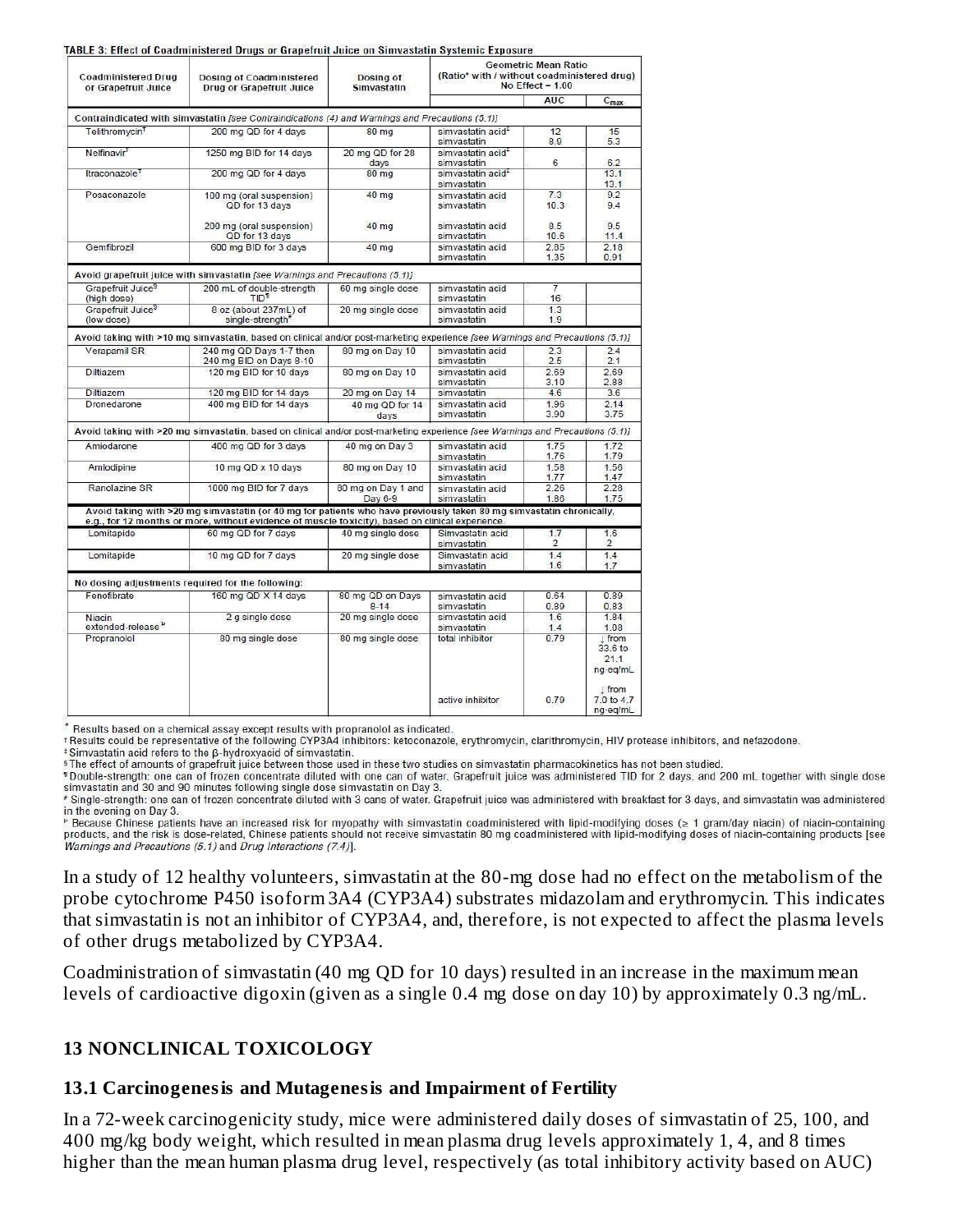after an 80-mg oral dose. Liver carcinomas were significantly increased in high-dose females and midand high-dose males with a maximum incidence of 90% in males. The incidence of adenomas of the liver was significantly increased in mid- and high-dose females. Drug treatment also significantly increased the incidence of lung adenomas in mid- and high-dose males and females. Adenomas of the Harderian gland (a gland of the eye of rodents) were significantly higher in high-dose mice than in controls. No evidence of a tumorigenic effect was observed at 25 mg/kg/day.

In a separate 92-week carcinogenicity study in mice at doses up to 25 mg/kg/day, no evidence of a tumorigenic effect was observed (mean plasma drug levels were 1 times higher than humans given 80 mg simvastatin as measured by AUC).

In a two-year study in rats at 25 mg/kg/day, there was a statistically significant increase in the incidence of thyroid follicular adenomas in female rats exposed to approximately 11 times higher levels of simvastatin than in humans given 80 mg simvastatin (as measured by AUC).

A second two-year rat carcinogenicity study with doses of 50 and 100 mg/kg/day produced hepatocellular adenomas and carcinomas (in female rats at both doses and in males at 100 mg/kg/day). Thyroid follicular cell adenomas were increased in males and females at both doses; thyroid follicular cell carcinomas were increased in females at 100 mg/kg/day. The increased incidence of thyroid neoplasms appears to be consistent with findings from other statins. These treatment levels represented plasma drug levels (AUC) of approximately 7 and 15 times (males) and 22 and 25 times (females) the mean human plasma drug exposure after an 80 milligram daily dose.

No evidence of mutagenicity was observed in a microbial mutagenicity (Ames) test with or without rat or mouse liver metabolic activation. In addition, no evidence of damage to genetic material was noted in an in vitro alkaline elution assay using rat hepatocytes, a V-79 mammalian cell forward mutation study, an *in vitro* chromosome aberration study in CHO cells, or an *in vivo* chromosomal aberration assay in mouse bone marrow.

There was decreased fertility in male rats treated with simvastatin for 34 weeks at 25 mg/kg body weight (4 times the maximum human exposure level, based on AUC, in patients receiving 80 mg/day); however, this effect was not observed during a subsequent fertility study in which simvastatin was administered at this same dose level to male rats for 11 weeks (the entire cycle of spermatogenesis including epididymal maturation). No microscopic changes were observed in the testes of rats from either study. At 180 mg/kg/day, (which produces exposure levels 22 times higher than those in humans taking 80 mg/day based on surface area, mg/m<sup>2</sup>), seminiferous tubule degeneration (necrosis and loss of spermatogenic epithelium) was observed. In dogs, there was drug-related testicular atrophy, decreased spermatogenesis, spermatocytic degeneration and giant cell formation at 10 mg/kg/day, (approximately 2 times the human exposure, based on AUC, at 80 mg/day). The clinical significance of these findings is unclear.

### **13.2 Animal Toxicology and/or Pharmacology**

#### CNS Toxicity

Optic nerve degeneration was seen in clinically normal dogs treated with simvastatin for 14 weeks at 180 mg/kg/day, a dose that produced mean plasma drug levels about 12 times higher than the mean plasma drug level in humans taking 80 mg/day.

A chemically similar drug in this class also produced optic nerve degeneration (Wallerian degeneration of retinogeniculate fibers) in clinically normal dogs in a dose-dependent fashion starting at 60 mg/kg/day, a dose that produced mean plasma drug levels about 30 times higher than the mean plasma drug level in humans taking the highest recommended dose (as measured by total enzyme inhibitory activity). This same drug also produced vestibulocochlear Wallerian-like degeneration and retinal ganglion cell chromatolysis in dogs treated for 14 weeks at 180 mg/kg/day, a dose that resulted in a mean plasma drug level similar to that seen with the 60 mg/kg/day dose.

CNS vascular lesions, characterized by perivascular hemorrhage and edema, mononuclear cell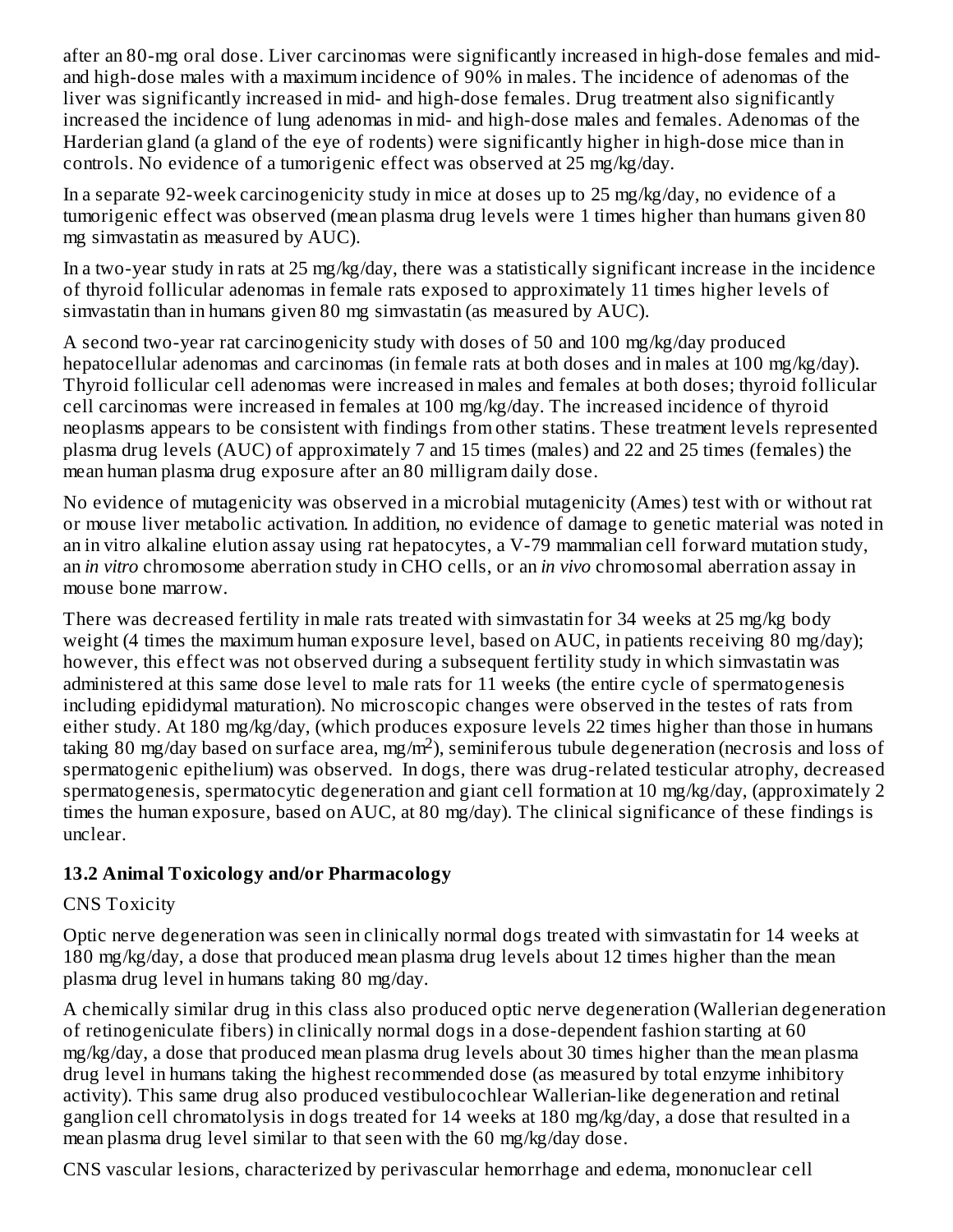infiltration of perivascular spaces, perivascular fibrin deposits and necrosis of small vessels were seen in dogs treated with simvastatin at a dose of 360 mg/kg/day, a dose that produced mean plasma drug levels that were about 14 times higher than the mean plasma drug levels in humans taking 80 mg/day. Similar CNS vascular lesions have been observed with several other drugs of this class.

There were cataracts in female rats after two years of treatment with 50 and 100 mg/kg/day (22 and 25 times the human AUC at 80 mg/day, respectively) and in dogs after three months at 90 mg/kg/day (19 times) and at two years at 50 mg/kg/day (5 times).

### **14 CLINICAL STUDIES**

### **14.1 Clinical Studies in Adults**

#### *Reductions in Risk of CHD Mortality and Cardiovascular Events*

In 4S, the effect of therapy with simvastatin on total mortality was assessed in 4,444 patients with CHD and baseline total cholesterol 212 to 309 mg/dL (5.5 to 8.0 mmol/L). In this multicenter, randomized, double-blind, placebo-controlled study, patients were treated with standard care, including diet, and either simvastatin 20-40 mg/day (n=2,221) or placebo (n=2,223) for a median duration of 5.4 years. Over the course of the study, treatment with simvastatin led to mean reductions in total-C, LDL-C and TG of 25%, 35%, and 10%, respectively, and a mean increase in HDL-C of 8%. Simvastatin significantly reduced the risk of mortality by 30% (p=0.0003, 182 deaths in the simvastatin group vs 256 deaths in the placebo group). The risk of CHD mortality was significantly reduced by 42% (p=0.00001, 111 vs 189 deaths). There was no statistically significant difference between groups in non-cardiovascular mortality. Simvastatin significantly decreased the risk of having major coronary events (CHD mortality plus hospital-verified and silent nonfatal myocardial infarction [MI]) by 34% (p<0.00001, 431 vs 622 patients with one or more events). The risk of having a hospital-verified nonfatal MI was reduced by 37%. Simvastatin significantly reduced the risk for undergoing myocardial revascularization procedures (coronary artery bypass grafting or percutaneous transluminal coronary angioplasty) by 37% (p<0.00001, 252 vs 383 patients). Simvastatin significantly reduced the risk of fatal plus non-fatal cerebrovascular events (combined stroke and transient ischemic attacks) by 28% (p=0.033, 75 vs 102 patients). Simvastatin reduced the risk of major coronary events to a similar extent across the range of baseline total and LDL cholesterol levels. Because there were only 53 female deaths, the effect of simvastatin on mortality in women could not be adequately assessed. However, simvastatin significantly lessened the risk of having major coronary events by 34% (60 vs 91 women with one or more event). The randomization was stratified by angina alone (21% of each treatment group) or a previous MI. Because there were only 57 deaths among the patients with angina alone at baseline, the effect of simvastatin on mortality in this subgroup could not be adequately assessed. However, trends in reduced coronary mortality, major coronary events and revascularization procedures were consistent between this group and the total study cohort. Additionally, simvastatin resulted in similar decreases in relative risk for total mortality, CHD mortality, and major coronary events in elderly patients (≥65 years), compared with younger patients.

The Heart Protection Study (HPS) was a large, multi-center, placebo-controlled, double-blind study with a mean duration of 5 years conducted in 20,536 patients (10,269 on simvastatin 40 mg and 10,267 on placebo). Patients were allocated to treatment using a covariate adaptive method<sup>3</sup> which took into account the distribution of 10 important baseline characteristics of patients already enrolled and minimized the imbalance of those characteristics across the groups. Patients had a mean age of 64 years (range 40-80 years), were 97% Caucasian and were at high risk of developing a major coronary event because of existing CHD (65%), diabetes (Type 2, 26%; Type 1, 3%), history of stroke or other cerebrovascular disease (16%), peripheral vessel disease (33%), or hypertension in males ≥65 years (6%). At baseline, 3,421 patients (17%) had LDL-C levels below 100 mg/dL, of whom 953 (5%) had LDL-C levels below 80 mg/dL; 7,068 patients (34%) had levels between 100 and 130 mg/dL; and 10,047 patients (49%) had levels greater than 130 mg/dL.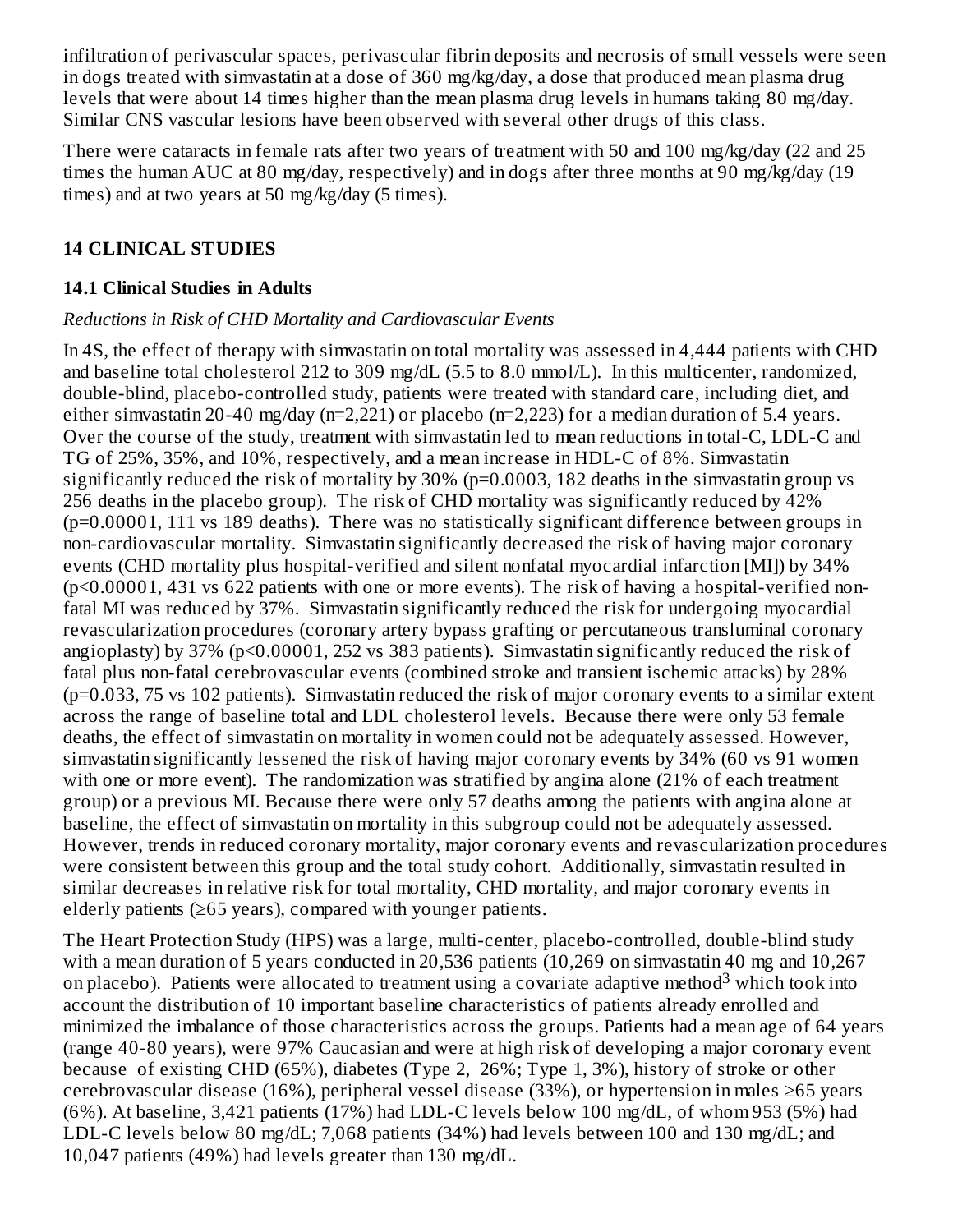The HPS results showed that simvastatin 40 mg/day significantly reduced: total and CHD mortality; nonfatal MI, stroke, and revascularization procedures (coronary and non-coronary) (see Table 4).

|                                                        | Summary of Heart Protection Study Results |                                 |                                       |              |  |
|--------------------------------------------------------|-------------------------------------------|---------------------------------|---------------------------------------|--------------|--|
| Endpoint                                               | Simvastatin<br>$(N=10.269)$<br>$n(%)^{7}$ | Placebo<br>$(N=10.267)$<br>n(%) | <b>Risk Reduction</b><br>(%) (95% CI) | p-Value      |  |
| Primary                                                |                                           |                                 |                                       |              |  |
| Mortality                                              | 1,328 (12.9)                              | 1,507 (14.7)                    | $13(6-19)$                            | $p = 0.0003$ |  |
| CHD mortality                                          | 587 (5.7)                                 | 707 (6.9)                       | $18(8-26)$                            | p=0.0005     |  |
| Secondary                                              |                                           |                                 |                                       |              |  |
| Non-fatal MI                                           | 357(3.5)                                  | 574 (5.6)                       | 38 (30-46)                            | p<0.0001     |  |
| Stroke                                                 | 444 (4.3)                                 | 585 (5.7)                       | 25 (15-34)                            | p < 0.0001   |  |
| <b>Tertiary</b>                                        |                                           |                                 |                                       |              |  |
| Coronary revascularization                             | 513(5)                                    | 725(7.1)                        | 30 (22-38)                            | p<0.0001     |  |
| Peripheral and other non-coronary<br>revascularization | 450 (4.4)                                 | 532(5.2)                        | $16(5-26)$                            | p=0.006      |  |

 $\uparrow$  n = number of patients with indicated event

Two composite endpoints were defined in order to have sufficient events to assess relative risk reductions across a range of baseline characteristics (see Figure 1). A composite of major coronary events (MCE) was comprised of CHD mortality and non-fatal MI (analyzed by time-to-first event; 898 patients treated with simvastatin had events and 1,212 patients on placebo had events). A composite of major vascular events (MVE) was comprised of MCE, stroke and revascularization procedures including coronary, peripheral and other non-coronary procedures (analyzed by time-to-first event; 2,033 patients treated with simvastatin had events and 2,585 patients on placebo had events). Significant relative risk reductions were observed for both composite endpoints (27% for MCE and 24% for MVE, p<0.0001). Treatment with simvastatin produced significant relative risk reductions for all components of the composite endpoints. The risk reductions produced by simvastatin in both MCE and MVE were evident and consistent regardless of cardiovascular disease related medical history at study entry (i.e., CHD alone; or peripheral vascular disease, cerebrovascular disease, diabetes or treated hypertension, with or without CHD), gender, age, creatinine levels up to the entry limit of 2.3 mg/dL, baseline levels of LDL-C, HDL-C, apolipoprotein B and A-1, baseline concomitant cardiovascular medications (i.e., aspirin, beta blockers, or calcium channel blockers), smoking status, alcohol intake, or obesity. Diabetics showed risk reductions for MCE and MVE due to simvastatin treatment regardless of baseline  $HbA_{1c}$  levels or obesity with the greatest effects seen for diabetics without CHD.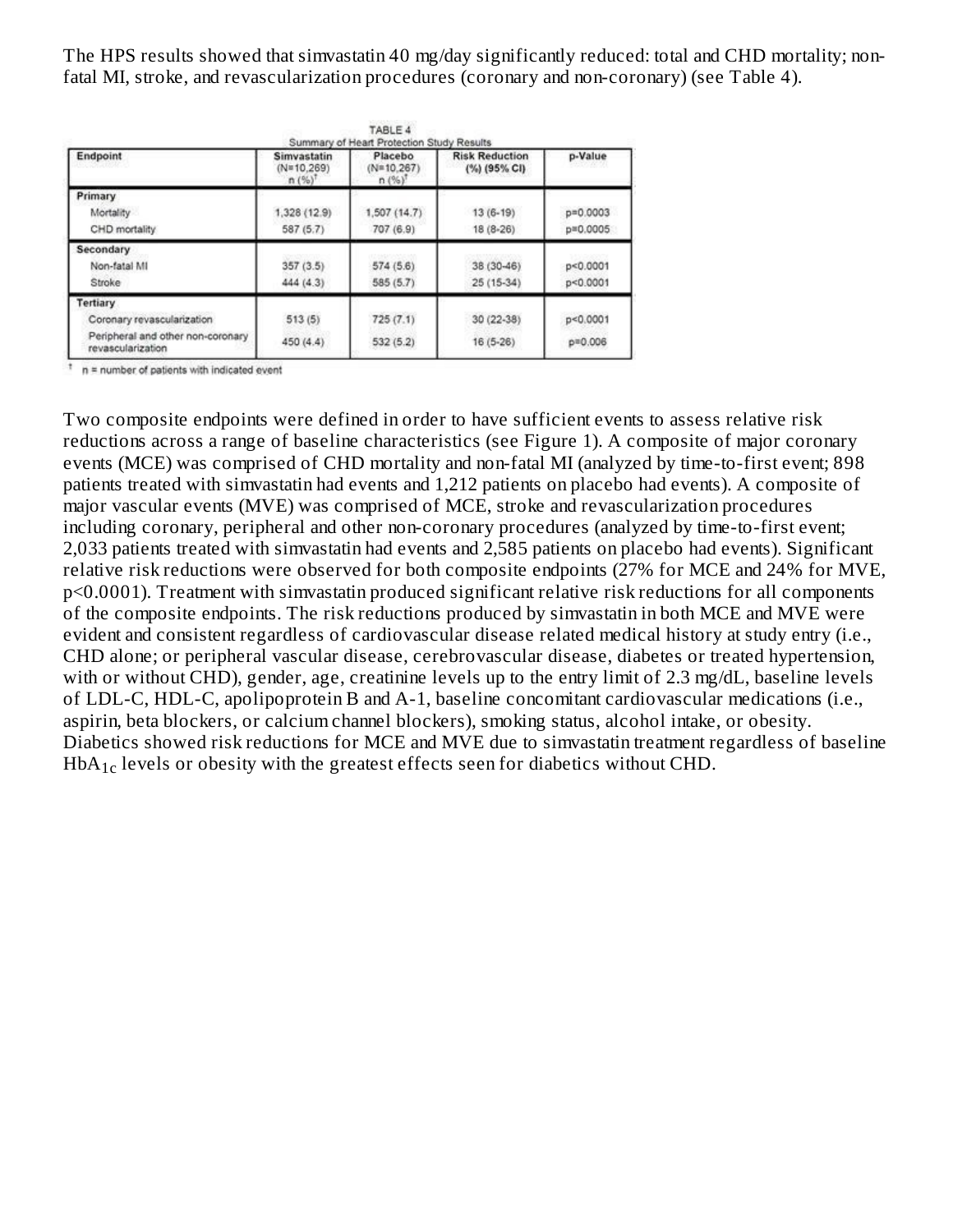



represented as a line. The area of a transje is proportional to the number of patients with MVE or MCE in the subgroup relative to the number with<br>MVE or MCE, respectively, in the entire study population. The vertical soli

#### Angiographic Studies

In the Multicenter Anti-Atheroma Study, the effect of simvastatin on atherosclerosis was assessed by quantitative coronary angiography in hypercholesterolemic patients with CHD. In this randomized, double-blind, controlled study, patients were treated with simvastatin 20 mg/day or placebo. Angiograms were evaluated at baseline, two and four years. The co-primary study endpoints were mean change per-patient in minimum and mean lumen diameters, indicating focal and diffuse disease, respectively. Simvastatin significantly slowed the progression of lesions as measured in the Year 4 angiogram by both parameters, as well as by change in percent diameter stenosis. In addition, simvastatin significantly decreased the proportion of patients with new lesions and with new total occlusions.

#### *Modifications of Lipid Profile*

#### *Primary Hypercholesterolemia (Fredrickson type lla and llb)*

Simvastatin has been shown to be effective in reducing total-C and LDL-C in heterozygous familial and non-familial forms of hyperlipidemia and in mixed hyperlipidemia. Maximal to near maximal response is generally achieved within 4 to 6 weeks and maintained during chronic therapy.

Simvastatin consistently and significantly decreased total-C, LDL-C, total-C/HDL-C ratio, and LDL-C/HDL-C ratio; simvastatin also decreased TG and increased HDL-C (see Table 5).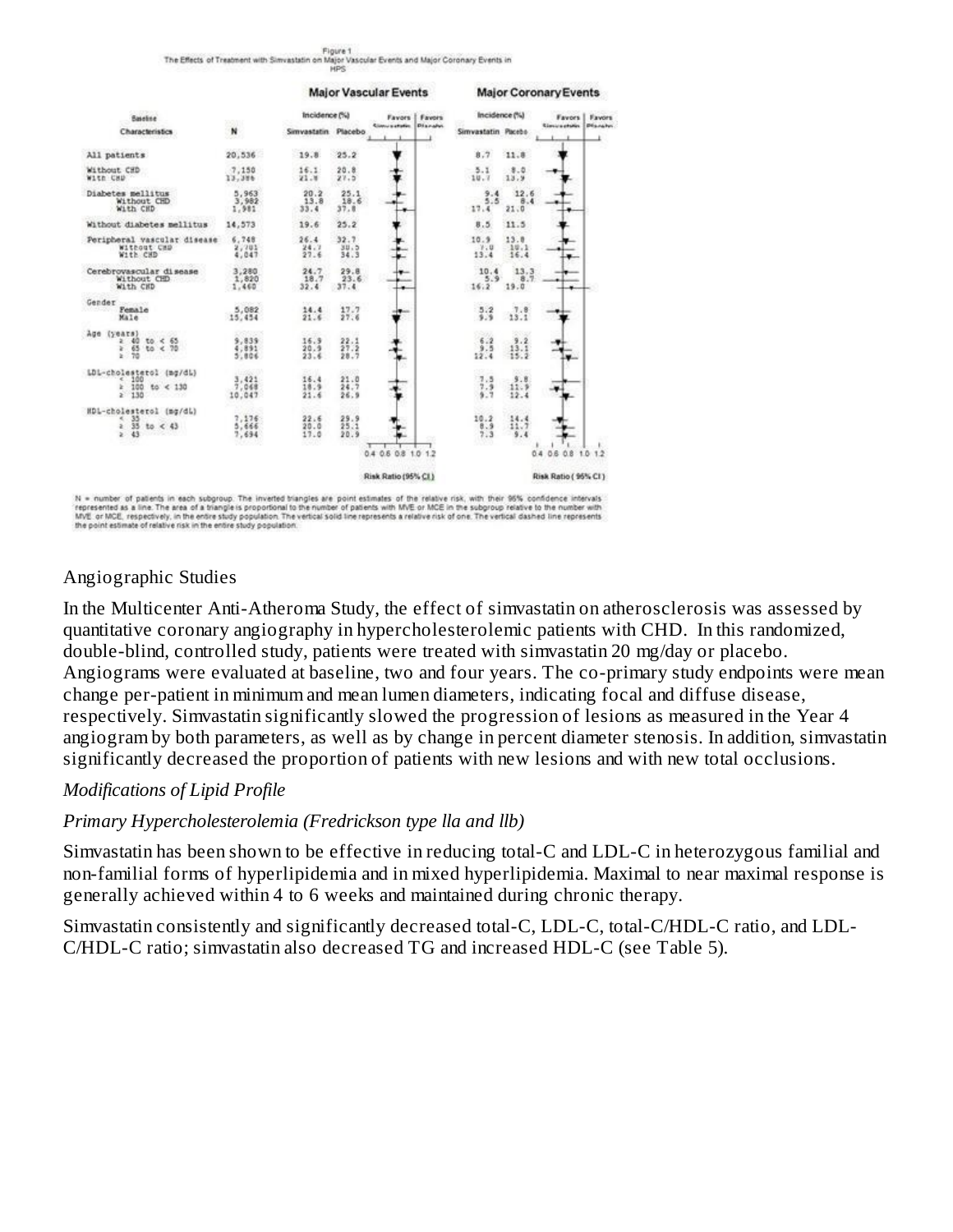|                                                                                                                                                      |            | IABLE 0        |                |        |                |  |  |  |
|------------------------------------------------------------------------------------------------------------------------------------------------------|------------|----------------|----------------|--------|----------------|--|--|--|
| Mean Response in Patients with Primary Hyperlipidemia and Combined (mixed) Hyperlipidemia<br>(Mean Percent Change from Baseline After 6 to 24 Weeks) |            |                |                |        |                |  |  |  |
| TREATMENT                                                                                                                                            |            | TOTAL-C        | LDL-C          | HDL-C  | TG             |  |  |  |
| ower Dose Comparative Study <sup>t</sup>                                                                                                             |            |                |                |        |                |  |  |  |
| (Mean % Change at Week 6)                                                                                                                            |            |                |                |        |                |  |  |  |
| Simvastatin 5 mg q.p.m.                                                                                                                              | 109        | $-19$<br>$-23$ | $-26$<br>$-30$ |        | $-12$          |  |  |  |
| Simvastatin 10 mg q.p.m.                                                                                                                             | 110        |                |                | 12     | $-15$          |  |  |  |
| Scandinavian Simvastatin Survival Study®                                                                                                             |            | <b>UCL</b>     |                |        |                |  |  |  |
| (Mean % Change at Week 6)                                                                                                                            |            |                |                |        |                |  |  |  |
| Placebo                                                                                                                                              | 2223       | -1             | $-1$<br>$-38$  | 0<br>8 | $-2$<br>$-19$  |  |  |  |
| Simvastatin 20 mg q.p.m.                                                                                                                             | 2221       | $-28$          |                |        |                |  |  |  |
| Upper Dose Comparative Study                                                                                                                         |            |                |                |        |                |  |  |  |
| (Mean % Change Averaged at Weeks 18 and 24)                                                                                                          |            |                |                |        |                |  |  |  |
| Simvastatin 40 mg q.p.m.                                                                                                                             | 433<br>664 | $-31$<br>$-36$ | $-41$          | 9      | $-18$<br>$-24$ |  |  |  |
| Simvastatin 80 mg q.p.m. <sup>1</sup>                                                                                                                |            |                | $-47$          |        |                |  |  |  |
| Multi-Center Combined Hyperlipidemia Study <sup>11</sup>                                                                                             |            |                |                |        |                |  |  |  |
| (Mean % Change at Week 6)                                                                                                                            | 2561       |                |                |        |                |  |  |  |
| Placebo                                                                                                                                              | 125<br>123 |                |                |        |                |  |  |  |
| Simvastatin 40 mg q.p.m.                                                                                                                             |            | $-25$<br>$-31$ | $rac{29}{36}$  | 13     | $rac{1}{33}$   |  |  |  |
| Simvastatin 80 mg q.p.m.                                                                                                                             | 124        |                |                | 16     |                |  |  |  |

median percent change<br>mean baseline LDL-C 244 mg/dL and median baseline TG 168 mg/dL<br>mean baseline LDL-C 188 mg/dL and median baseline TG 128 mg/dL<br>mean baseline LDL-C 188 mg/dL and median baseline TG 156 mg/dL<br>21% and 36%

#### *Hypertriglyceridemia (Fredrickson type lV)*

The results of a subgroup analysis in 74 patients with type lV hyperlipidemia from a 130-patient, double-blind, placebo-controlled, 3-period crossover study are presented in Table 6.

| TABLE 6<br>Six-week, Lipid-lowering Effects of Simvastatin in Type IV Hyperlipidemia<br>Median Percent Change (25 <sup>th</sup> and 75 <sup>th</sup> percentile) from Baseline <sup>t</sup> |    |                       |                       |                      |                       |              |              |
|---------------------------------------------------------------------------------------------------------------------------------------------------------------------------------------------|----|-----------------------|-----------------------|----------------------|-----------------------|--------------|--------------|
| <b>TREATMENT</b>                                                                                                                                                                            |    | Total-G               | LDL-C                 | HDL-C                |                       | VLDL-C       | Non-HDL-C    |
| Placebo                                                                                                                                                                                     |    | $(-7, +7)$            | $(-8, +14)$           | $(-3, +10)$          | $(-25, +13)$          | $(-25, +11)$ | $(-9, +8)$   |
| Simvastatin 40 mg/day                                                                                                                                                                       | 74 | $-25$<br>$(-34, -19)$ | $-28$<br>$(-40, -17)$ | $(+5, +23)$          | $-29$<br>$(-43, -16)$ | $(-54, -23)$ | $(-42, -23)$ |
| Simvastatin 80 mg/day                                                                                                                                                                       |    | $(-38, -24)$          | $(-46, -26)$          | $+15$<br>$(+5, +23)$ | $(-45, -18)$          | $(-57, -28)$ | $(-49, -32)$ |

1The median baseline values (mg/dL) for the patients in this study were: total-C = 254, LDL-C = 135, HDL-C = 36, TG = 404, VLDL-C = 83, and non-HDL-C = 215.

#### Dysbetalipoproteinemia (Fredrickson type lll)

The results of a subgroup analysis in 7 patients with type lll hyperlipidemia (dysbetalipoproteinemia) (apo E2/2) (VLDL-C/TG>0.25) from a 130-patient, double-blind, placebo-controlled, 3-period crossover study are presented in Table 7.

|                       |                |                     |                       | TABLE 7<br>Six-week, Lipid-lowering Effects of Simvastatin in Type III Hyperlipidemia<br>Median Percent Change (min, max) from Baseline |              |                     |                       |
|-----------------------|----------------|---------------------|-----------------------|-----------------------------------------------------------------------------------------------------------------------------------------|--------------|---------------------|-----------------------|
| <b>TREATMENT</b>      |                |                     | LDL-C + IDL           | HDL-C                                                                                                                                   |              | VLDL-C + IDL        | Non-HDL-C             |
| Placebo               | $\overline{I}$ | $(-24, +34)$        | $(-27, +23)$          | $(-21, +16)$                                                                                                                            | $(-22, +90)$ | $(-28, +78)$        | $(-26,-39)$           |
| Simvastatin 40 mg/day | $-70$          | $-50$<br>$-66, -39$ | $-50$<br>$(-60, -31)$ | $(-8, +23)$                                                                                                                             | $(-74, -16)$ | $-58$<br>$-90, -37$ | $-57$<br>$(-72,-44)$  |
| Simvastatin 80 mg/day |                | $-52$<br>$-55. -41$ | $(-57, -28)$          | $(-5, +29)$                                                                                                                             | $-58. +21$   | $(-72, -39)$        | $-59$<br>$(-61, -46)$ |

: The median baseline values (mg/dL) were: total-C = 324, LDL-C = 121, HDL-C = 31, TG = 411, VLDL-C = 170, and non-HDL-C = 291.

#### *Homozygous Familial Hypercholesterolemia*

In a controlled clinical study, 12 patients 15 to 39 years of age with homozygous familial hypercholesterolemia received simvastatin 40 mg/day in a single dose or in 3 divided doses, or 80 mg/day in 3 divided doses. In 11 patients with reductions in LDL-C, the mean LDL-C changes for the 40- and 80-mg doses were 14% (range 8% to 23%, median 12%) and 30% (range 14% to 46%, median 29%), respectively. One patient had an increase of 15% in LDL-C. Another patient with absent LDL-C receptor function had an LDL-C reduction of 41% with the 80-mg dose.

#### *Endocrine Function*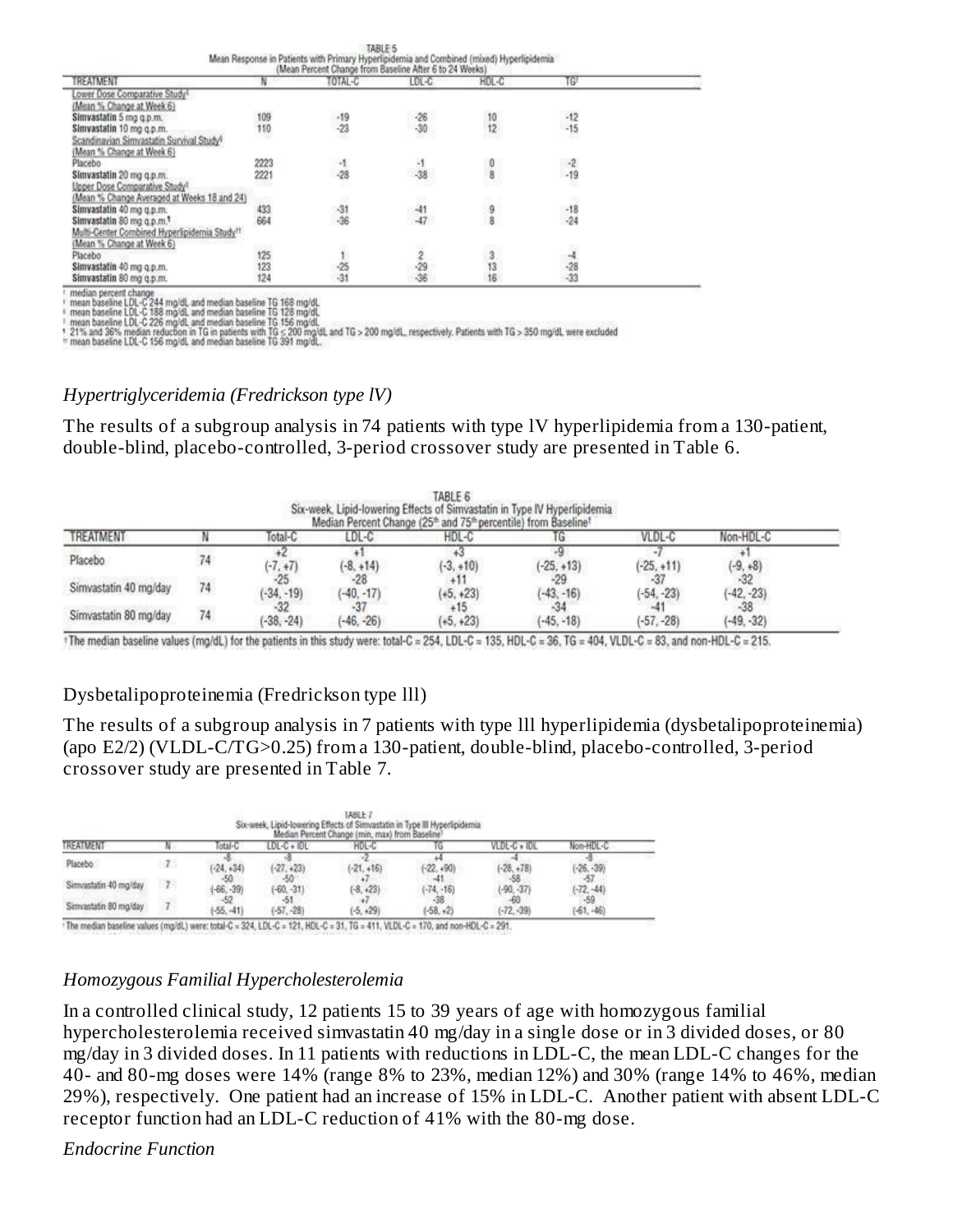In clinical studies, simvastatin did not impair adrenal reserve or significantly reduce basal plasma cortisol concentration. Small reductions from baseline in basal plasma testosterone in men were observed in clinical studies with simvastatin, an effect also observed with other statins and the bile acid sequestrant cholestyramine. There was no effect on plasma gonadotropin levels. In a placebocontrolled, 12-week study there was no significant effect of simvastatin 80 mg on the plasma testosterone response to human chorionic gonadotropin. In another 24-week study, simvastatin 20 to 40 mg had no detectable effect on spermatogenesis. In 4S, in which 4,444 patients were randomized to simvastatin 20 to 40 mg/day or placebo for a median duration of 5.4 years, the incidence of male sexual adverse events in the two treatment groups was not significantly different. Because of these factors, the small changes in plasma testosterone are unlikely to be clinically significant. The effects, if any, on the pituitary-gonadal axis in premenopausal w

 $^3$  D.R. Taves, Minimization: a new method of assigning patients to treatment and control groups. Clin. Pharmacol. Ther. 15 (1974 ), pp. 4 4 3-4 53

#### **14.2 Clinical Studies in Adoles cents**

In a double-blind, placebo-controlled study, 175 patients (99 adolescent boys and 76 post-menarchal girls) 10 to 17 years of age (mean age 14.1 years) with heterozygous familial hypercholesterolemia (HeFH) were randomized to simvastatin (n=106) or placebo (n=67) for 24 weeks (base study). Inclusion in the study required a baseline LDL-C level between 160 and 400 mg/dL and at least one parent with an LDLC level >189 mg/dL. The dosage of simvastatin (once daily in the evening) was 10 mg for the first 8 weeks, 20 mg for the second 8 weeks, and 40 mg thereafter. In a 24-week extension, 144 patients elected to continue therapy with simvastatin 40 mg or placebo.

Simvastatin significantly decreased plasma levels of total-C, LDL-C, and Apo B (see Table 8). Results from the extension at 48 weeks were comparable to those observed in the base study.

|          |     | Lipid-Lowering Effects of Simvastatin in Adolescent Patients with Heterozygous Familial Hypercholesterolemia (Mean Percent Change from Baseline) |        | TABLE 8       |       |  |
|----------|-----|--------------------------------------------------------------------------------------------------------------------------------------------------|--------|---------------|-------|--|
| Juration |     |                                                                                                                                                  |        |               |       |  |
| -4 Week  |     | from<br>ma/dL (SD)                                                                                                                               | (51.8) |               | (50.7 |  |
| -4 Weeks | 106 | ma/dL (SD)                                                                                                                                       |        | 203.8<br>41.5 |       |  |

<sup>1</sup> median percent change

After 24 weeks of treatment, the mean achieved LDL-C value was 124.9 mg/dL (range: 64.0 to 289.0 mg/dL) in the simvastatin 40 mg group compared to 207.8 mg/dL (range: 128.0 to 334.0 mg/dL) in the placebo group.

The safety and efficacy of doses above 40 mg daily have not been studied in children with HeFH. The long-term efficacy of simvastatin therapy in childhood to reduce morbidity and mortality in adulthood has not been established.

#### **16 HOW SUPPLIED**

Simvastatin Tablets, USP 5 mg are white to off white, oval, biconvex, film-coated tablets with the logo "B300" debossed on one side and "5" on the other side. They are supplied as follows:

NDC 65727-065-12 bottles of 30

NDC 65727-065-13 bottles of 45

NDC 65727-065-14 bottles of 90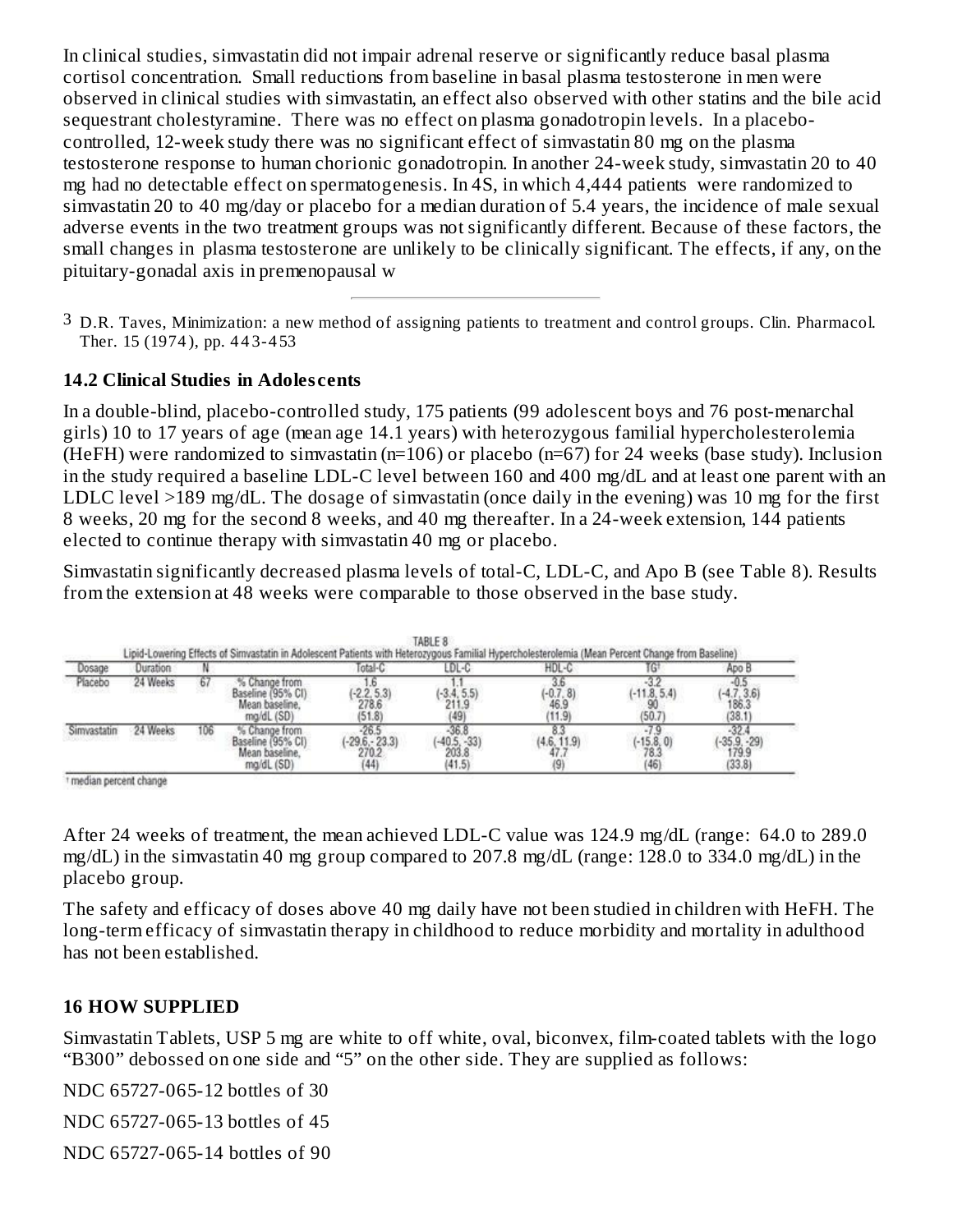NDC 65727-065-15 bottles of 1000

Simvastatin Tablets, USP 10 mg are peach to dark peach, oval, biconvex, film-coated tablets with the logo "B301"debossed on one side and "10" on the other side. They are supplied as follows:

NDC 65727-066-12 bottles of 30

NDC 65727-066-13 bottles of 45

NDC 65727-066-14 bottles of 90

NDC 65727-066-15 bottles of 1000.

Simvastatin Tablets, USP 20 mg are orange to dark orange, oval, biconvex, film-coated tablets with the logo "B302" debossed on one side and "20" on the other side. They are supplied as follows:

NDC 65727-067-12 bottles of 30

NDC 65727-067-13 bottles of 45

NDC 65727-067-14 bottles of 90.

NDC 65727-067-15 bottles of 1000

Simvastatin Tablets, USP 40 mg are light pink to pink, oval, biconvex, film-coated tablets with the logo "B303" debossed on one side and "40" on the other side. They are supplied as follows:

NDC 65727-068-12 bottles of 30

NDC 65727-068-13 bottles of 45

NDC 65727-068-14 bottles of 90.

NDC 65727-068-15 bottles of 1000

Simvastatin Tablets, USP 80 mg are pink to dark pink, capsule-shaped, film-coated tablets with the logo "B304" debossed on one side and "80" on the other side. They are supplied as follows:

NDC 65727-069-12 bottles of 30

NDC 65727-069-13 bottles of 45

NDC 65727-069-14 bottles of 90

NDC 65727-069-15 bottles of 1000.

*Storage*

Store between 20 to 25°C (68 to 77°F).

Dispense in a tightly-closed container as defined in the USP.

#### **17 PATIENT COUNSELING INFORMATION**

Patients should be advised to adhere to their National Cholesterol Education Program (NCEP) recommended diet, a regular exercise program, and periodic testing of a fasting lipid panel.

**Patients should be advis ed about substances they should not take concomitantly with simvastatin** *[see Contraindications (4)* and *Warnings and Precautions (5.1)]*. **Patients should also be advis ed to inform other healthcare professionals pres cribing a new medication or increasing the dos e of an existing medication that they are taking simvastatin.**

#### **17.1 Mus cle Pain**

All patients starting therapy with simvastatin tablets should be advised of the risk of myopathy, including rhabdomyolysis, and told to report promptly any unexplained muscle pain, tenderness or weakness particularly if accompanied by malaise or fever or if these muscle signs or symptoms persist after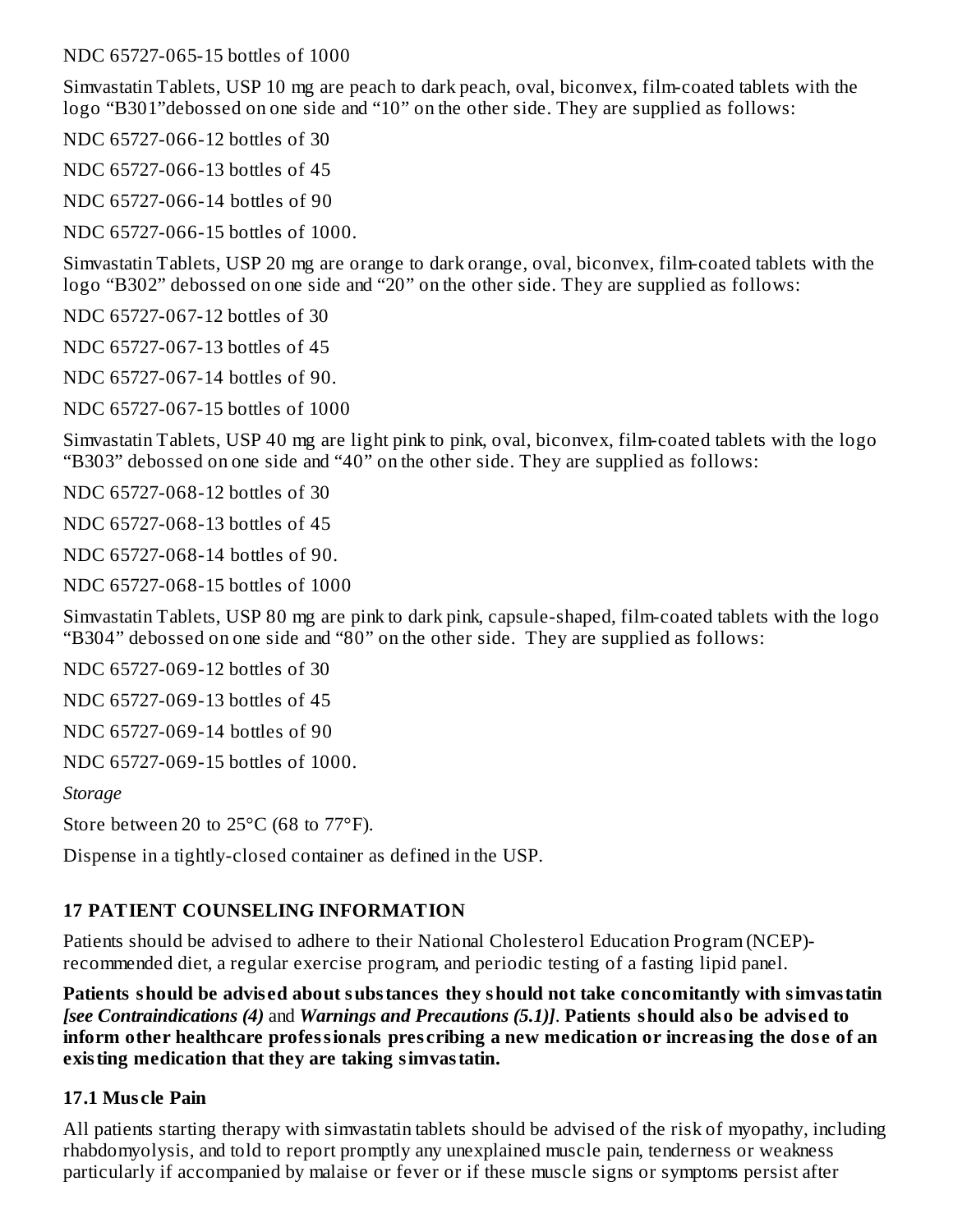discontinuing simvastatin. **Patients using the 80-mg dos e should be informed that the risk of myopathy, including rhabdomyolysis, is increas ed with us e of the 80-mg dos e.** The risk of myopathy, including rhabdomyolysis, occurring with use of simvastatin is increased when taking certain types of medication or consuming grapefruit juice. Patients should discuss all medication, both prescription and over the counter, with their healthcare professional.

### **17.2 Liver Enzymes**

It is recommended that liver function tests be performed before the initiation of simvastatin, and thereafter when clinically indicated. All patients treated with simvastatin should be advised to report promptly any symptoms that may indicate liver injury, including fatigue, anorexia, right upper abdominal discomfort, dark urine or jaundice.

### **17.3 Pregnancy**

Women of childbearing age should be advised to use an effective method of birth control to prevent pregnancy while using simvastatin tablets. Discuss future pregnancy plans with your patients, and discuss when to stop taking simvastatin tablets if they are trying to conceive. Patients should be advised that if they become pregnant they should stop taking simvastatin tablets and call their healthcare professional.

### **17.4 Breastfeeding**

Women who are breastfeeding should not use simvastatin tablets. Patients who have a lipid disorder and are breastfeeding should be advised to discuss the options with their healthcare professional.

Manufactured for:

### **Biocon Limited**

Bangalore - 560100, INDIA

Manufactured by:

### **Blu CaribeDorado,**

PR 00646 USA

### **PRINCIPAL DISPLAY PANEL**

Simvastatin Tablets, USP 5 mg



Simvastatin Tablets, USP 10 mg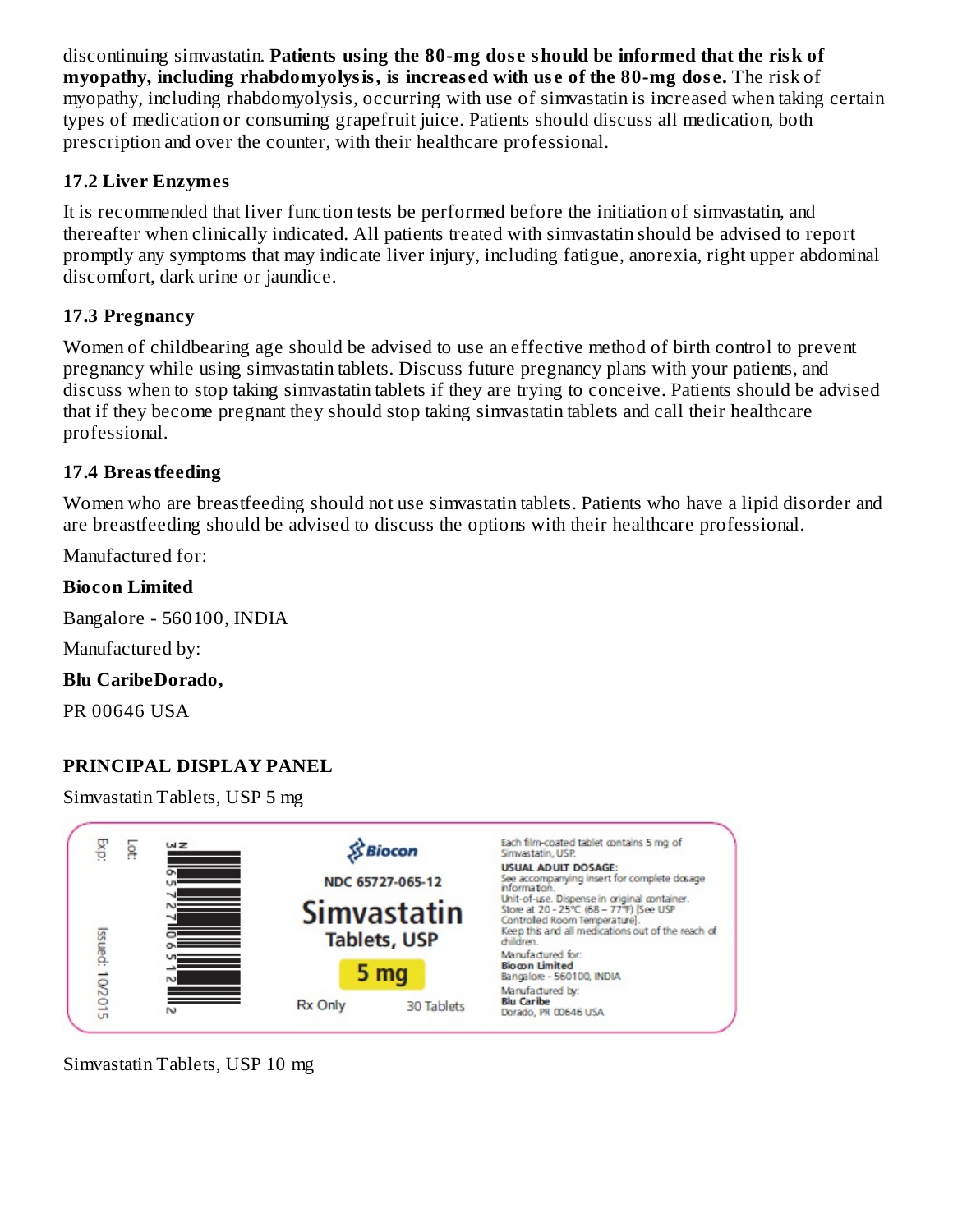

#### Simvastatin Tablets, USP 20 mg



### Simvastatin Tablets, USP 40 mg



### Simvastatin Tablets, USP 80 mg



# **SIMVASTATIN**

simvastatin tablet, film coated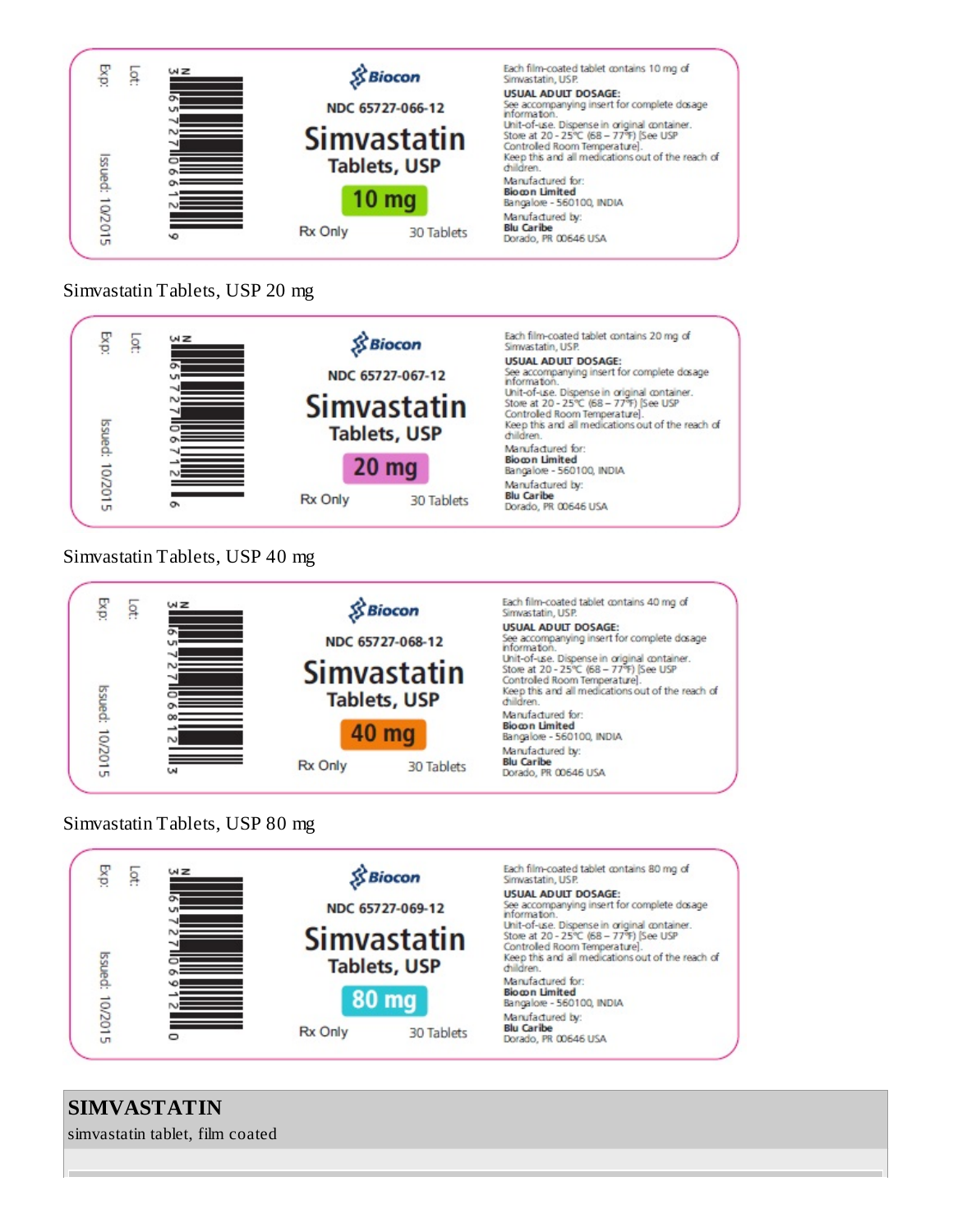| <b>Product Information</b>                                                                             |                            |                                                                        |                                         |                           |
|--------------------------------------------------------------------------------------------------------|----------------------------|------------------------------------------------------------------------|-----------------------------------------|---------------------------|
| Product Type                                                                                           |                            | HUMAN PRESCRIPTION DRUG                                                | Item Code (Source)                      | NDC:65727-065             |
| <b>Route of Administration</b>                                                                         |                            | ORAL                                                                   |                                         |                           |
|                                                                                                        |                            |                                                                        |                                         |                           |
|                                                                                                        |                            |                                                                        |                                         |                           |
| <b>Active Ingredient/Active Moiety</b>                                                                 |                            |                                                                        |                                         |                           |
|                                                                                                        |                            | <b>Ingredient Name</b>                                                 | <b>Basis of Strength</b>                | Strength                  |
|                                                                                                        |                            | SIMVASTATIN (UNII: AGG2FN16EV) (SIMVASTATIN - UNII:AGG2FN16EV)         | <b>SIMVASTATIN</b>                      | 5 <sub>mg</sub>           |
|                                                                                                        |                            |                                                                        |                                         |                           |
|                                                                                                        |                            |                                                                        |                                         |                           |
| <b>Inactive Ingredients</b>                                                                            |                            |                                                                        |                                         |                           |
|                                                                                                        |                            | <b>Ingredient Name</b>                                                 |                                         | Strength                  |
| <b>ASCORBIC ACID (UNII: PQ6CK8PD0R)</b>                                                                |                            |                                                                        |                                         |                           |
| <b>BUTYLATED HYDRO XYANISOLE (UNII: REK4960K2U)</b><br><b>ANHYDROUS CITRIC ACID (UNII: XF417D3PSL)</b> |                            |                                                                        |                                         |                           |
| HYPROMELLOSES (UNII: 3NXW29V3WO)                                                                       |                            |                                                                        |                                         |                           |
| LACTOSE MONOHYDRATE (UNII: EWQ57Q8I5X)                                                                 |                            |                                                                        |                                         |                           |
| MAGNESIUM STEARATE (UNII: 70097M6I30)                                                                  |                            |                                                                        |                                         |                           |
| CELLULOSE, MICRO CRYSTALLINE (UNII: OP1R32D61U)                                                        |                            |                                                                        |                                         |                           |
| Starch, Pregelatinized Corn (UNII: O8232NY3SJ)                                                         |                            |                                                                        |                                         |                           |
| TALC (UNII: 7SEV7J4R1U)                                                                                |                            |                                                                        |                                         |                           |
| <b>TITANIUM DIO XIDE (UNII: 15FIX9 V2JP)</b>                                                           |                            |                                                                        |                                         |                           |
| ALCOHOL (UNII: 3K9958V90M)                                                                             |                            |                                                                        |                                         |                           |
| PO VIDONES (UNII: FZ989GH94E)                                                                          |                            |                                                                        |                                         |                           |
| TRIETHYL CITRATE (UNII: 8Z96QXD6UM)                                                                    |                            |                                                                        |                                         |                           |
| Colloidal Silicon Dioxide (UNII: ETJ7Z6XBU4)                                                           |                            |                                                                        |                                         |                           |
|                                                                                                        |                            |                                                                        |                                         |                           |
|                                                                                                        |                            |                                                                        |                                         |                           |
| <b>Product Characteristics</b>                                                                         |                            |                                                                        |                                         |                           |
| Color                                                                                                  | WHITE (white to off white) |                                                                        | <b>Score</b>                            | no score                  |
| <b>Shape</b>                                                                                           | OVAL (biconvex)            |                                                                        | <b>Size</b>                             | 6 <sub>mm</sub>           |
| Flavor                                                                                                 |                            |                                                                        | <b>Imprint Code</b>                     | B300;5                    |
| <b>Contains</b>                                                                                        |                            |                                                                        |                                         |                           |
|                                                                                                        |                            |                                                                        |                                         |                           |
|                                                                                                        |                            |                                                                        |                                         |                           |
| Packaging                                                                                              |                            |                                                                        |                                         |                           |
| <b>Item Code</b><br>#                                                                                  |                            | <b>Package Description</b>                                             | Marketing Start Date Marketing End Date |                           |
|                                                                                                        |                            | 1 NDC:65727-065-12 30 in 1 BOTTLE; Type 0: Not a Combination Product   |                                         |                           |
|                                                                                                        |                            | 2 NDC:65727-065-13 45 in 1 BOTTLE; Type 0: Not a Combination Product   |                                         |                           |
|                                                                                                        |                            | 3 NDC:65727-065-14 90 in 1 BOTTLE; Type 0: Not a Combination Product   |                                         |                           |
|                                                                                                        |                            | 4 NDC:65727-065-15 1000 in 1 BOTTLE; Type 0: Not a Combination Product |                                         |                           |
|                                                                                                        |                            |                                                                        |                                         |                           |
|                                                                                                        |                            |                                                                        |                                         |                           |
| <b>Marketing Information</b>                                                                           |                            |                                                                        |                                         |                           |
| <b>Marketing Category</b>                                                                              |                            | <b>Application Number or Monograph Citation</b>                        | <b>Marketing Start Date</b>             | <b>Marketing End Date</b> |
| <b>ANDA</b>                                                                                            | ANDA078034                 |                                                                        | 12/17/2015                              |                           |
|                                                                                                        |                            |                                                                        |                                         |                           |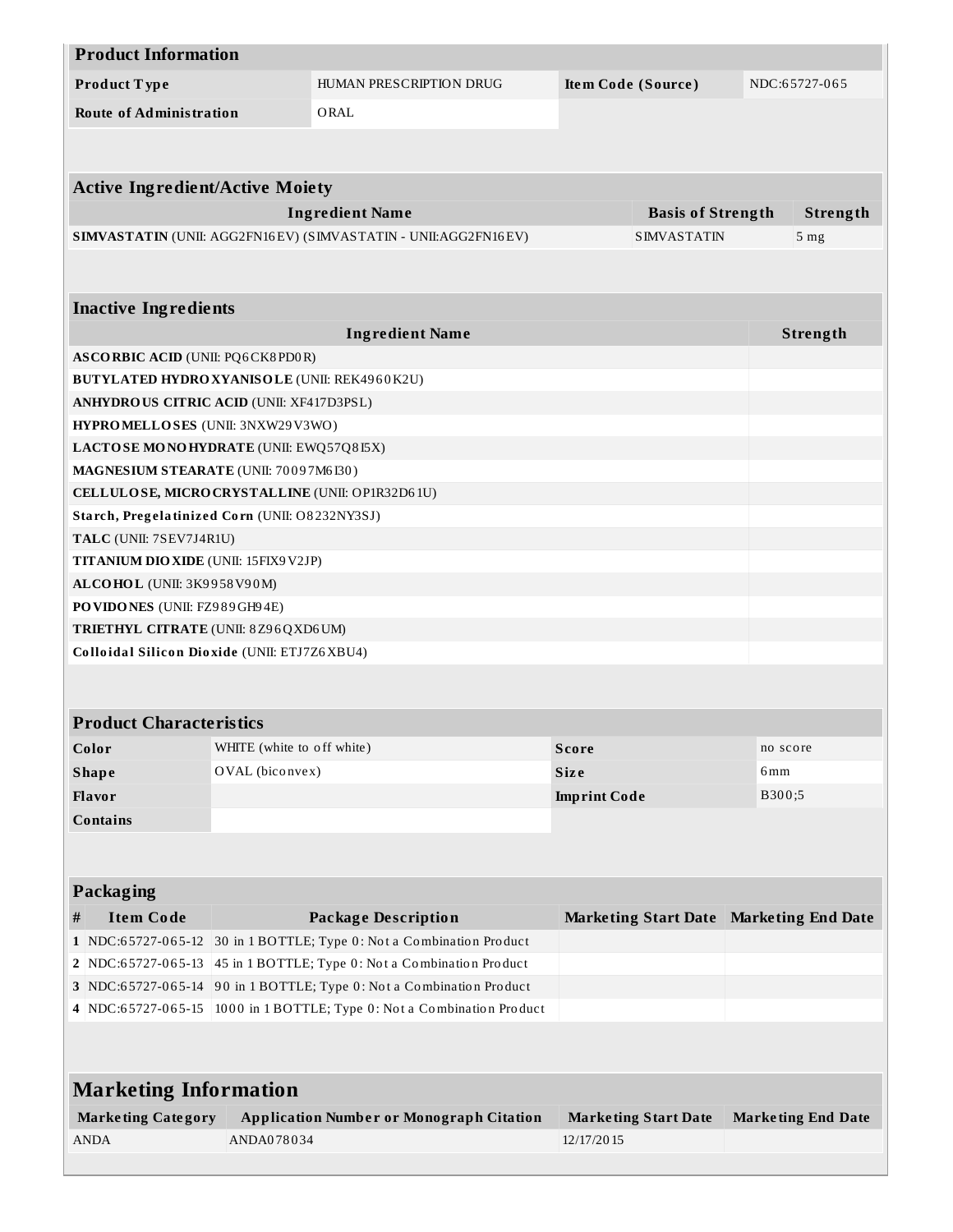### **SIMVASTATIN**

| simvastatin tablet, film coated                                      |                              |                                                                                                        |                                     |                                         |     |          |
|----------------------------------------------------------------------|------------------------------|--------------------------------------------------------------------------------------------------------|-------------------------------------|-----------------------------------------|-----|----------|
|                                                                      |                              |                                                                                                        |                                     |                                         |     |          |
| <b>Product Information</b>                                           |                              |                                                                                                        |                                     |                                         |     |          |
| Product Type                                                         |                              | HUMAN PRESCRIPTION DRUG                                                                                | Item Code (Source)<br>NDC:65727-066 |                                         |     |          |
| <b>Route of Administration</b>                                       |                              | ORAL                                                                                                   |                                     |                                         |     |          |
|                                                                      |                              |                                                                                                        |                                     |                                         |     |          |
|                                                                      |                              |                                                                                                        |                                     |                                         |     |          |
| <b>Active Ingredient/Active Moiety</b>                               |                              |                                                                                                        |                                     |                                         |     |          |
|                                                                      |                              | <b>Ingredient Name</b>                                                                                 |                                     | <b>Basis of Strength</b>                |     | Strength |
|                                                                      |                              | SIMVASTATIN (UNII: AGG2FN16EV) (SIMVASTATIN - UNII:AGG2FN16EV)                                         |                                     | <b>SIMVASTATIN</b>                      |     | $10$ mg  |
|                                                                      |                              |                                                                                                        |                                     |                                         |     |          |
|                                                                      |                              |                                                                                                        |                                     |                                         |     |          |
| <b>Inactive Ingredients</b>                                          |                              |                                                                                                        |                                     |                                         |     |          |
|                                                                      |                              | <b>Ingredient Name</b>                                                                                 |                                     |                                         |     | Strength |
| <b>ASCORBIC ACID (UNII: PQ6CK8PD0R)</b>                              |                              |                                                                                                        |                                     |                                         |     |          |
| <b>BUTYLATED HYDRO XYANISOLE (UNII: REK4960K2U)</b>                  |                              |                                                                                                        |                                     |                                         |     |          |
| <b>ANHYDROUS CITRIC ACID (UNII: XF417D3PSL)</b>                      |                              |                                                                                                        |                                     |                                         |     |          |
| HYPROMELLOSES (UNII: 3NXW29V3WO)                                     |                              |                                                                                                        |                                     |                                         |     |          |
| <b>FERRIC OXIDE YELLOW (UNII: EX438O2MRT)</b>                        |                              |                                                                                                        |                                     |                                         |     |          |
| Alcohol (UNII: 3K9958V90M)<br>LACTOSE MONOHYDRATE (UNII: EWQ57Q8I5X) |                              |                                                                                                        |                                     |                                         |     |          |
| MAGNESIUM STEARATE (UNII: 70097M6I30)                                |                              |                                                                                                        |                                     |                                         |     |          |
| CELLULOSE, MICRO CRYSTALLINE (UNII: OP1R32D61U)                      |                              |                                                                                                        |                                     |                                         |     |          |
| Starch, Pregelatinized Corn (UNII: O8232NY3SJ)                       |                              |                                                                                                        |                                     |                                         |     |          |
| Colloidal Silicon Dioxide (UNII: ETJ7Z6XBU4)                         |                              |                                                                                                        |                                     |                                         |     |          |
| TALC (UNII: 7SEV7J4R1U)                                              |                              |                                                                                                        |                                     |                                         |     |          |
| <b>TITANIUM DIO XIDE</b> (UNII: 15FIX9 V2JP)                         |                              |                                                                                                        |                                     |                                         |     |          |
| FERRIC OXIDE RED (UNII: 1K09F3G675)                                  |                              |                                                                                                        |                                     |                                         |     |          |
| TRIETHYL CITRATE (UNII: 8Z96QXD6UM)                                  |                              |                                                                                                        |                                     |                                         |     |          |
| PO VIDONES (UNII: FZ989GH94E)                                        |                              |                                                                                                        |                                     |                                         |     |          |
|                                                                      |                              |                                                                                                        |                                     |                                         |     |          |
|                                                                      |                              |                                                                                                        |                                     |                                         |     |          |
| <b>Product Characteristics</b>                                       |                              |                                                                                                        |                                     |                                         |     |          |
| Color                                                                | ORANGE (peach to dark peach) |                                                                                                        | <b>Score</b>                        |                                         |     | no score |
| <b>Shape</b>                                                         | OVAL (biconvex)              |                                                                                                        | <b>Size</b>                         |                                         | 9mm |          |
| Flavor                                                               |                              |                                                                                                        | <b>Imprint Code</b>                 |                                         |     | B301;10  |
| <b>Contains</b>                                                      |                              |                                                                                                        |                                     |                                         |     |          |
|                                                                      |                              |                                                                                                        |                                     |                                         |     |          |
|                                                                      |                              |                                                                                                        |                                     |                                         |     |          |
| <b>Packaging</b>                                                     |                              |                                                                                                        |                                     |                                         |     |          |
| <b>Item Code</b><br>#                                                |                              | <b>Package Description</b>                                                                             |                                     | Marketing Start Date Marketing End Date |     |          |
| 1 NDC:65727-066-12<br>NDC:65727-066-13                               |                              | 30 in 1 BOTTLE; Type 0: Not a Combination Product<br>45 in 1 BOTTLE; Type 0: Not a Combination Product |                                     |                                         |     |          |
| 2                                                                    |                              | 3 NDC:65727-066-14 90 in 1 BOTTLE; Type 0: Not a Combination Product                                   |                                     |                                         |     |          |
| 4 NDC:65727-066-15                                                   |                              | 1000 in 1 BOTTLE; Type 0: Not a Combination Product                                                    |                                     |                                         |     |          |
|                                                                      |                              |                                                                                                        |                                     |                                         |     |          |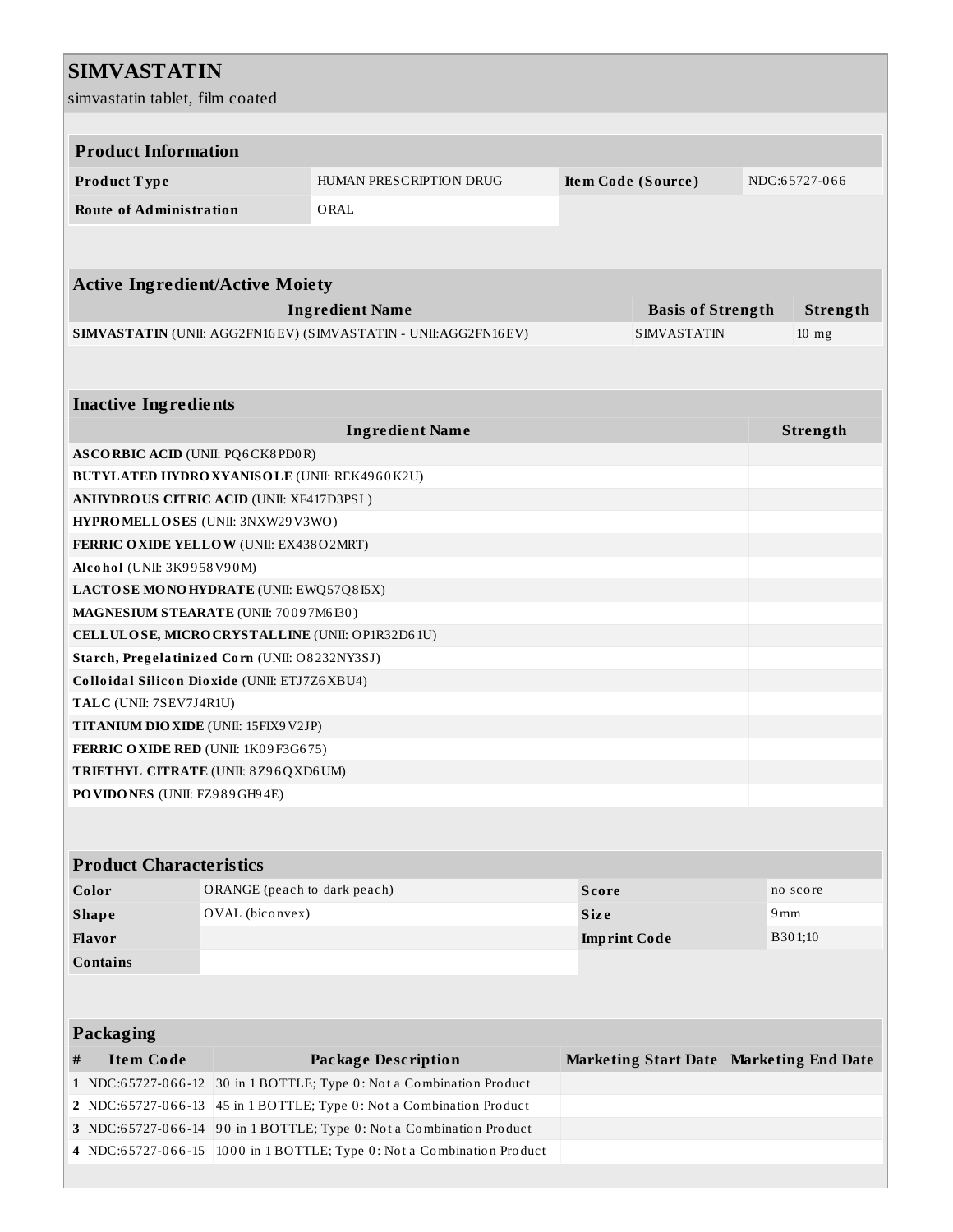| <b>Marketing Information</b>                                                                    |                                |                                                                |                                           |                          |  |                           |
|-------------------------------------------------------------------------------------------------|--------------------------------|----------------------------------------------------------------|-------------------------------------------|--------------------------|--|---------------------------|
| <b>Marketing Category</b>                                                                       |                                | <b>Application Number or Monograph Citation</b>                |                                           |                          |  | <b>Marketing End Date</b> |
| <b>ANDA</b>                                                                                     | ANDA078034                     |                                                                | <b>Marketing Start Date</b><br>12/17/2015 |                          |  |                           |
|                                                                                                 |                                |                                                                |                                           |                          |  |                           |
|                                                                                                 |                                |                                                                |                                           |                          |  |                           |
| <b>SIMVASTATIN</b>                                                                              |                                |                                                                |                                           |                          |  |                           |
| simvastatin tablet, film coated                                                                 |                                |                                                                |                                           |                          |  |                           |
|                                                                                                 |                                |                                                                |                                           |                          |  |                           |
| <b>Product Information</b>                                                                      |                                |                                                                |                                           |                          |  |                           |
| Product Type                                                                                    |                                | HUMAN PRESCRIPTION DRUG                                        |                                           | Item Code (Source)       |  | NDC:65727-067             |
| <b>Route of Administration</b>                                                                  |                                | ORAL                                                           |                                           |                          |  |                           |
|                                                                                                 |                                |                                                                |                                           |                          |  |                           |
|                                                                                                 |                                |                                                                |                                           |                          |  |                           |
| <b>Active Ingredient/Active Moiety</b>                                                          |                                |                                                                |                                           |                          |  |                           |
|                                                                                                 |                                | <b>Ingredient Name</b>                                         |                                           | <b>Basis of Strength</b> |  | Strength                  |
|                                                                                                 |                                | SIMVASTATIN (UNII: AGG2FN16EV) (SIMVASTATIN - UNII:AGG2FN16EV) |                                           | <b>SIMVASTATIN</b>       |  | $20$ mg                   |
|                                                                                                 |                                |                                                                |                                           |                          |  |                           |
| <b>Inactive Ingredients</b>                                                                     |                                |                                                                |                                           |                          |  |                           |
|                                                                                                 |                                | <b>Ingredient Name</b>                                         |                                           |                          |  | Strength                  |
| <b>ASCORBIC ACID (UNII: PQ6CK8PD0R)</b>                                                         |                                |                                                                |                                           |                          |  |                           |
|                                                                                                 |                                |                                                                |                                           |                          |  |                           |
| <b>BUTYLATED HYDRO XYANISOLE (UNII: REK4960K2U)</b><br>ANHYDROUS CITRIC ACID (UNII: XF417D3PSL) |                                |                                                                |                                           |                          |  |                           |
| HYPROMELLOSES (UNII: 3NXW29V3WO)                                                                |                                |                                                                |                                           |                          |  |                           |
| FERRIC OXIDE RED (UNII: 1K09F3G675)                                                             |                                |                                                                |                                           |                          |  |                           |
| Alcohol (UNII: 3K9958V90M)                                                                      |                                |                                                                |                                           |                          |  |                           |
| LACTOSE MONOHYDRATE (UNII: EWQ57Q815X)                                                          |                                |                                                                |                                           |                          |  |                           |
| MAGNESIUM STEARATE (UNII: 70097M6I30)                                                           |                                |                                                                |                                           |                          |  |                           |
|                                                                                                 |                                | CELLULOSE, MICRO CRYSTALLINE (UNII: OP1R32D61U)                |                                           |                          |  |                           |
| Starch, Pregelatinized Corn (UNII: O8232NY3SJ)                                                  |                                |                                                                |                                           |                          |  |                           |
| TALC (UNII: 7SEV7J4R1U)                                                                         |                                |                                                                |                                           |                          |  |                           |
| TITANIUM DIO XIDE (UNII: 15FIX9 V2JP)                                                           |                                |                                                                |                                           |                          |  |                           |
| FERRIC OXIDE YELLOW (UNII: EX438O2MRT)                                                          |                                |                                                                |                                           |                          |  |                           |
| PO VIDONES (UNII: FZ989GH94E)                                                                   |                                |                                                                |                                           |                          |  |                           |
| Colloidal Silicon Dioxide (UNII: ETJ7Z6XBU4)                                                    |                                |                                                                |                                           |                          |  |                           |
| TRIETHYL CITRATE (UNII: 8Z96QXD6UM)                                                             |                                |                                                                |                                           |                          |  |                           |
|                                                                                                 |                                |                                                                |                                           |                          |  |                           |
| <b>Product Characteristics</b>                                                                  |                                |                                                                |                                           |                          |  |                           |
| Color                                                                                           | ORANGE (orange to dark orange) |                                                                | <b>Score</b>                              |                          |  | no score                  |
| <b>Shape</b>                                                                                    | OVAL (biconvex)                |                                                                | Size                                      |                          |  | 11mm                      |
| Flavor                                                                                          |                                |                                                                |                                           | <b>Imprint Code</b>      |  | B302;20                   |
| <b>Contains</b>                                                                                 |                                |                                                                |                                           |                          |  |                           |
|                                                                                                 |                                |                                                                |                                           |                          |  |                           |
|                                                                                                 |                                |                                                                |                                           |                          |  |                           |

**Packaging**

L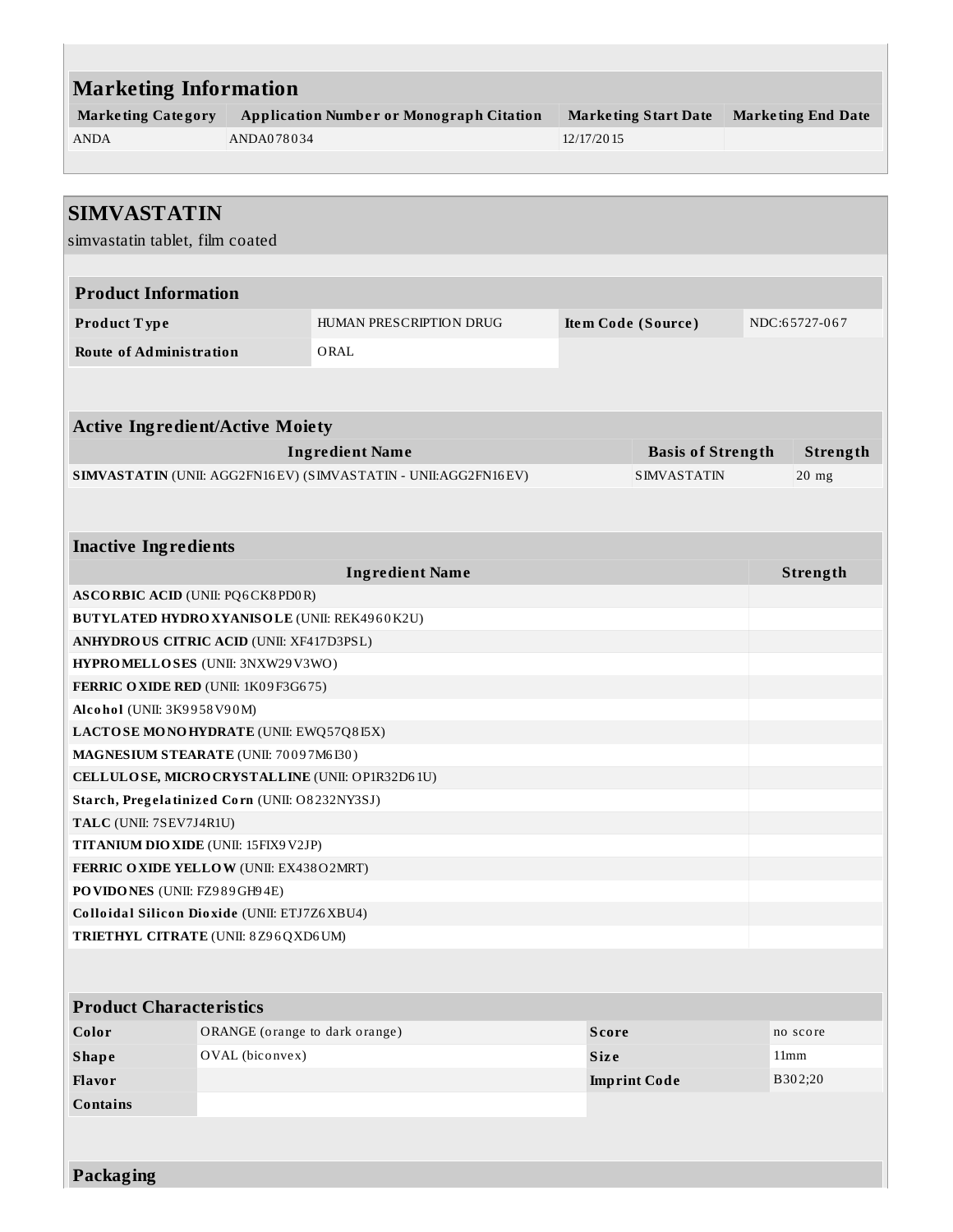| # | <b>Item Code</b>             | Package Description                                                    | Marketing Start Date Marketing End Date |                           |  |  |  |  |  |
|---|------------------------------|------------------------------------------------------------------------|-----------------------------------------|---------------------------|--|--|--|--|--|
|   |                              | 1 NDC:65727-067-12 30 in 1 BOTTLE; Type 0: Not a Combination Product   |                                         |                           |  |  |  |  |  |
|   |                              | 2 NDC:65727-067-13 45 in 1 BOTTLE; Type 0: Not a Combination Product   |                                         |                           |  |  |  |  |  |
|   |                              | 3 NDC:65727-067-14 90 in 1 BOTTLE; Type 0: Not a Combination Product   |                                         |                           |  |  |  |  |  |
|   |                              | 4 NDC:65727-067-15 1000 in 1 BOTTLE; Type 0: Not a Combination Product |                                         |                           |  |  |  |  |  |
|   |                              |                                                                        |                                         |                           |  |  |  |  |  |
|   | <b>Marketing Information</b> |                                                                        |                                         |                           |  |  |  |  |  |
|   | <b>Marketing Category</b>    | <b>Application Number or Monograph Citation</b>                        | <b>Marketing Start Date</b>             | <b>Marketing End Date</b> |  |  |  |  |  |
|   | <b>ANDA</b>                  | ANDA078034                                                             | 12/17/2015                              |                           |  |  |  |  |  |
|   |                              |                                                                        |                                         |                           |  |  |  |  |  |
|   |                              |                                                                        |                                         |                           |  |  |  |  |  |
|   |                              |                                                                        |                                         |                           |  |  |  |  |  |

| <b>SIMVASTATIN</b>                              |                                                     |                                                                |  |              |                          |          |               |
|-------------------------------------------------|-----------------------------------------------------|----------------------------------------------------------------|--|--------------|--------------------------|----------|---------------|
| simvastatin tablet, film coated                 |                                                     |                                                                |  |              |                          |          |               |
|                                                 |                                                     |                                                                |  |              |                          |          |               |
| <b>Product Information</b>                      |                                                     |                                                                |  |              |                          |          |               |
| Product Type                                    |                                                     | HUMAN PRESCRIPTION DRUG                                        |  |              | Item Code (Source)       |          | NDC:65727-068 |
| <b>Route of Administration</b>                  |                                                     | ORAL                                                           |  |              |                          |          |               |
|                                                 |                                                     |                                                                |  |              |                          |          |               |
| <b>Active Ingredient/Active Moiety</b>          |                                                     |                                                                |  |              |                          |          |               |
|                                                 |                                                     | <b>Ingredient Name</b>                                         |  |              | <b>Basis of Strength</b> |          | Strength      |
|                                                 |                                                     | SIMVASTATIN (UNII: AGG2FN16EV) (SIMVASTATIN - UNII:AGG2FN16EV) |  |              | <b>SIMVASTATIN</b>       |          | $40$ mg       |
|                                                 |                                                     |                                                                |  |              |                          |          |               |
|                                                 |                                                     |                                                                |  |              |                          |          |               |
| <b>Inactive Ingredients</b>                     |                                                     |                                                                |  |              |                          |          |               |
|                                                 |                                                     | <b>Ingredient Name</b>                                         |  |              |                          |          | Strength      |
| <b>ASCORBIC ACID (UNII: PQ6CK8PD0R)</b>         |                                                     |                                                                |  |              |                          |          |               |
|                                                 | <b>BUTYLATED HYDRO XYANISOLE (UNII: REK4960K2U)</b> |                                                                |  |              |                          |          |               |
| Anhydrous Citric Acid (UNII: XF417D3PSL)        |                                                     |                                                                |  |              |                          |          |               |
| HYPROMELLOSES (UNII: 3NXW29V3WO)                |                                                     |                                                                |  |              |                          |          |               |
| FERRIC OXIDE YELLOW (UNII: EX438O2MRT)          |                                                     |                                                                |  |              |                          |          |               |
| Alcohol (UNII: 3K9958V90M)                      |                                                     |                                                                |  |              |                          |          |               |
| LACTOSE MONOHYDRATE (UNII: EWQ57Q8I5X)          |                                                     |                                                                |  |              |                          |          |               |
|                                                 | MAGNESIUM STEARATE (UNII: 70097M6I30)               |                                                                |  |              |                          |          |               |
| CELLULOSE, MICRO CRYSTALLINE (UNII: OP1R32D61U) |                                                     |                                                                |  |              |                          |          |               |
| Starch, Pregelatinized Corn (UNII: O8232NY3SJ)  |                                                     |                                                                |  |              |                          |          |               |
| TALC (UNII: 7SEV7J4R1U)                         |                                                     |                                                                |  |              |                          |          |               |
| <b>TITANIUM DIO XIDE (UNII: 15FIX9 V2JP)</b>    |                                                     |                                                                |  |              |                          |          |               |
| FERRIC OXIDE RED (UNII: 1K09F3G675)             |                                                     |                                                                |  |              |                          |          |               |
| Colloidal Silicon Dioxide (UNII: ETJ7Z6XBU4)    |                                                     |                                                                |  |              |                          |          |               |
|                                                 | PO VIDONES (UNII: FZ989GH94E)                       |                                                                |  |              |                          |          |               |
| TRIETHYL CITRATE (UNII: 8Z96QXD6UM)             |                                                     |                                                                |  |              |                          |          |               |
|                                                 |                                                     |                                                                |  |              |                          |          |               |
| <b>Product Characteristics</b>                  |                                                     |                                                                |  |              |                          |          |               |
| Color                                           | PINK (light pink to pink)                           |                                                                |  | <b>Score</b> |                          | no score |               |
|                                                 |                                                     |                                                                |  |              |                          |          |               |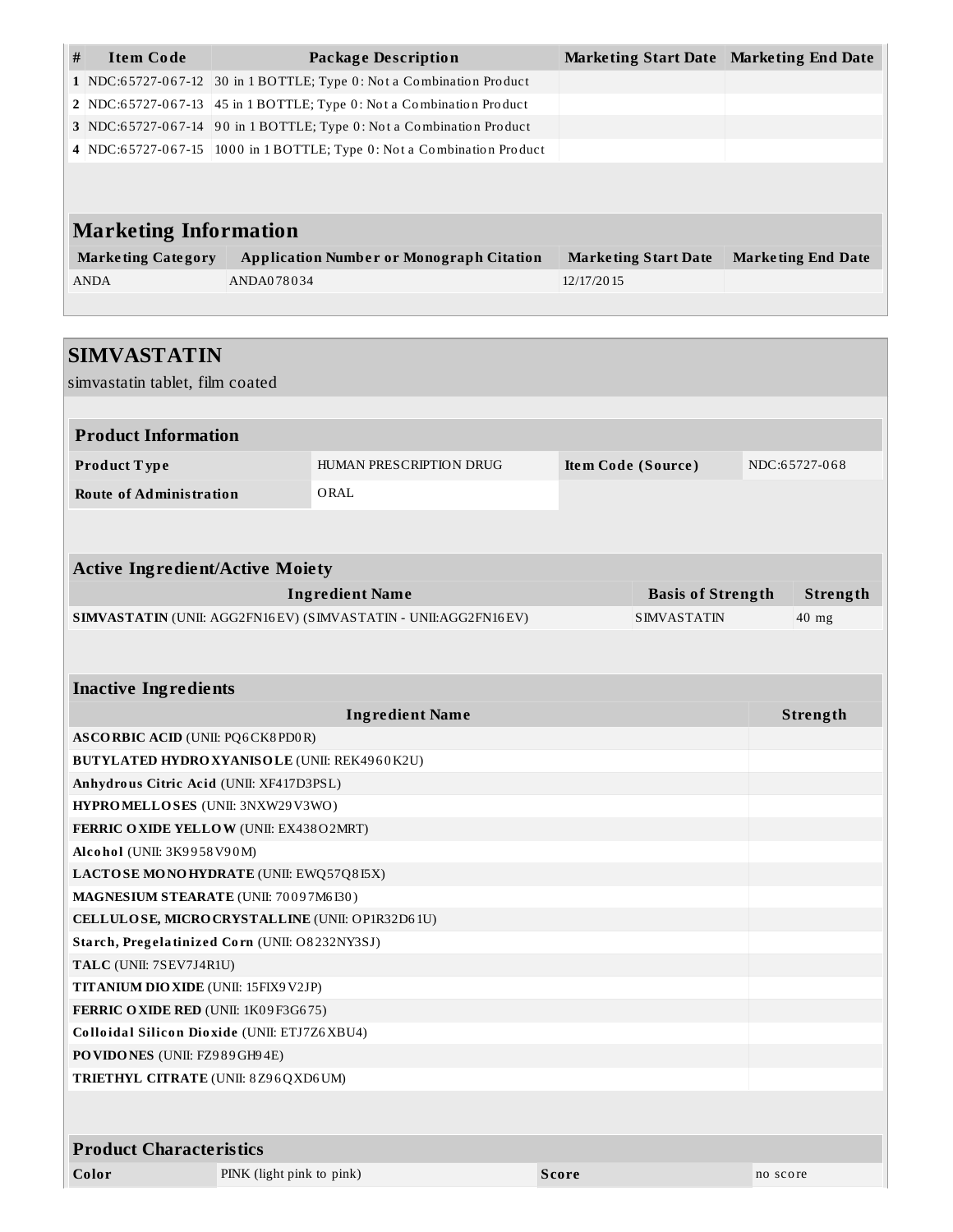| <b>Shape</b>    | OVAL (biconvex) | <b>Size</b>         | 14mm    |
|-----------------|-----------------|---------------------|---------|
| Flavor          |                 | <b>Imprint Code</b> | B303;40 |
| <b>Contains</b> |                 |                     |         |
|                 |                 |                     |         |

|   | Packaging                    |                                                                        |                                         |                           |  |  |  |  |
|---|------------------------------|------------------------------------------------------------------------|-----------------------------------------|---------------------------|--|--|--|--|
| # | <b>Item Code</b>             | <b>Package Description</b>                                             | Marketing Start Date Marketing End Date |                           |  |  |  |  |
|   |                              | 1 NDC:65727-068-12 30 in 1 BOTTLE; Type 0: Not a Combination Product   |                                         |                           |  |  |  |  |
|   | 2 NDC:65727-068-13           | 45 in 1 BOTTLE; Type 0: Not a Combination Product                      |                                         |                           |  |  |  |  |
|   |                              | 3 NDC:65727-068-14 90 in 1 BOTTLE; Type 0: Not a Combination Product   |                                         |                           |  |  |  |  |
|   |                              | 4 NDC:65727-068-15 1000 in 1 BOTTLE; Type 0: Not a Combination Product |                                         |                           |  |  |  |  |
|   |                              |                                                                        |                                         |                           |  |  |  |  |
|   |                              |                                                                        |                                         |                           |  |  |  |  |
|   | <b>Marketing Information</b> |                                                                        |                                         |                           |  |  |  |  |
|   | <b>Marketing Category</b>    | <b>Application Number or Monograph Citation</b>                        | <b>Marketing Start Date</b>             | <b>Marketing End Date</b> |  |  |  |  |
|   | <b>ANDA</b>                  | ANDA078034                                                             | 12/17/2015                              |                           |  |  |  |  |
|   |                              |                                                                        |                                         |                           |  |  |  |  |

| <b>SIMVASTATIN</b>                                              |                         |                                     |                          |  |          |  |
|-----------------------------------------------------------------|-------------------------|-------------------------------------|--------------------------|--|----------|--|
| simvastatin tablet, film coated                                 |                         |                                     |                          |  |          |  |
|                                                                 |                         |                                     |                          |  |          |  |
| <b>Product Information</b>                                      |                         |                                     |                          |  |          |  |
| Product Type                                                    | HUMAN PRESCRIPTION DRUG | Item Code (Source)<br>NDC:65727-069 |                          |  |          |  |
| <b>Route of Administration</b>                                  | ORAL                    |                                     |                          |  |          |  |
|                                                                 |                         |                                     |                          |  |          |  |
| <b>Active Ingredient/Active Moiety</b>                          |                         |                                     |                          |  |          |  |
|                                                                 | <b>Ingredient Name</b>  |                                     | <b>Basis of Strength</b> |  | Strength |  |
| SIMVASTATIN (UNII: AGG2FN16EV) (SIMVASTATIN - UNII: AGG2FN16EV) |                         |                                     | <b>SIMVASTATIN</b>       |  | 80 mg    |  |
|                                                                 |                         |                                     |                          |  |          |  |
|                                                                 |                         |                                     |                          |  |          |  |
| <b>Inactive Ingredients</b>                                     |                         |                                     |                          |  |          |  |
|                                                                 | <b>Ingredient Name</b>  |                                     |                          |  | Strength |  |
| <b>ASCORBIC ACID (UNII: PQ6CK8PD0R)</b>                         |                         |                                     |                          |  |          |  |
| BUTYLATED HYDRO XYANISOLE (UNII: REK4960K2U)                    |                         |                                     |                          |  |          |  |
| <b>ANHYDROUS CITRIC ACID (UNII: XF417D3PSL)</b>                 |                         |                                     |                          |  |          |  |
| PO VIDONES (UNII: FZ989GH94E)                                   |                         |                                     |                          |  |          |  |
| HYPROMELLOSES (UNII: 3NXW29V3WO)                                |                         |                                     |                          |  |          |  |
| Alcohol (UNII: 3K9958V90M)                                      |                         |                                     |                          |  |          |  |
| LACTOSE MONOHYDRATE (UNII: EWQ57Q8I5X)                          |                         |                                     |                          |  |          |  |
| MAGNESIUM STEARATE (UNII: 70097M6I30)                           |                         |                                     |                          |  |          |  |
| CELLULOSE, MICRO CRYSTALLINE (UNII: OP1R32D61U)                 |                         |                                     |                          |  |          |  |
| Starch, Pregelatinized Corn (UNII: O8232NY3SJ)                  |                         |                                     |                          |  |          |  |
| TALC (UNII: 7SEV7J4R1U)                                         |                         |                                     |                          |  |          |  |
| TITANIUM DIO XIDE (UNII: 15FIX9V2JP)                            |                         |                                     |                          |  |          |  |
| FERRIC OXIDE RED (UNII: 1K09F3G675)                             |                         |                                     |                          |  |          |  |
| Colloidal Silicon Dioxide (UNII: ETJ7Z6XBU4)                    |                         |                                     |                          |  |          |  |